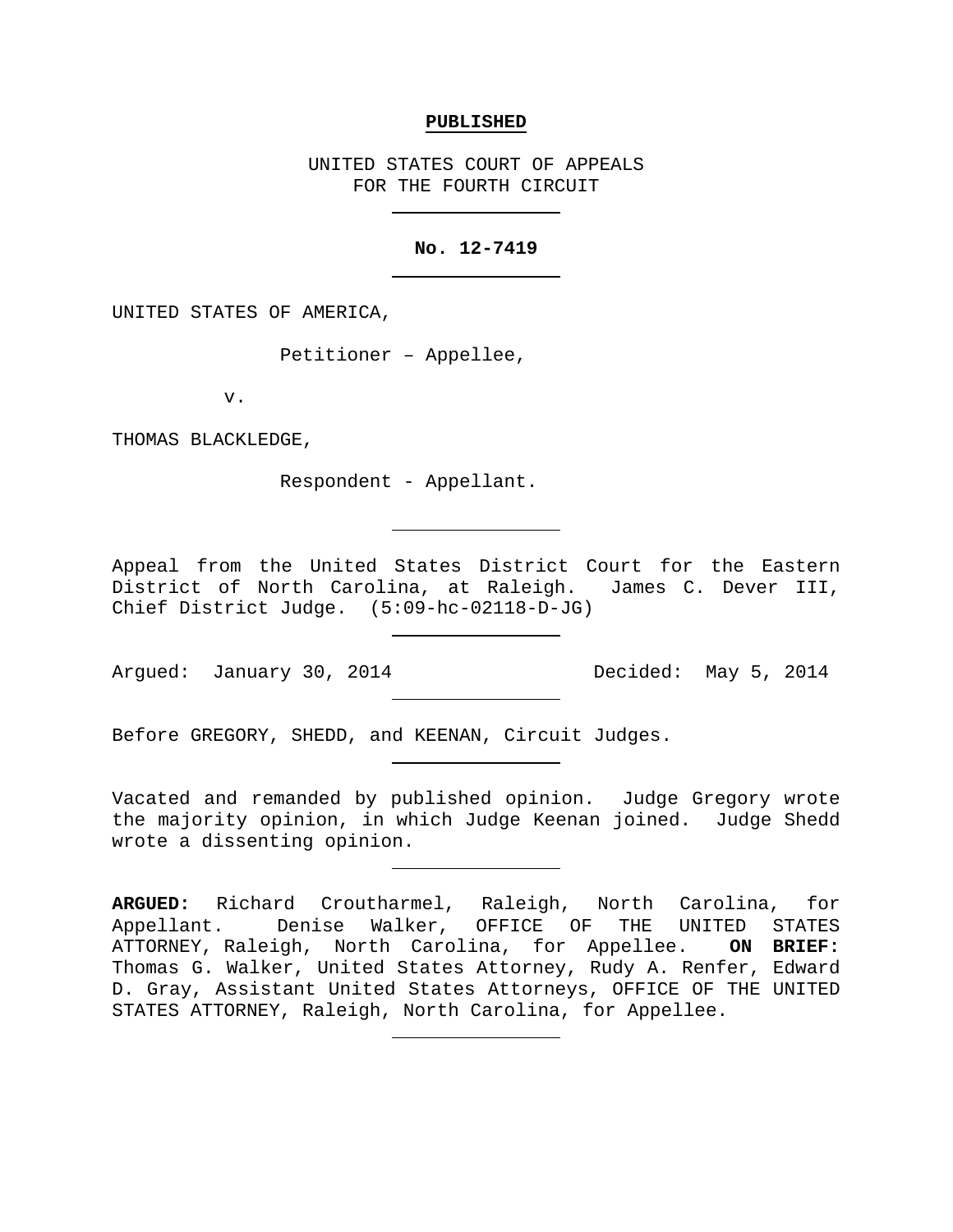GREGORY, Circuit Judge:

Respondent-Appellant Thomas Blackledge has been civilly committed as a sexually dangerous person under the Adam Walsh Child Protection and Safety Act of 2006 ("Adam Walsh Act"), codified at 18 U.S.C. §§ 4247-48. Prior to a hearing on his commitment, Blackledge successfully moved for the appointment of an expert forensic examiner, who opined that he was indeed a sexually dangerous person. Blackledge then sought the appointment of a second expert and an extension of the deadline for discovery. A magistrate judge denied both motions without prejudice, and when counsel renewed the motions after the discovery deadline had passed, the motions were again denied. Citing an internal ethical conflict, Blackledge's attorney later moved to withdraw as counsel, which the magistrate judge denied. Counsel appealed the ruling to the district court and filed a second motion to withdraw, this time also noting that Blackledge had filed a bar complaint against her. The district court denied both the appeal of the magistrate judge's ruling and the second motion to withdraw.

On appeal, Blackledge challenges the denial of the motions to extend and reopen the discovery period, motions to withdraw as counsel, and motions to appoint a second expert. Because we find that the district court abused its discretion in denying the motions to withdraw as counsel, we vacate and remand.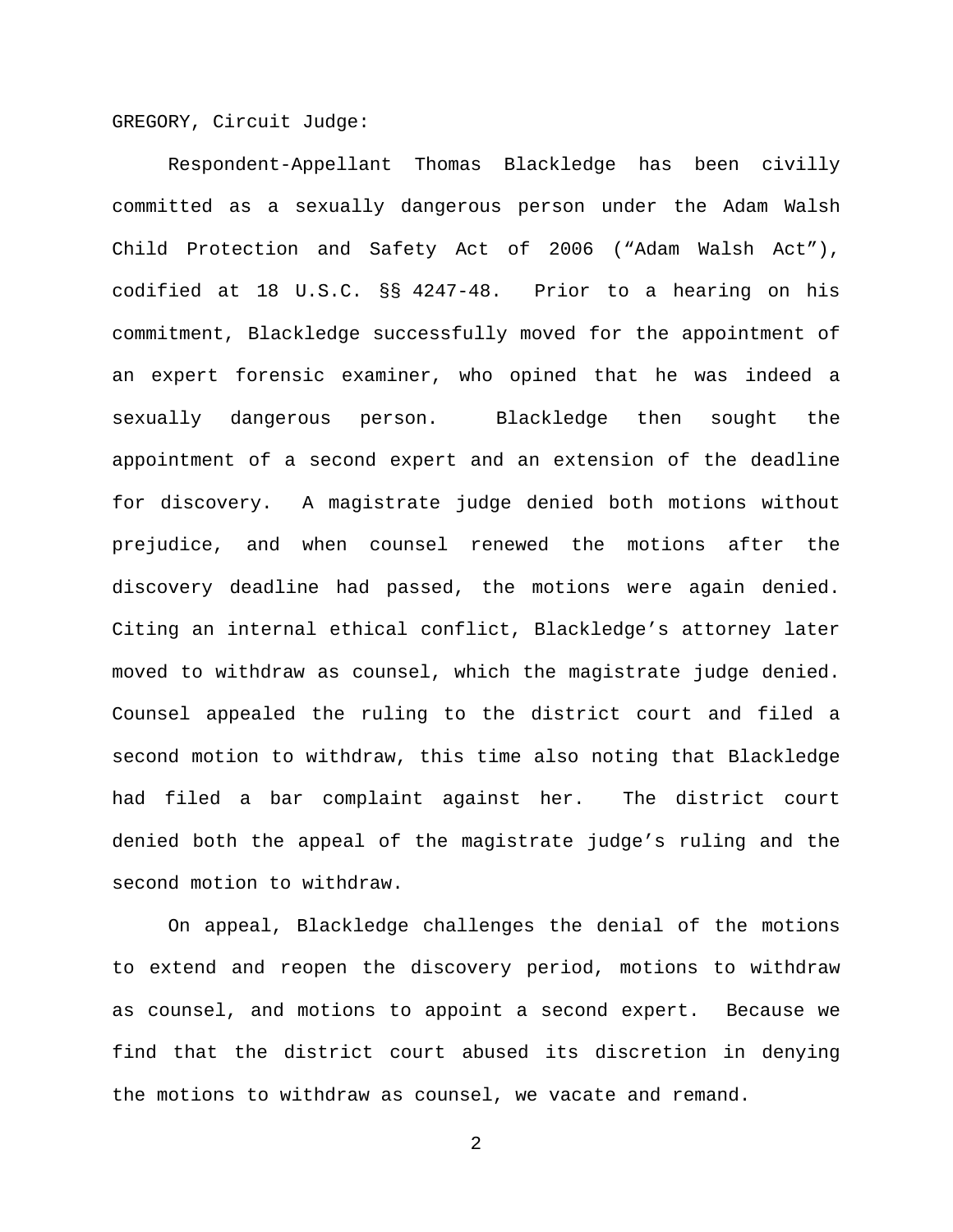As relevant to these proceedings, we briefly summarize Blackledge's criminal history.<sup>[1](#page-2-0)</sup> In 1960, at age 15, Blackledge was convicted of first-degree murder in Wyoming for bludgeoning his 15-year-old girlfriend to death after she rebuffed his sexual advances. He was sentenced to life imprisonment, but released at age 23 after serving 8 years in state prison. On October 22, 1986, Blackledge was sentenced in the United States District Court for the District of Colorado to 12 years of imprisonment and 5 years of probation for several counts of mailing and producing child pornography. For the same conduct, he was also sentenced to 20 years' imprisonment for sexual exploitation of children in Larimer County, Colorado and in Weld County, Colorado, to run concurrently with his federal sentence. Blackledge also self-reported several undetected incidents of child molestation, involving between eight and twelve child victims ranging from age 5 to age 17.

Following his release, Blackledge violated the terms of his probation by possessing images of nude children on his home computer. He was consequently sentenced on April 27, 2005 to 6

I.

<span id="page-2-0"></span> $1$  The following pertinent factual findings are not disputed except as otherwise noted, and to the extent that there is a dispute, we construe the evidence in the light most favorable to the Government as the prevailing party before the district court. See United States v. Antone, 742 F.3d 151, 155 n.1 (4th Cir. 2014).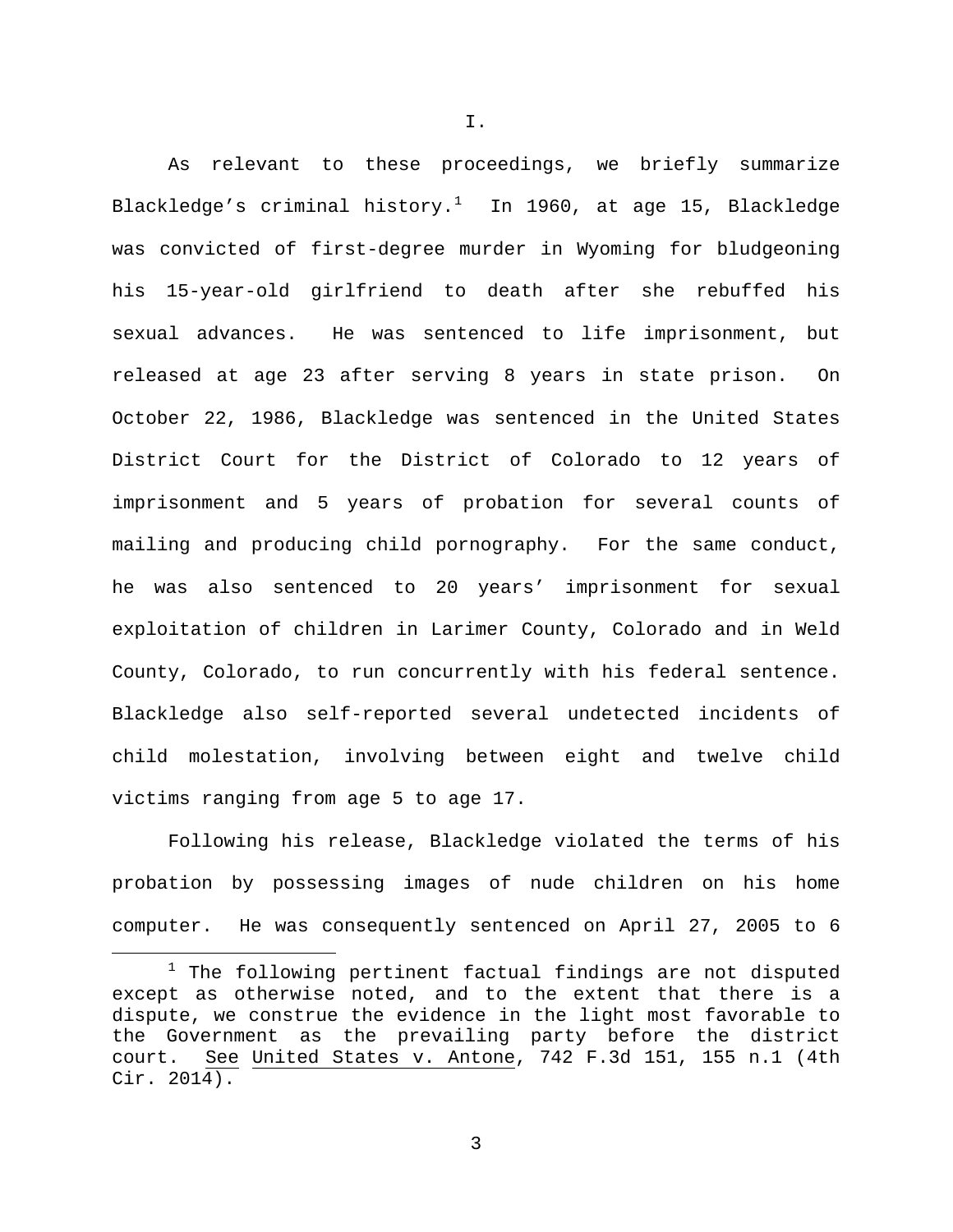years' imprisonment by the United States District Court for the District of Colorado. He was also sentenced to 6 years' imprisonment in Weld County, Colorado on May 3, 2004 for one count of sexual exploitation, to run concurrent with the federal sentence for the probation violation. Blackledge had an expected release date of September 23, 2009. On September 15, 2009, however, the Government filed a Certification of a Sexually Dangerous Person ("Certification") pursuant to 18 U.S.C. § 4248(a) in the United States District Court for the Eastern District of North Carolina, and his release was stayed.

The court appointed the Federal Public Defender's Office to represent Blackledge, and on March 11, 2011, Sonya Allen ("Attorney Allen") entered an appearance on Blackledge's behalf. Attorney Allen moved for the appointment of Dr. Terrence Campbell as an expert forensic examiner, which a magistrate judge granted on August 4, 2011. After interviewing Blackledge and considering various materials, Dr. Campbell opined that he was indeed a sexually dangerous person under the Adam Walsh Act.

On October 11, 2011, Attorney Allen moved for the appointment of a second expert, Dr. Joseph Plaud, and requested an extension of the time for discovery. The magistrate judge denied the motions on November 4, 2011 without prejudice, finding that Blackledge failed to show the need for the appointment of a second expert. The magistrate judge granted a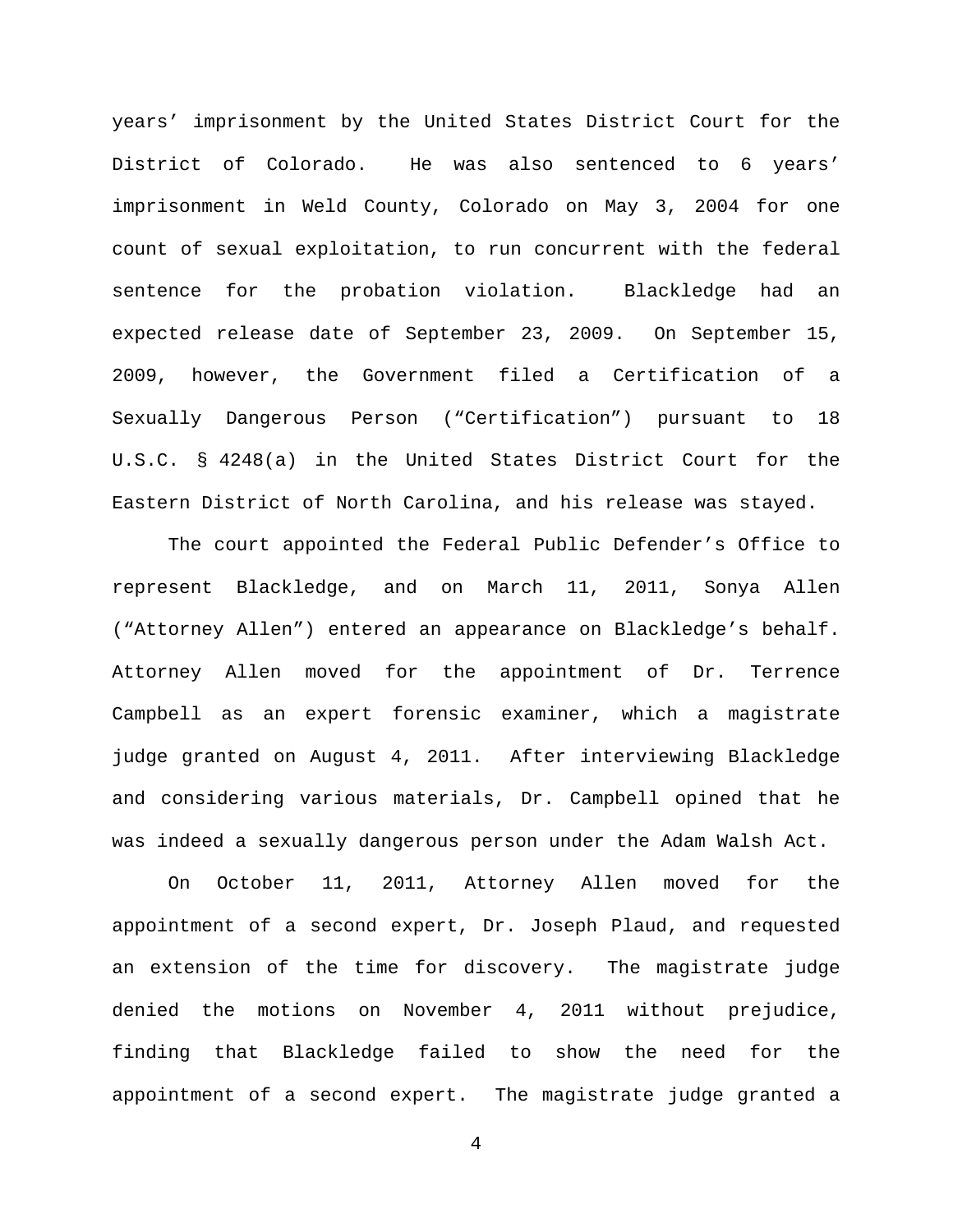later request to extend discovery until December 22, 2011, and the district court set a bench trial for June 14, 2012. On April 17, 2012, two additional attorneys entered appearances as Attorney Allen's co-counsel, and the court continued the trial until August 2, 2012. On June 14, 2012, Attorney Allen filed a sealed motion renewing Blackledge's request to appoint Dr. Plaud and asking the court to reopen discovery and continue the trial. The magistrate judge denied the motions on July 2, 2012, finding that Blackledge again failed to show good cause for the appointment of a second expert, and that appointment at that stage would disrupt the court's prior scheduling orders.

On July 10, 2012, Attorney Allen filed a motion to withdraw as counsel on the ground that an internal conflict had arisen and she could "no longer continue to ethically represent" Blackledge. J.A. 80. Speaking carefully to avoid violating client confidences or revealing trial strategies, Attorney Allen represented at a hearing on the motion that her internal ethical conflict arose from the fact that Blackledge requested to see certain items that she could not provide him. She added that Blackledge wished to proceed with new counsel and that she had located a panel attorney experienced in § 4248 hearings who could take over the matter immediately. Blackledge also stated at the motions hearing that Attorney Allen had failed to provide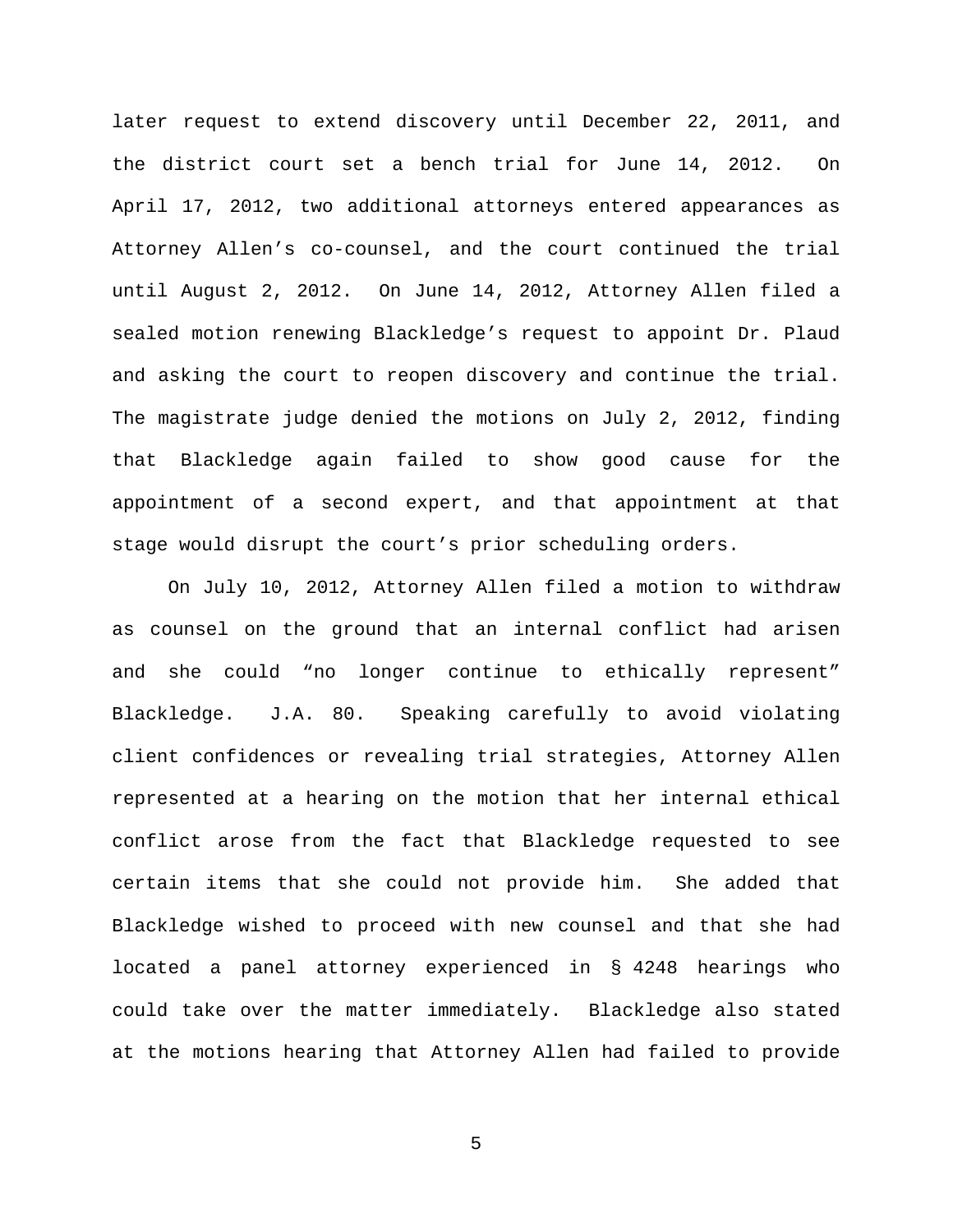him certain documents he requested, and that he felt ignored by her, which made it very difficult for them to communicate.

Blackledge complained in particular about Attorney Allen's failure to obtain a second expert, and Attorney Allen explained that she did not renew the motion earlier because she thought she had more time to do so. While Attorney Allen asserted that Dr. Plaud said only that it was possible that he would find Blackledge not to be a sexually dangerous person, her co-counsel represented that Dr. Plaud had preliminarily indicated that he could testify favorably for Blackledge. Attorney Allen asserted that she had failed at allaying Blackledge's concerns about his defense, and that, as a result of her error, they no longer had a rapport that allowed him to trust her. When asked if she could represent Blackledge zealously if the motion were denied, Attorney Allen stated that "it would be with great difficulty," though she is a professional and "would certainly do [her] job." J.A. 101. She opined that increasing the frequency of communications would not repair their relationship since she could not change her prior failure to timely renew the motion, which was the content of the discussions.

The magistrate judge denied the motion to withdraw, finding that it was untimely and that there was no breakdown in the attorney-client communications that prevented an adequate defense. On July 23, 2012, Attorney Allen appealed the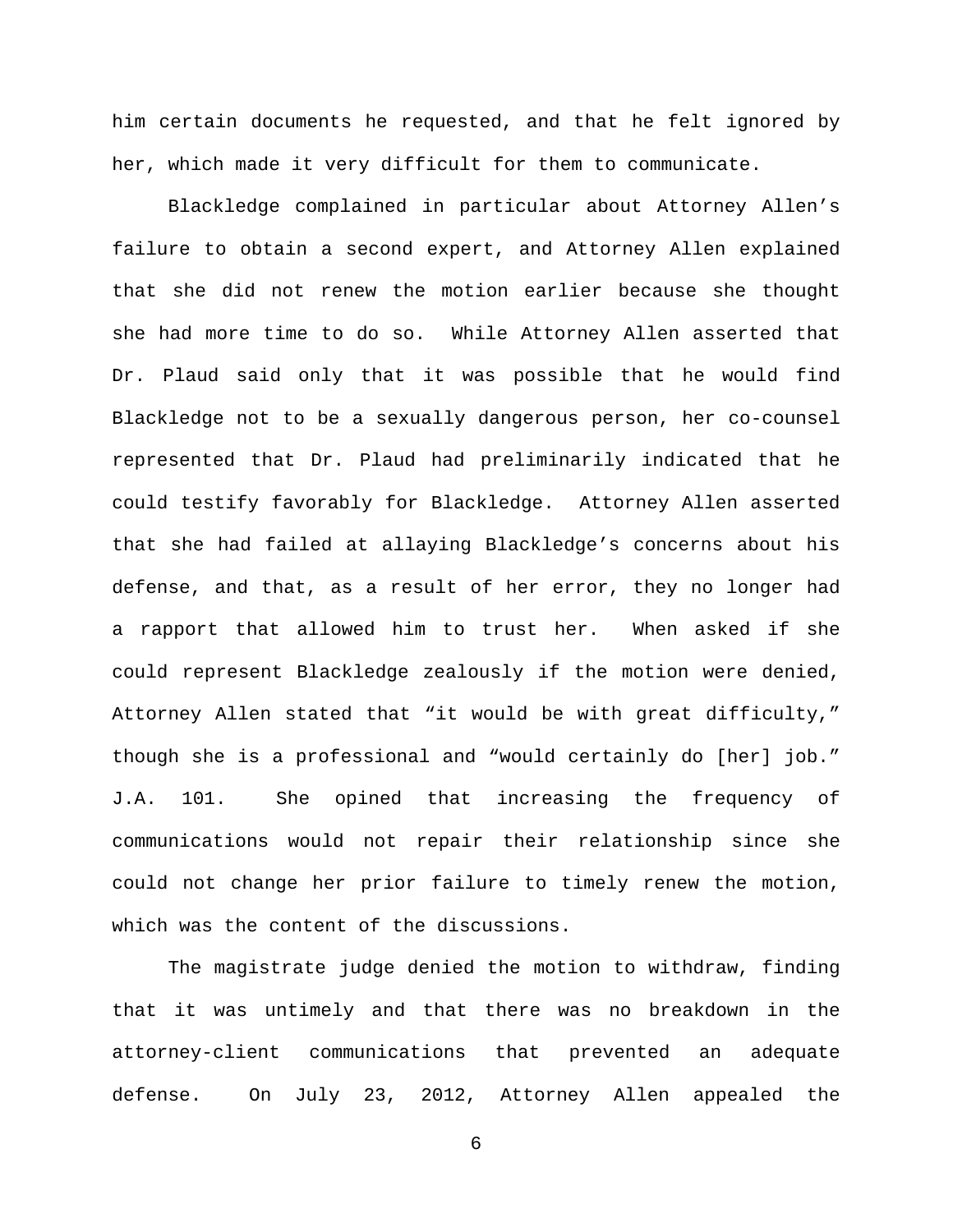magistrate judge's ruling to the district court, and on July 30, 2012, she filed a second motion to withdraw. The second motion asserted that Blackledge had filed a state bar grievance against her, causing a conflict of interest where she could not defend against the bar complaint while also representing Blackledge.

The bench trial began on August 2, 2012, and the district court first took up the appeal of the magistrate judge's ruling and the second motion to withdraw. Attorney Allen described her relationship with Blackledge as follows: "our relationship has deteriorated to a point that we cannot discuss his case, strategies of his case. We cannot effectively communicate. That has tied my hands with regard to being able to represent him effectively." J.A. 148-49. She continued: "One of the essential parts of defending someone would be whether they decide to testify or not and how you would go about preparing them for that testimony. That's not even something I can discuss with Mr. Blackledge, so we have not been able to address that appropriately." J.A. 151. Blackledge also explained to the court that he had not "even really had any trial preparation with [Attorney Allen]" and that he had not seen her "for quite sometime [sic]." Id. Attorney Allen added that the bar complaint had put her "at odds with" Blackledge. J.A. 149.

The district court told Blackledge that he might have to proceed pro se if the motions were granted, and Blackledge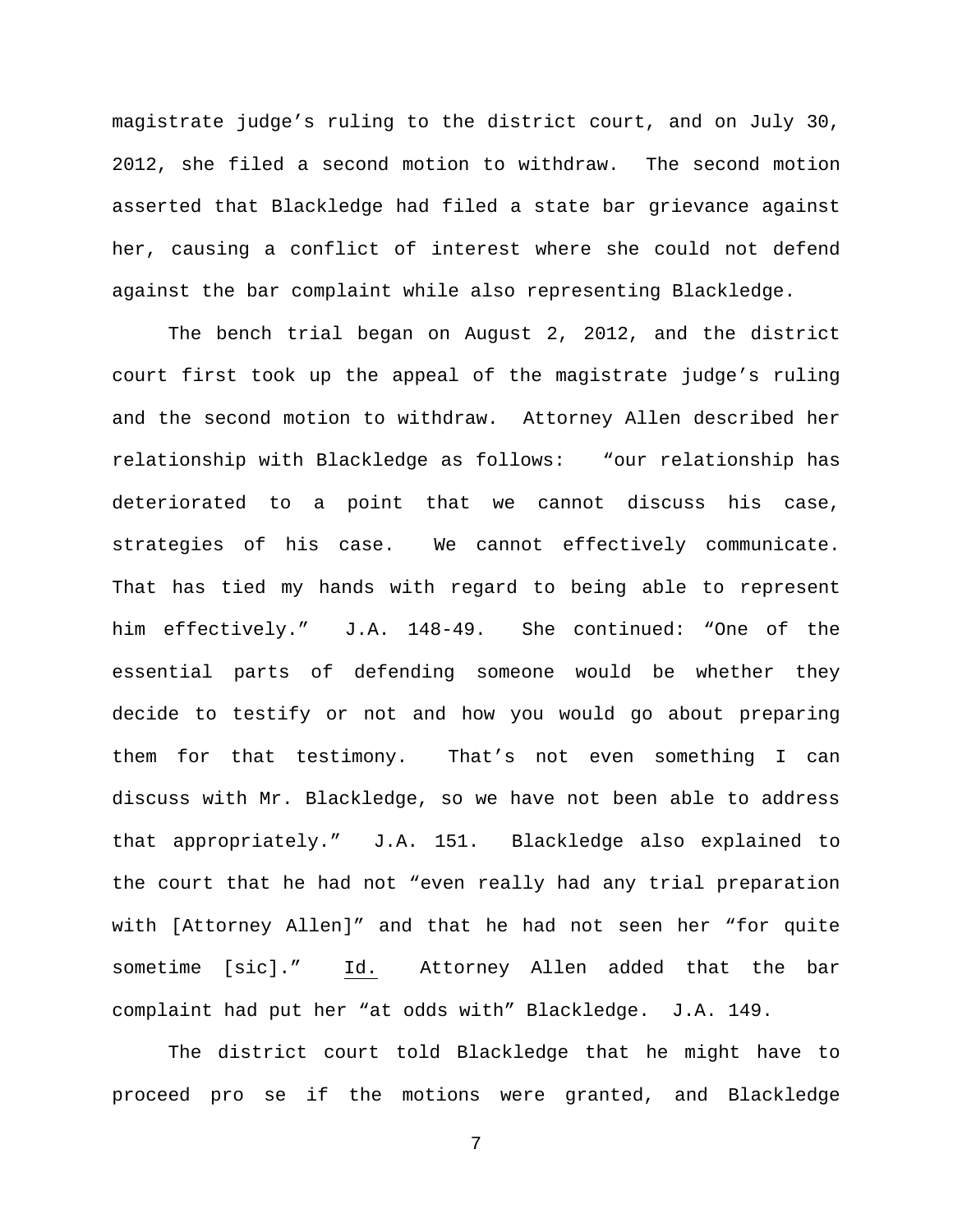stated that he would proceed with Attorney Allen if forced to because he could not defend himself. The court denied the appeal and the second motion, finding that Attorney Allen had not abandoned Blackledge as he claimed and that there was not a breakdown in communications that would prevent an adequate defense. Attorney Allen moved to bifurcate the trial so that the available witnesses could testify, but Blackledge would be allowed to later present an expert opinion from Dr. Plaud. The court denied the motion to bifurcate, and the trial proceeded.

At trial, the Government presented the testimony of two expert witnesses, Dr. Christopher North and Dr. Campbell, and the written report of a third expert witness, Dr. Tonya Cunic. All three experts diagnosed Blackledge with pedophilia sexually attracted to boys and girls, non-exclusive type — among other psychiatric disorders. All three experts concluded that Blackledge met the criteria for a sexually dangerous person under § 4248. Blackledge did not testify or present evidence.

On August 10, 2012, the court found by clear and convincing evidence that Blackledge is a sexually dangerous person under the Adam Walsh Act and ordered his commitment. The court specifically found that Blackledge engaged in child molestation and sexually violent conduct, suffers from pedophilia and antisocial personality disorder, and, as a result, would have serious difficulty refraining from reoffending.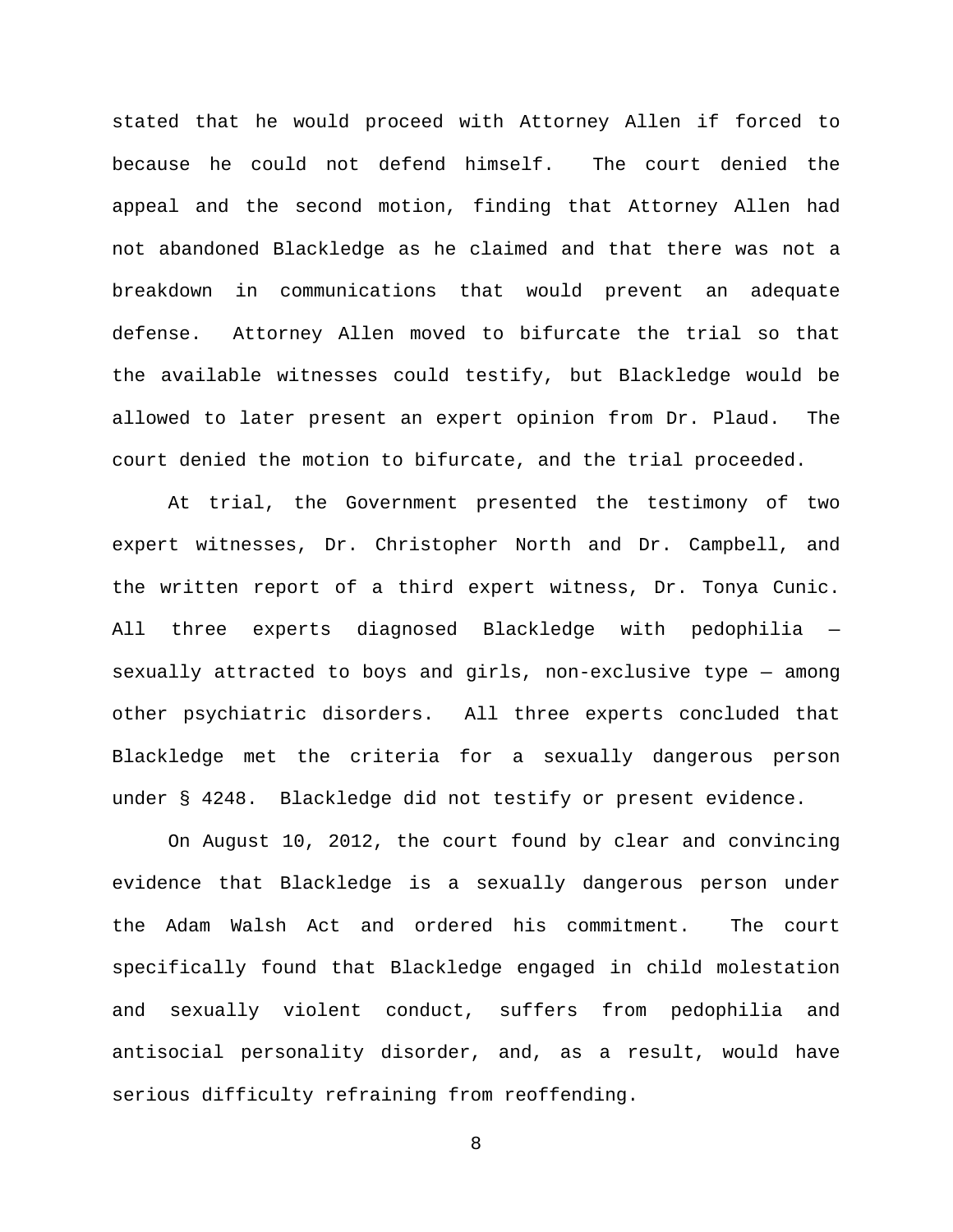An individual in the custody of the Federal Bureau of Prisons may be civilly committed under § 4248 if the Government proves in a hearing that the person is a sexually dangerous person. 18 U.S.C. § 4248(d). The Government must prove each of the following by clear and convincing evidence: (1) the person "has engaged or attempted to engage in sexually violent conduct or child molestation" ("prior conduct" element); (2) the person "suffers from a serious mental illness, abnormality, or disorder" ("serious mental illness" element); and (3) "as a result of" such condition, the person "would have serious difficulty in refraining from sexually violent conduct or child molestation if released" ("volitional impairment" element). 18 U.S.C. §§ 4247(a)(5), (6), 4248. United States v. Hall, 664 F.3d 456, 458 (4th Cir. 2012). Blackledge has stipulated that he engaged in sexually violent conduct or child molestation or attempted to do so, and that he suffers from pedophilia, a serious mental illness, abnormality, or disorder. The trial thus centered on whether he satisfies the volitional impairment element.

Blackledge argues on appeal that the court abused its discretion in denying his motions to extend and reopen discovery, motions to withdraw as counsel, and motions to appoint Dr. Plaud. We hold that the court did abuse its

9

II.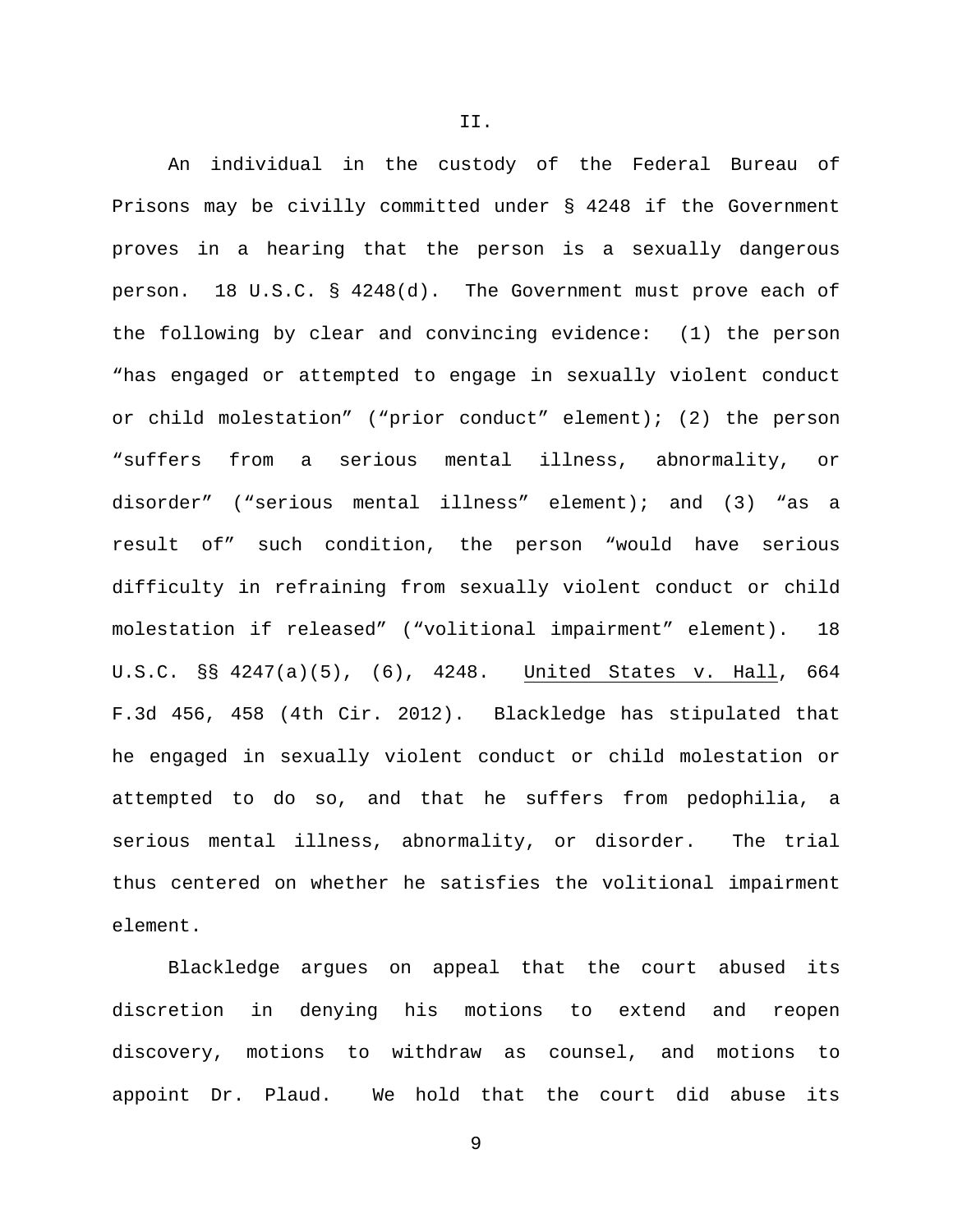discretion in denying the motions to withdraw and remand for the court to reconsider these motions by engaging in a thorough inquiry as to the extent of Attorney Allen's conflict. We therefore need not address Blackledge's remaining arguments.

#### III.

## A.

We review the denial of a motion to withdraw for abuse of discretion. United States v. Johnson, 114 F.3d 435, 442 (4th Cir. 1997) (citing United States v. Mullen, 32 F.3d 891, 895 (4th Cir. 1994)). Blackledge argues that Attorney Allen abandoned his case during the time in which she should have renewed the motion to appoint Dr. Plaud, and thus had a significant conflict presented by her interest in protecting her own professional reputation thereafter. He maintains that because he has a right to counsel under the Adam Walsh Act,  $2$  this right necessarily includes a due process right to the effective assistance of counsel. Blackledge asserts that the court abused its discretion when it denied the motions because it forced him to proceed with ineffective assistance of counsel.

<span id="page-9-0"></span> $2$  "At a hearing ordered pursuant to [the Adam Walsh Act] the person whose mental condition is the subject of the hearing shall be represented by counsel and, if he is financially unable to obtain adequate representation, counsel shall be appointed for him pursuant to section 3006A." 18 U.S.C. § 4247(d).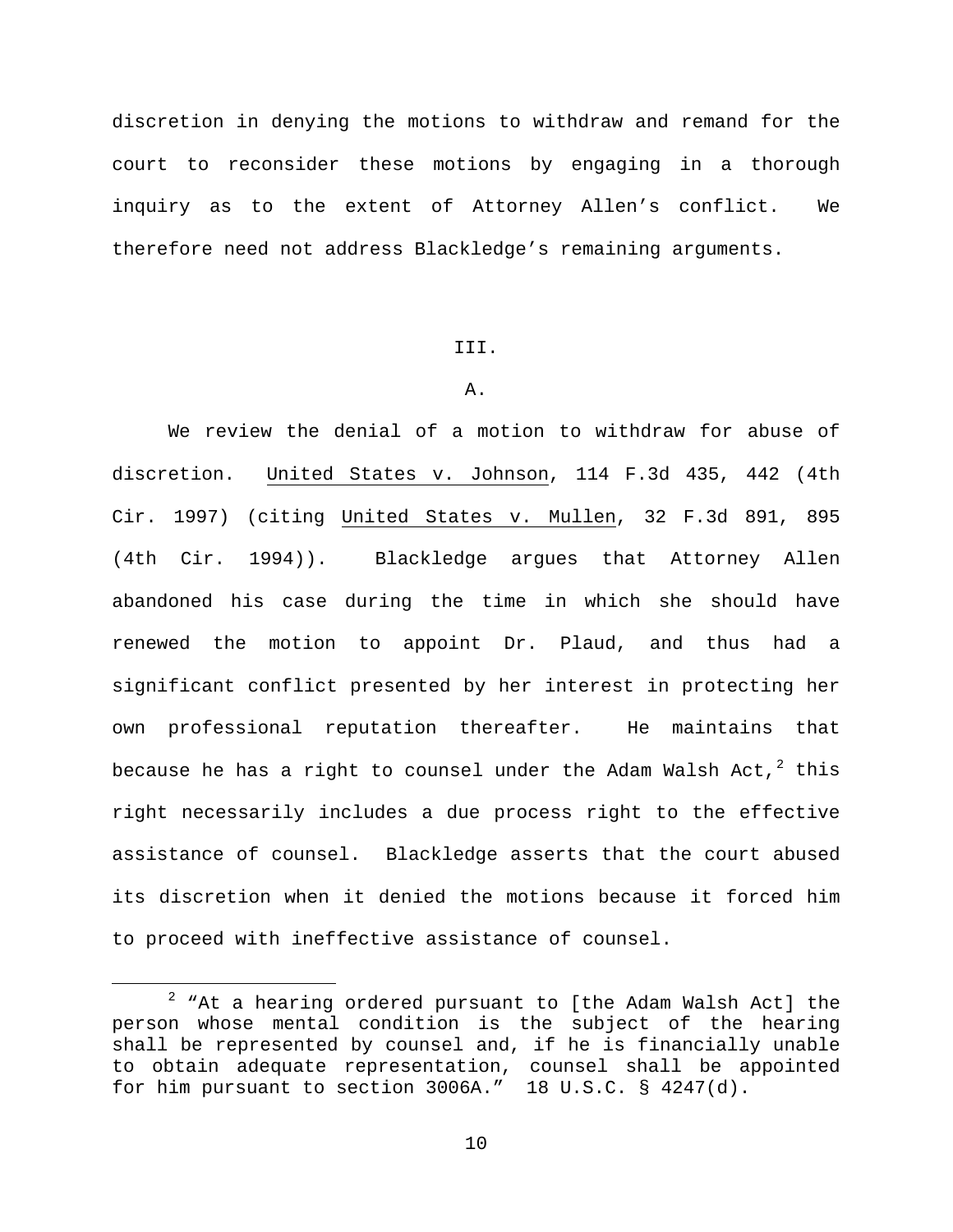The Government argues in response that Blackledge was not prejudiced by the denial of the motions because he remained represented by one of Attorney Allen's co-counsel,  $3$  and because Attorney Allen indicated that she was capable of representing him despite her asserted internal ethical conflict and the bar complaint, albeit with great difficulty. The Government further argues that Attorney Allen ably represented Blackledge, filing motions on his behalf during the time in which he says he was abandoned and cross-examining the relevant witnesses at trial.

B.

In deciding whether a district court has abused its discretion in denying a motion to withdraw or to substitute counsel, we consider three factors: (1) timeliness of the motion; (2) adequacy of the court's inquiry; and (3) "whether the attorney/client conflict was so great that it had resulted in total lack of communication preventing an adequate defense." United States v. Gallop, 838 F.2d 105, 108 (4th Cir. 1988) (internal citations omitted). If the court abused its discretion, the ruling is subject to harmless error review. See United States v. Horton, 693 F.3d 463, 467 (4th Cir. 2012). We review the court's factual findings for clear error and its legal conclusions de novo. Hall, 664 F.3d at 462. "A finding

<span id="page-10-0"></span><sup>&</sup>lt;sup>3</sup> The second co-counsel, attorney Katherine Shea, withdrew as co-counsel on July 24, 2012.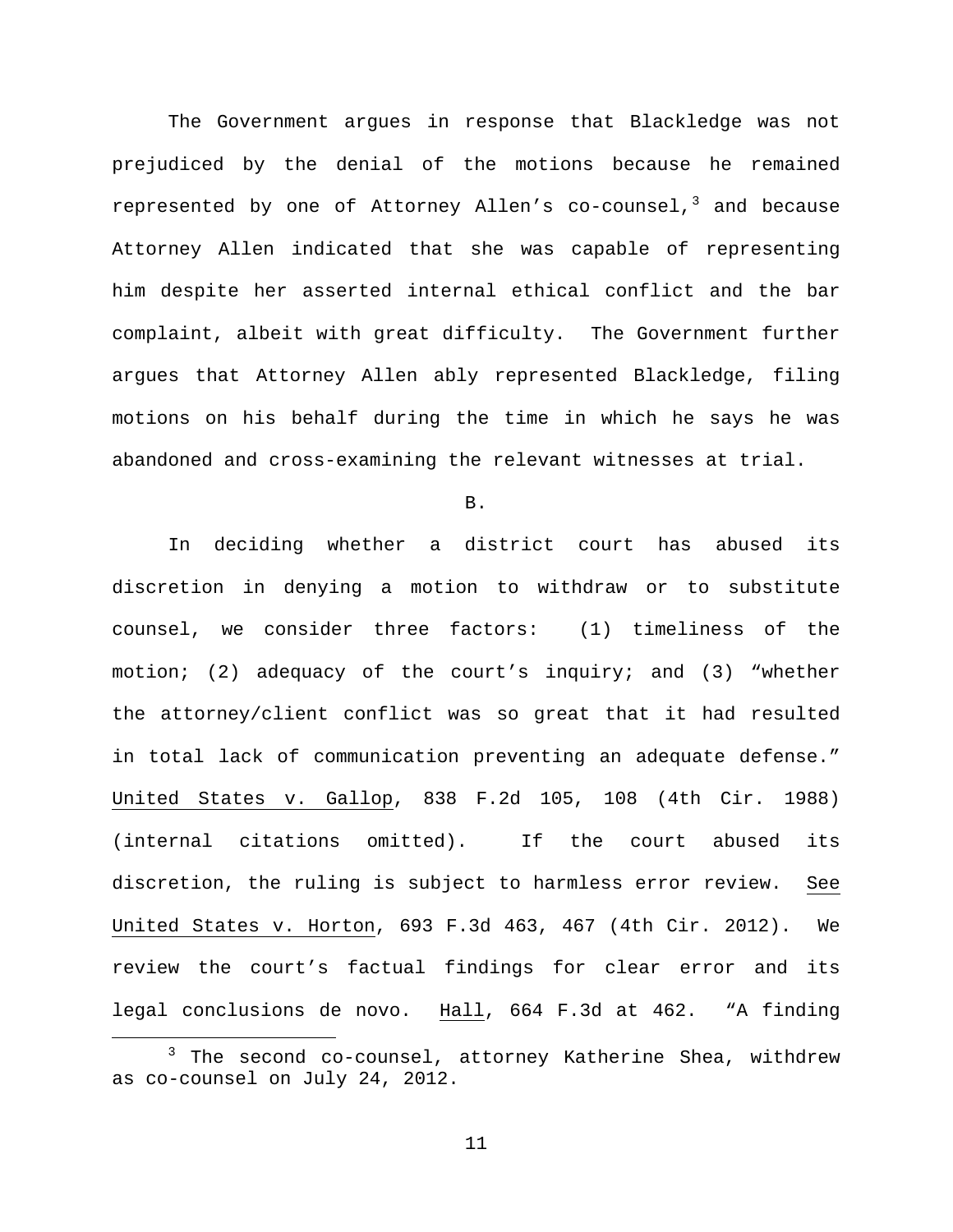is 'clearly erroneous' when although there is evidence to support it, the reviewing court on the entire evidence is left with the definite and firm conviction that a mistake has been committed." Id. (internal citations omitted).

Turning to the first factor, it appears that at least the second motion to withdraw was untimely. Attorney Allen filed the first motion on July 10, 2012, slightly more than three weeks before trial. The magistrate judge noted the court's difficulty in scheduling hearings so that all the necessary witnesses could be available, and Blackledge acknowledged that granting the motion would require another continuance so that new counsel could prepare. Consistent with our prior holding that a motion to substitute counsel filed two weeks before the relevant hearing was timely, the initial motion to withdraw in this case was likely timely. See United States v. Jennette, 387 F. App'x 303, 307 (4th Cir. 2010). However, the second motion was filed on July 30, 2012, only three days before trial. The district court noted that it had a very busy trial calendar for August and September, and that granting the motion at that point would frustrate its scheduling orders. Although the district court was certainly on notice that Attorney Allen wished to withdraw as counsel after the first motion was filed, "[i]n considering timeliness when a defendant requests substitution of counsel, 'the court is entitled to take into account the . . .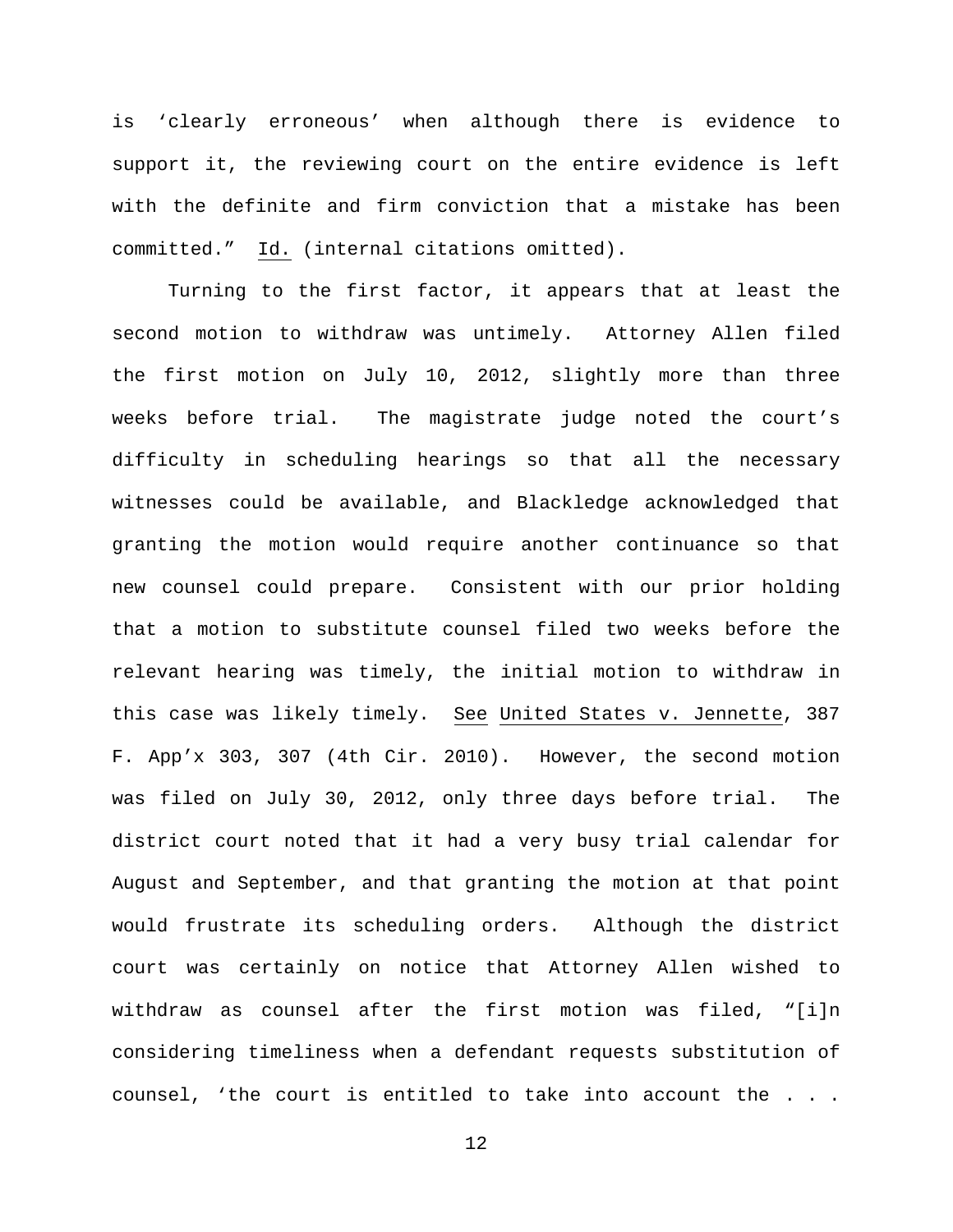public interest in proceeding on schedule.'" Mullen, 32 F.3d at 895 (internal citations omitted). As such, this factor weighs somewhat in favor of the court's ruling.

Turning to the second factor, however, the record reveals that the district court failed to engage in an adequate inquiry. "When a defendant raises a seemingly substantial complaint about counsel, the judge 'has an obligation to inquire thoroughly into the factual basis of defendant's dissatisfaction.'" Id. at 896 (internal citations omitted). "An inquiry into the reasons for a defendant's dissatisfaction with his or her lawyer is necessary for the trial court to determine whether good cause for substitution of counsel exists." Id. (internal citations omitted). "The district court is far better situated than we are to observe and inquire into the state of the relationship between a defendant and his appointed counsel, and thus, where the district court has met its 'obligation to inquire thoroughly into the factual basis of defendant's dissatisfaction,' . . . we apply the ordinary standard of review to its factual findings: clear error." United States v. Smith, 640 F.3d 580, 590 (4th Cir. 2011) (citing Mullen, 32 F.3d at 896). While motions to substitute counsel often arise at the defendant's urging, when the attorney also seeks to withdraw, the court must thoroughly inquire into the factual basis of any conflicts asserted by counsel.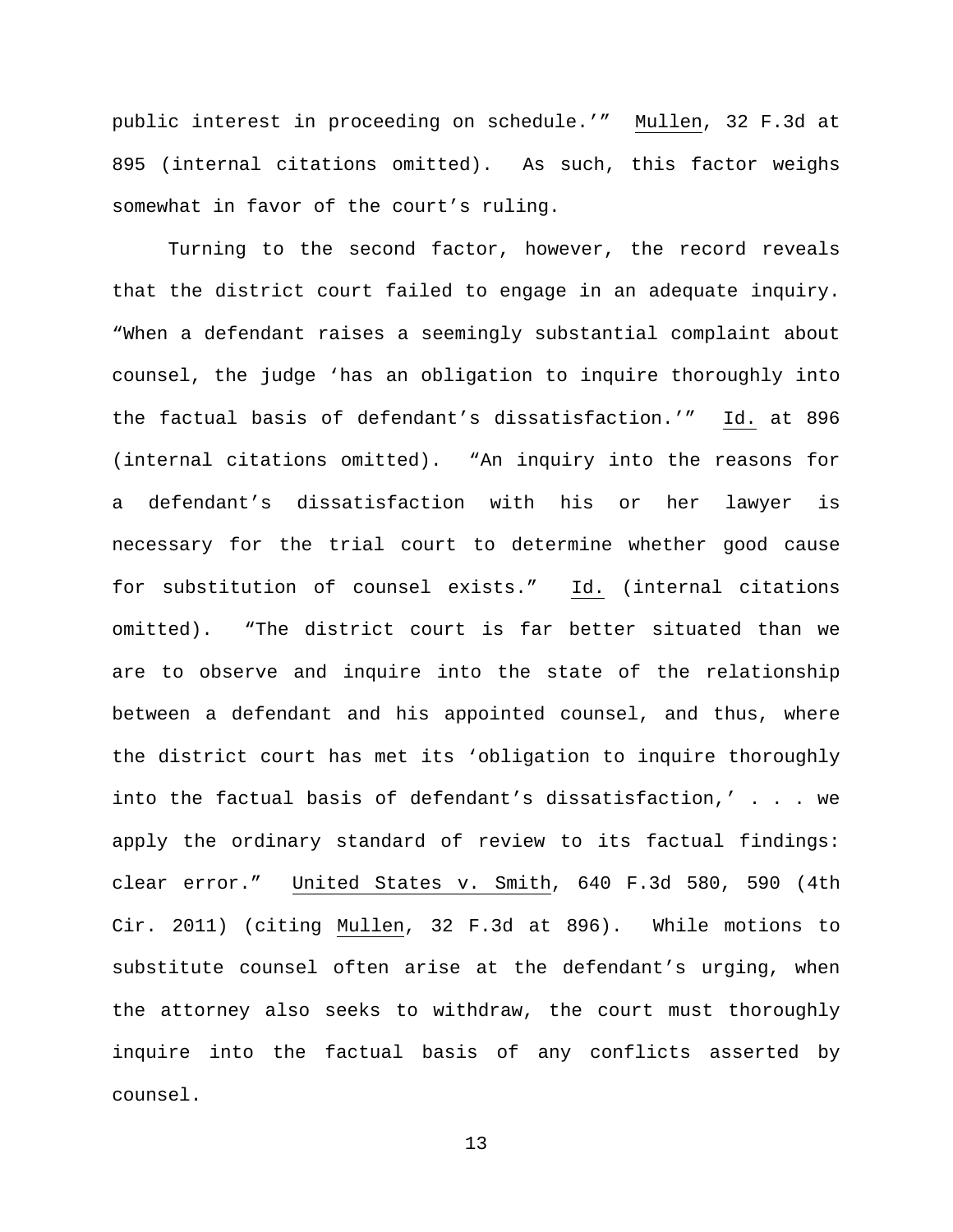In this case, the district court did not meet its obligation to thoroughly inquire into the extent of the communications breakdown or the basis of the asserted conflict. Despite the representations from Attorney Allen and Blackledge on the morning of trial that they had not done any trial preparation or spoken about whether Blackledge would testify, the court did not ask when they had last seen each other or communicated about the case.[4](#page-13-0) Tasked with reviewing the motions de novo, the district court erred in failing to examine how the communications between Blackledge and Attorney Allen had fared since the magistrate judge's inquiry two weeks earlier. The court emphasized Attorney Allen's competence as a lawyer, but an attorney's competence cannot cut short the inquiry because, "[e]ven if a defendant's counsel is competent, a serious breakdown in communication can result in an inadequate defense." United States v. Musa, 220 F.3d 1096, 1102 (9th Cir. 2000).

<span id="page-13-0"></span><sup>&</sup>lt;sup>4</sup> Despite Attorney Allen's assertion that she and Blackledge could no longer effectively discuss his case, the dissent infers that they were indeed able to communicate from the fact that she filed proposed findings of fact and conclusions of law on July 26, 2012. However, the fact that Attorney Allen filed this pleading on Blackledge's behalf does not establish that they were actually able to communicate at this time, and indeed, such an inference is undermined by the fact that she filed the second motion to withdraw only four days later. Had the district court followed the "best practice" of making "an express finding on the record about the state of communication between defendant and counsel," Smith, 640 F.3d at 594, then perhaps this Court would not be left wondering when Attorney Allen and Blackledge had last meaningfully communicated about his defense.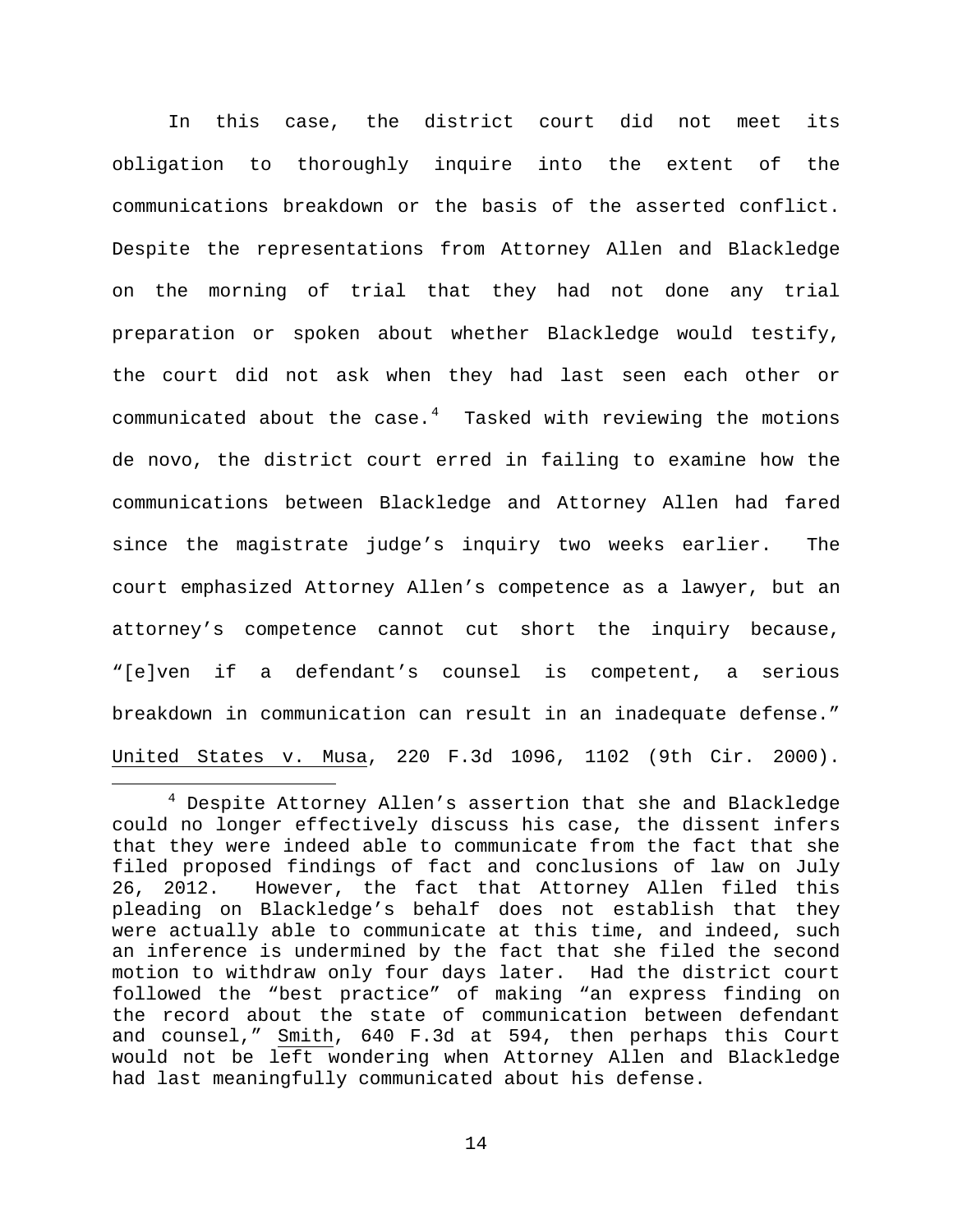Most significantly, the district court failed entirely to inquire about the internal ethical conflict that Attorney Allen had earlier raised and whether this had been resolved since the first hearing. The court's failure to probe deeply into the basis of Attorney Allen's conflict seriously undermines its decision, and this factor weighs heavily against the court's ruling.

Turning to the third factor, because the district court failed to engage in an adequate inquiry, its factual determination that there was not a total breakdown in communication preventing an adequate defense is not entitled to clear error review. See Smith, 640 F.3d at 590. Even if we were to review this finding for clear error, however, this factor likewise weighs against the district court's ruling.

Firstly, a conflict of interest emerged once Attorney Allen failed to timely renew the motion to appoint Dr. Plaud before the discovery deadline passed. We find useful the Supreme Court's decision in Maples v. Thomas, in which a post-conviction petitioner's attorneys abandoned their representation of him and missed a critical deadline, thereby causing a procedural default of the petitioner's claims. 132 S.Ct. 912, 916-25 (2012). While dicta, the Supreme Court found in Maples that "a significant conflict of interest arose for the firm once the crucial deadline passed" because "the firm's interest in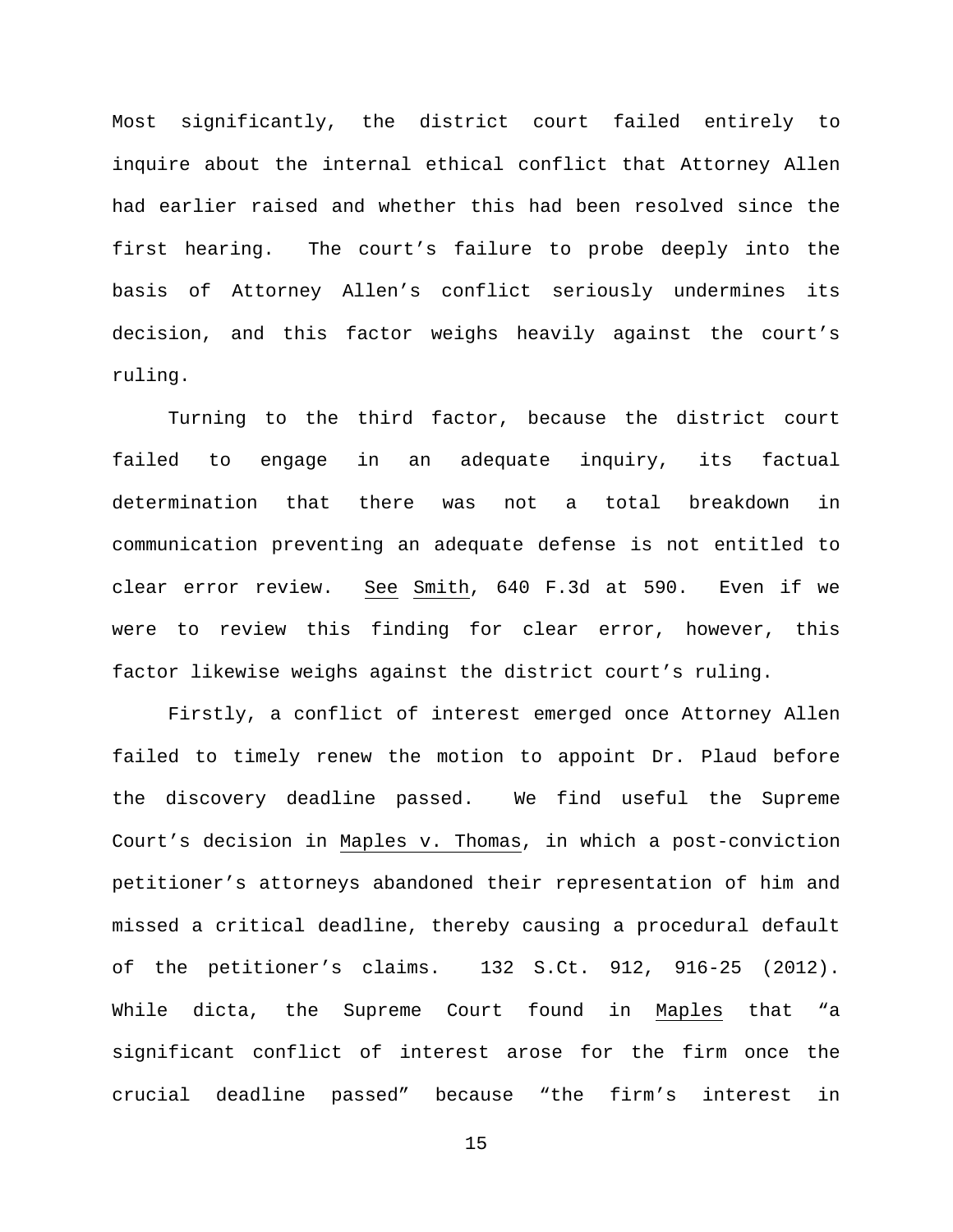avoiding damage to its own reputation was at odds with [the client's] strongest argument" for excusing the procedural default. Id. at 925 n.8.

In this case, we need not decide whether Attorney Allen actually abandoned Blackledge as in Maples because a conflict arose from the fact that the alleged abandonment was Blackledge's strongest argument for excusing the untimeliness of the renewed motion. Indeed, we recently recognized in the context of federal habeas proceedings that "a clear conflict of interest exists in requiring . . . counsel to identify and investigate potential errors that they themselves may have made . . . ." Gray v. Davis, 526 F. App'x 331, 334 (4th Cir. 2013). This conflict exists irrespective of whether the attorney is ultimately found to have erred. See id. at 334-35. Likewise, a conflict existed here, because, in order to argue that the lateness of the renewed motion should be excused, Attorney Allen would have had to assert her own ineffectiveness. This conflict further undermined Blackledge's trust in Attorney Allen and strained their ability to communicate.<sup>[5](#page-15-0)</sup>

<span id="page-15-0"></span> <sup>5</sup> As our dissenting colleague points out, the magistrate judge asked Blackledge whether his dissatisfaction was largely because of the court's rulings denying Dr. Plaud's appointment, to which Blackledge replied that he had been "laboring under the assumption" that Attorney Allen was in the process of obtaining an expert until he learned that the request was "precluded by the Court." J.A. 107. Although the dissent cites this exchange (Continued)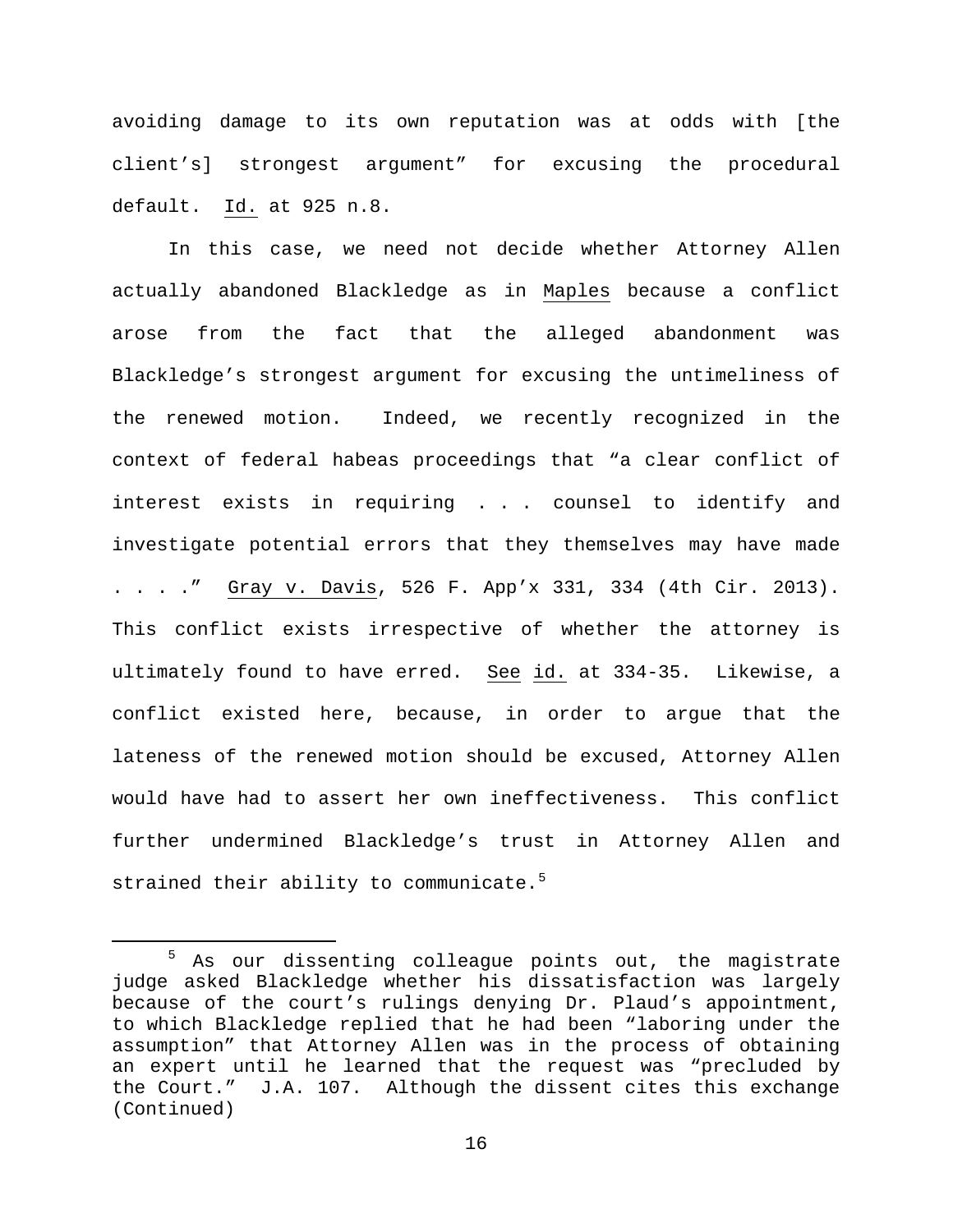Secondly, in her second motion to withdraw, Attorney Allen explained that Blackledge had recently "indicated that he intends to file a complaint with the North Carolina State Bar against counsel because of her failure to obtain an expert in his case, unless she removes herself from his case." J.A. 120. As in Maples, this threat and the subsequent filing of a bar complaint against Attorney Allen for her conduct thus put her own professional interests directly at odds with those of her client's interests. Certainly, not every bar complaint against an attorney by her client will result in a conflict of interest, and we have previously expressed our unwillingness to "invite [those] anxious to rid themselves of unwanted lawyers to queue up at the doors of bar disciplinary committees on the eve of trial." United States v. Burns, 990 F.2d 1426, 1438 (4th Cir. 1993). However, in this case, Blackledge threatened and ultimately submitted a seemingly non-frivolous grievance against Attorney Allen that forced her to choose between protecting her own reputation and arguing in her client's best interest that

ī

in order to suggest that Blackledge's conflict with his lawyer was really only a grievance with the court's rulings, Blackledge's response actually demonstrates that Attorney Allen had failed to effectively communicate with him regarding her efforts to have Dr. Plaud appointed, thereby leaving him with the false assumption that the process was underway.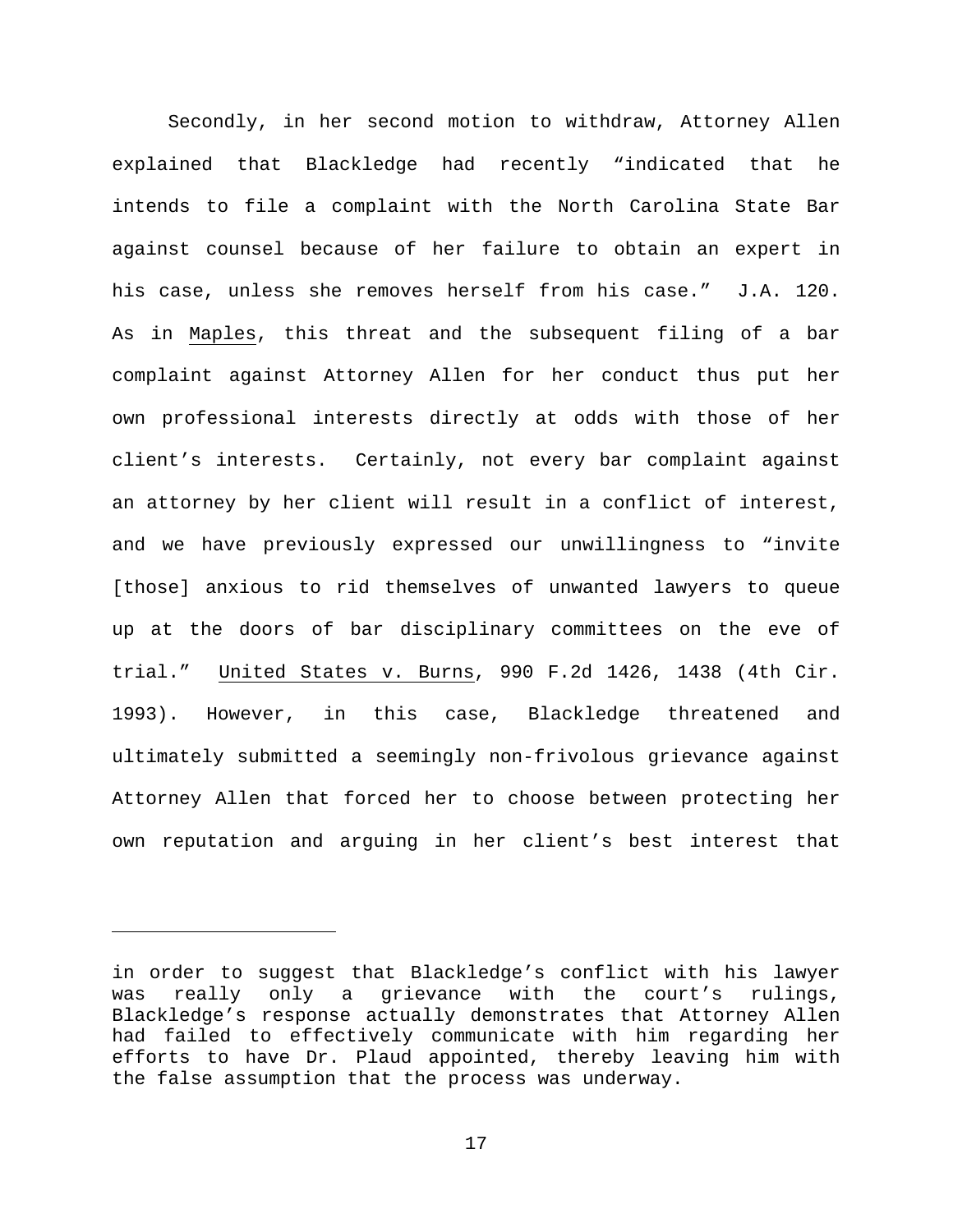Blackledge should not be made to bear the consequence of her own errors in submitting the renewed motion to appoint Dr. Plaud.

Thirdly, Attorney Allen also asserted an internal ethical conflict, and because the district court failed to conduct an adequate inquiry, it is unclear if this conflict was ever resolved prior to trial. Moreover, the district court made no inquiry whatsoever into the scope and nature of this conflict. As a result, we have no way of knowing whether Attorney Allen's internal ethical conflict was indeed so significant that it required her withdrawal as counsel. The fact that she told the magistrate judge that she would represent Blackledge zealously "with great difficulty" if the motion were denied, J.A. 101, is of little help, because, having been made aware of its existence, the court had a sua sponte obligation to examine the extent of this conflict. See Mickens v. Taylor, 240 F.3d 348, 357-58 (4th Cir. 2001) ("[A] trial court must inquire into a conflict of interest 'when it knows or reasonably should know that a particular conflict exists.'") (quoting Cuyler v. Sullivan, 446 U.S. 335, 347 (1980)). Indeed, to the extent that Attorney Allen did opine that she could continue to represent Blackledge, this assertion cannot be isolated from her repeated protestations that she could not do so ethically.

Notwithstanding this lack of clarity as to the extent of the internal ethical conflict, Attorney Allen's delay in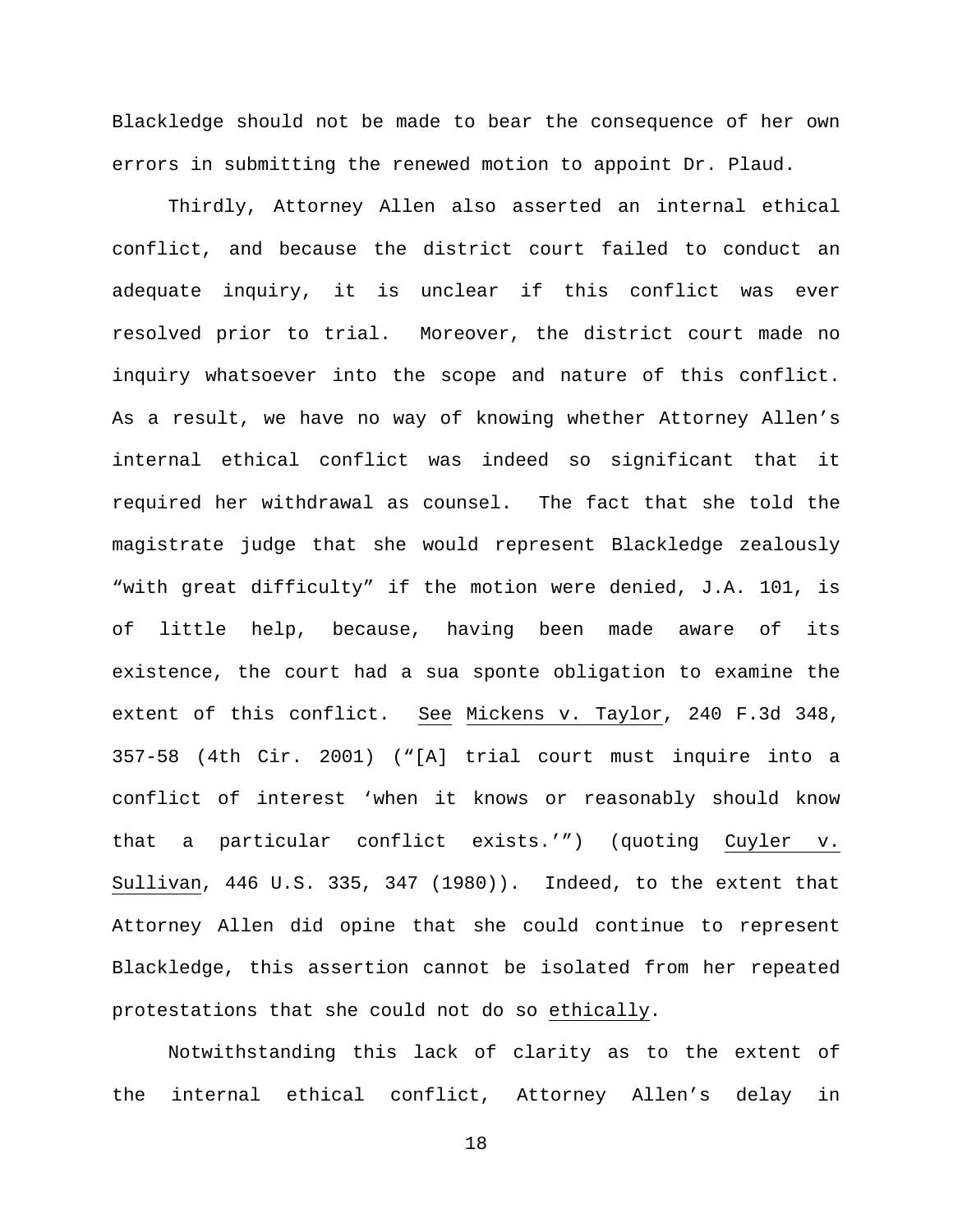renewing the motion to appoint Dr. Plaud and the bar complaint against her, taken together, created a conflict of interest. As such, we must consider whether the conflict resulted in a total breakdown in communications preventing an adequate defense. "A total lack of communication is not required," Johnson, 114 F.3d at 443 (emphasis added), but rather our concern is with "a 'breakdown' of attorney-client communication so great that the principal purpose of the appointment — the mounting of an adequate defense incident to a fair trial — has been frustrated." Smith, 640 F.3d at 588.

The most telling evidence of the extent of the breakdown and its impact on Blackledge's defense is the assertion from Attorney Allen and Blackledge on the morning of the trial that they failed to engage in trial preparation or discuss whether Blackledge would testify. The dissent overstates the extent to which Attorney Allen conferred with Blackledge about whether he would testify, as she declined the court's offer to take a recess in order to do so, citing the fact that she had spoken with him "just briefly" in deciding not to present any witnesses or evidence. J.A. 233. In Jennette, we held that a court abused its discretion in denying a motion to substitute counsel prior to a sentencing hearing in light of the fact that both counsel and the defendant "stated that they had not had a chance to review the PSR together, and indeed had not really spoken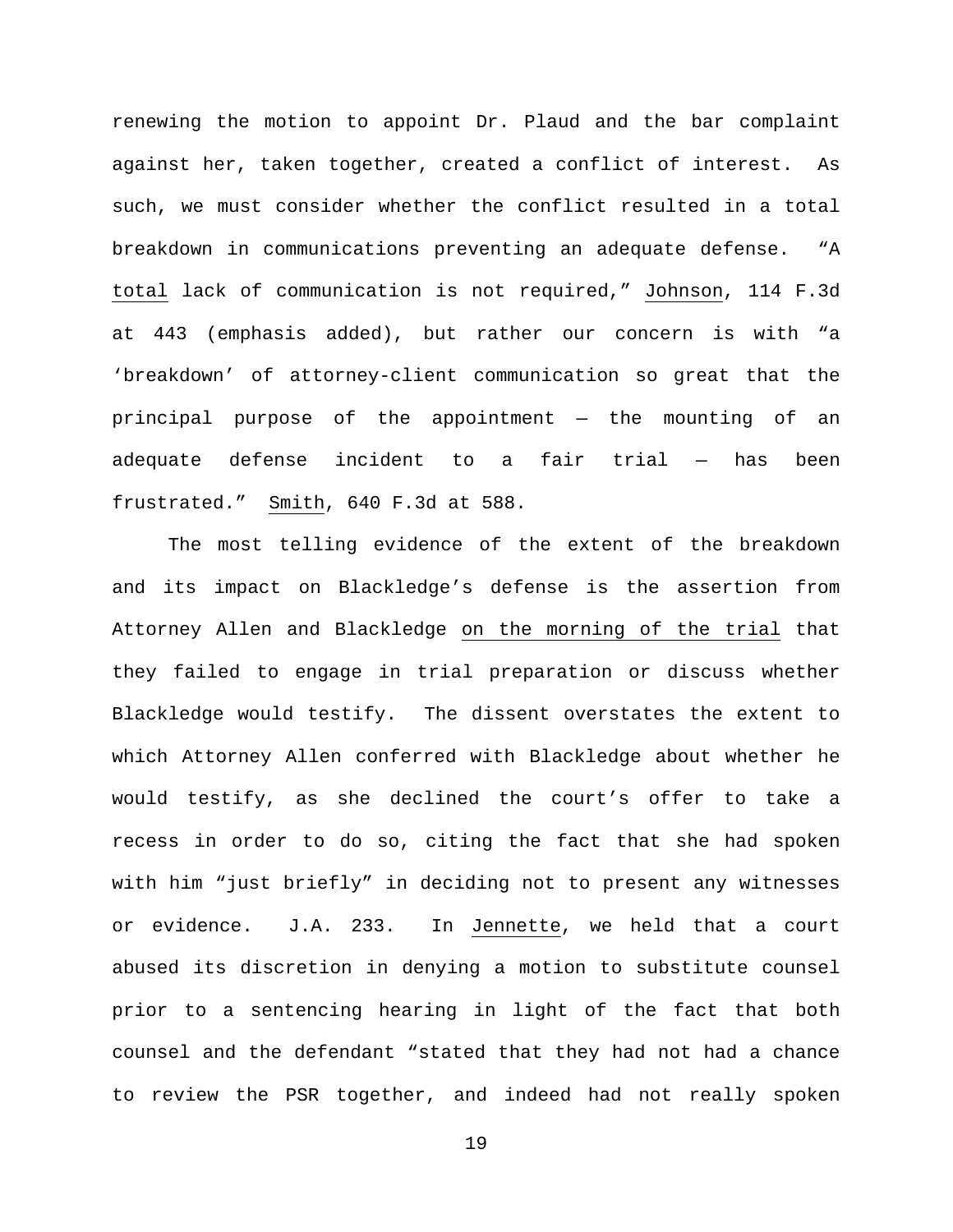since the trial concluded, certainly a fundamental step for adequate representation at sentencing." 387 F. App'x at 307.

In this case, Attorney Allen labored under a conflict of interest that caused her communications with Blackledge to be so broken that a "fundamental step for adequate representation" basic trial preparation — failed to occur. As we have previously noted, "it is the marriage of the attorney's legal knowledge and mature judgment with the defendant's factual knowledge that makes for an adequate defense." Smith, 640 F.3d at 588. In this case, because of the communications breakdown, Blackledge presented no evidence or testimony in proceedings that, like a sentencing hearing, often turn on mitigating evidence as to the respondent's continued dangerousness. This factor therefore weighs against the court's ruling.

Weighing all three Gallop factors, we hold that the district court abused its discretion. The second motion to withdraw was untimely, as the district court found. However, the motions do not appear to be a "transparent plot to bring about delay," and "we have never found [untimeliness] a bar when a substitution claim is otherwise meritorious." Smith, 640 F.3d at 596 (internal citations omitted). The district court failed to perform an adequate inquiry here, but the record before us nonetheless reveals that the above-discussed conflict resulted in a communications breakdown that prevented Attorney Allen and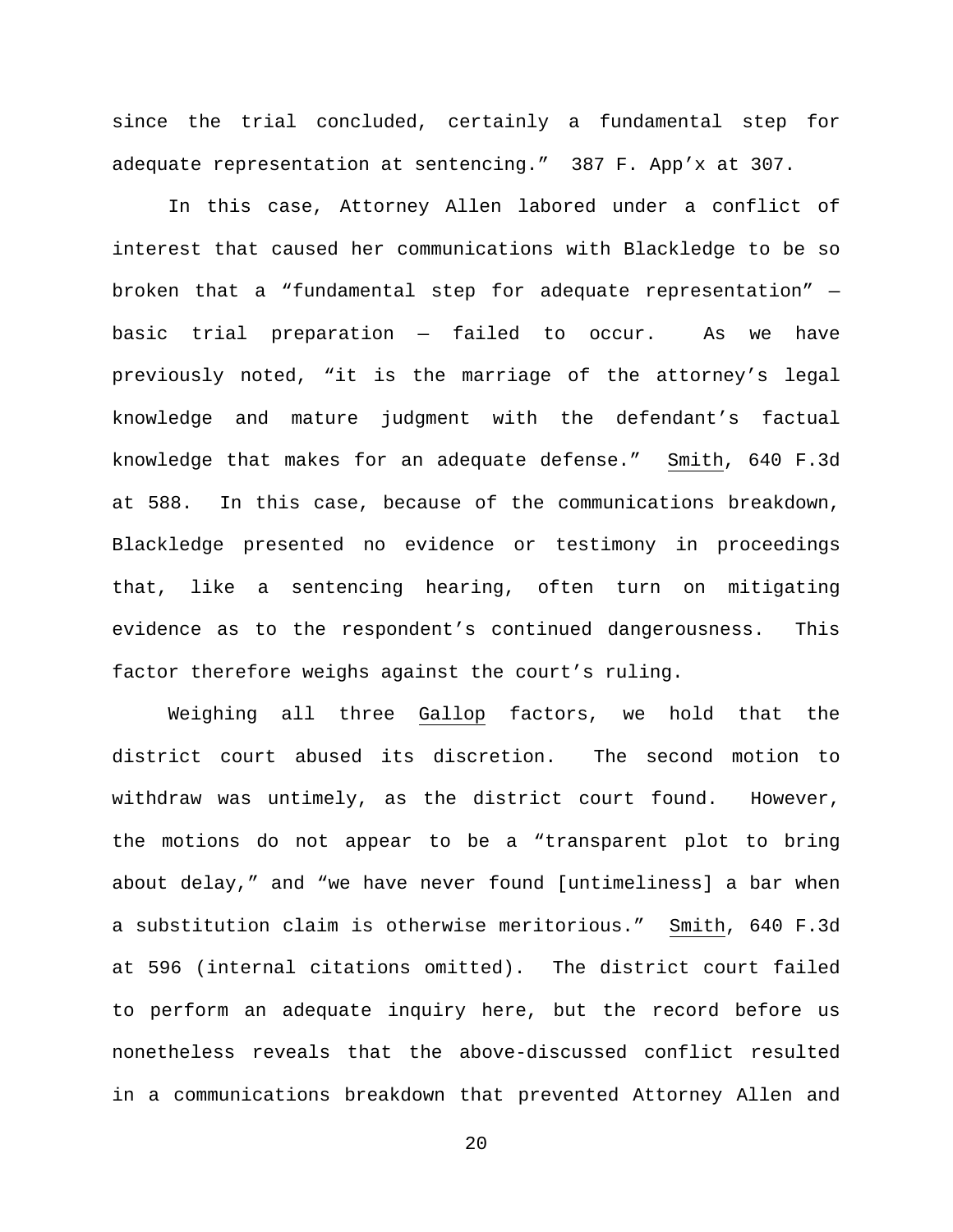Blackledge from mounting an adequate defense. As such, the court abused its discretion in denying the motions to withdraw.

C.

A district court's abuse of discretion in denying a motion to substitute counsel is subject to harmless error review. Horton, 693 F.3d at 467. Although Horton does not explicitly prescribe how to proceed with this harmlessness analysis, we cited a Seventh Circuit case holding that a court's error in denying a motion for new counsel was harmless because the defendant had not shown that his counsel was constitutionally ineffective under the Sixth Amendment. Id. (citing United States v. Wilks, 46 F.3d 640, 644 (7th Cir. 1995)). Blackledge acknowledges that he does not have a right to effective assistance of counsel under the Sixth Amendment, and we need not and do not decide here whether he has an analogous right under the Due Process Clause. However, even if we were to consider whether the court's error was harmless in light of our cases applying the Sixth Amendment right to effective assistance of counsel, it is evident that Blackledge was harmed by being forced to proceed with Attorney Allen as his counsel.

In Horton, we assumed without deciding that the district court abused its discretion since the court's failure to conduct any inquiry left us with an incomplete record upon which to determine the extent of the communications breakdown and whether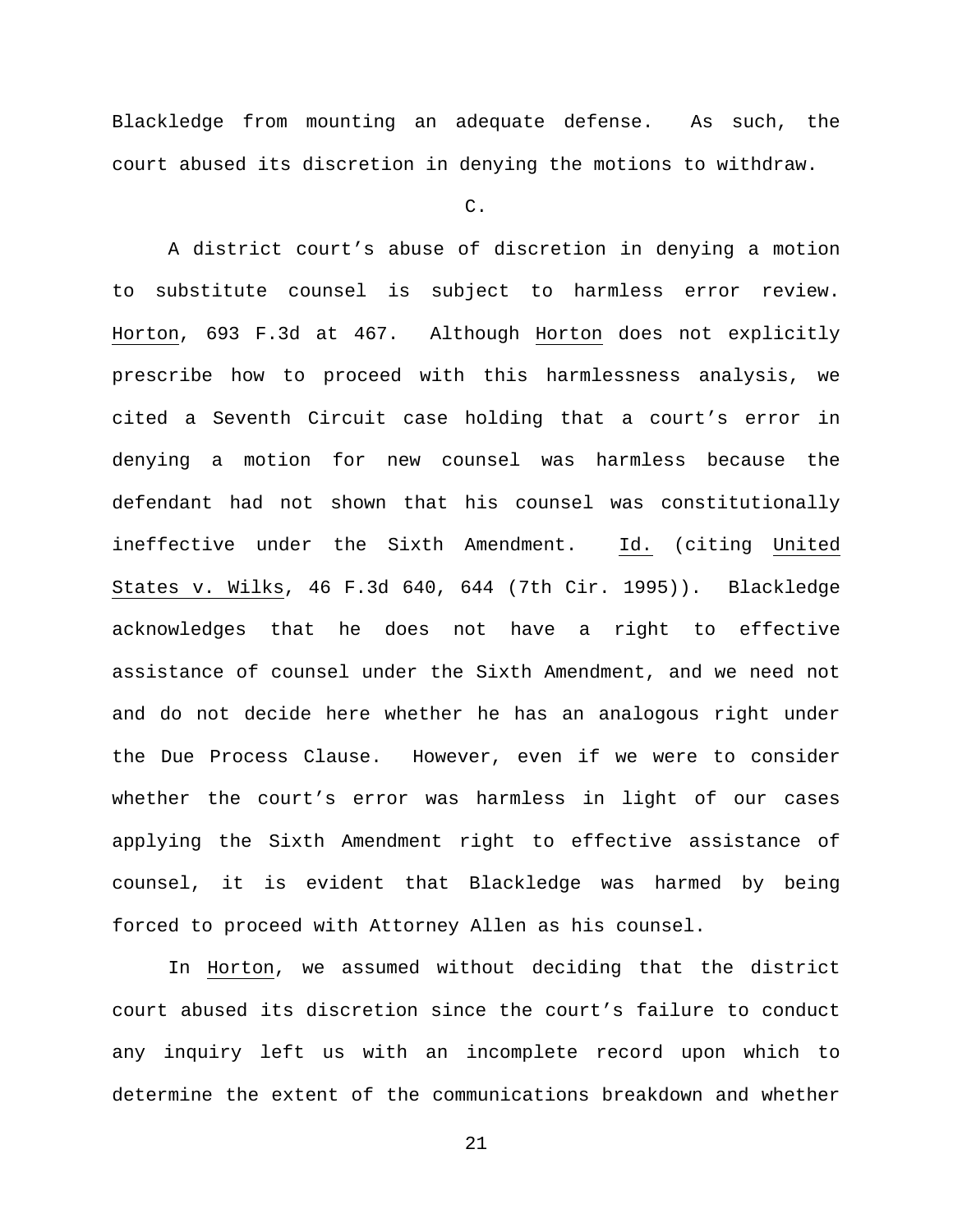it prevented an adequate defense. 693 F.3d at 467. Still, we found that the error was harmless, noting that the defendant had not identified "any specific way in which his defense was hampered by any lack of communication with his counsel," and, indeed Horton later indicated that he had an ample opportunity to discuss his case with his lawyer, had done so, and was fully satisfied with his representation. 693 F.3d at 467. In Blackledge's case, however, his representation was undoubtedly hampered by his lack of communication with Attorney Allen since it prevented them from preparing for trial or discussing whether he would testify,<sup>[6](#page-21-0)</sup> and neither Blackledge nor Attorney Allen indicated that their communications had improved. The fact that Attorney Allen cross-examined the Government's witnesses and moved for a directed verdict does not by itself mean that she was fulfilling her obligations as counsel, especially in light of her own vigorous claims that she would have great difficulty

<span id="page-21-0"></span> $6$  The dissent questions that Blackledge could have had any relevant testimony to offer on the ground that "resolution of th[e] [volitional impairment] element depended on expert testimony, not on Blackledge's testimony." Dissenting Op., at 36 (emphasis in original). However, as we have recently explained, a respondent's own testimony and the testimony of those who have had sustained contact with him during his incarceration may indeed be significant to the evaluation of this element. See Antone, 742 F.3d at 165-66. Further, in making this predictive judgment about Blackledge's ability to control his urges, the district court evidently did not find his testimony to be as irrelevant as the dissent supposes since it received his deposition testimony into evidence. J.A. 166.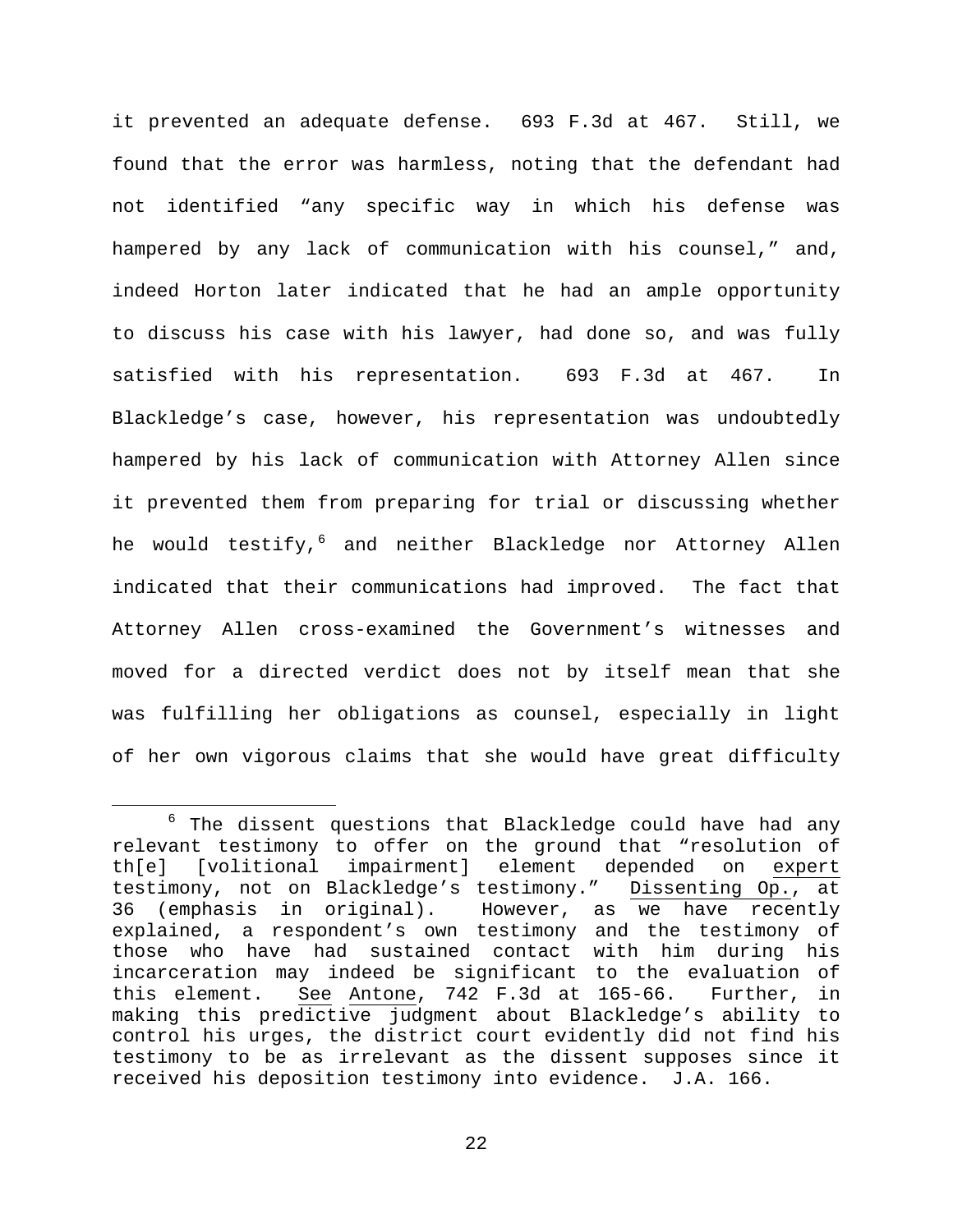zealously representing Blackledge. See Smith, 640 F.3d at 589 ("Where a defendant's communication with an appointed attorney has so frayed that a court determines the mounting of an adequate defense to be impossible, the defendant is neither 'be[ing] heard by counsel' nor receiving 'the Assistance of Counsel for his defence.'") (alteration in original).

Further, we rejected the argument that the denial of a motion to substitute counsel was harmless in Jennette, where defense counsel failed to go over the PSR with his client prior to the sentencing hearing, despite the fact that the court actually reviewed the PSR with the defendant in open court. 387 F. App'x at 307-08. "Although laudable," we noted that "going over the PSR with the district judge in open court can hardly be said to substitute for a private, attorney-client-privileged conversation with counsel before sentencing even begins." Id. at 308. Even if such an action could have rendered the court's abuse of discretion harmless in Jennette, there was no such attempt to cure the deficiencies in Blackledge's representation caused by the breakdown in communications, nor could there have been here other than to allow conflict-free counsel to take Attorney Allen's place. $7$ 

<span id="page-22-0"></span> $7$  Notably, while Attorney Allen had co-counsel, Attorney Allen was the lead attorney and she alone represented Blackledge at the trial on his commitment.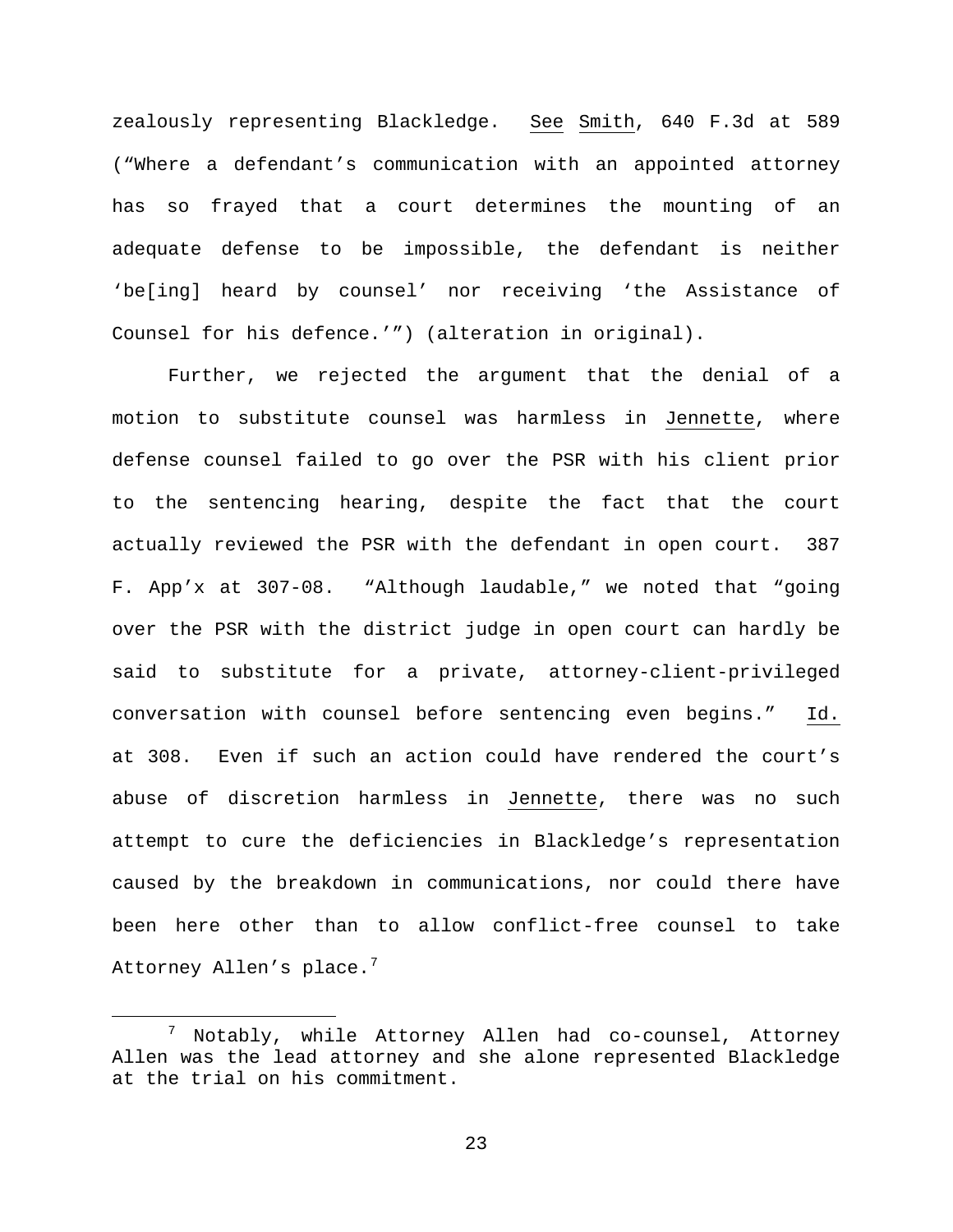In total, in proceedings that could result in lifelong incarceration for a person who has already served his full sentence, Blackledge was forced to be represented by a lawyer asserting multiple conflicts of interest with whom he had not prepared for trial because of their inability to communicate. We cannot conclude that the court's abuse of discretion in requiring Attorney Allen to continue as counsel was harmless. We therefore vacate the court's judgment as to the motions to withdraw and remand for the court to reconsider these motions after engaging in the appropriate inquiry regarding the extent of Attorney Allen's conflicts.

### IV.

For the foregoing reasons, we vacate the district court's judgment denying the motions to withdraw and remand for further proceedings consistent with this opinion. In light of this ruling, we need not consider at this time Blackledge's remaining arguments regarding the motions to reopen and extend discovery and to appoint Dr. Plaud.

### VACATED AND REMANDED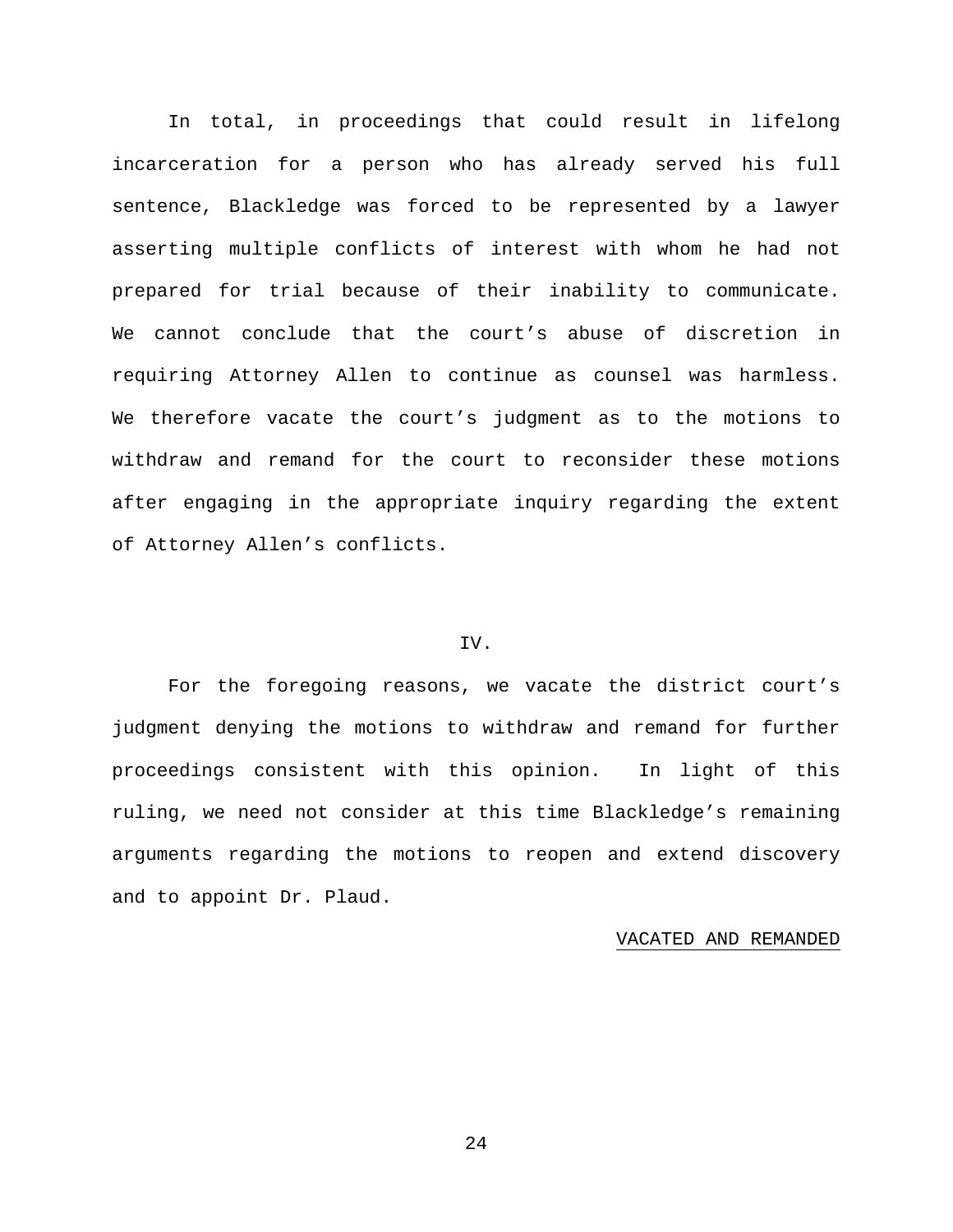SHEDD, Circuit Judge, dissenting:

If the record supported the majority's narrative that the district court failed to investigate Attorney Sonya Allen's asserted conflicts of interest and forced Blackledge to participate in the civil commitment hearing without meaningful assistance of counsel, I would join the decision to vacate the judgment. However, the record establishes quite the contrary.

During two separate hearings, the magistrate judge and the district judge thoroughly considered Attorney Allen's motions to withdraw as counsel, both of which were untimely, and gave Blackledge and Attorney Allen ample opportunity to address the purported conflicts. After personally observing their in-court interaction, the magistrate judge found that Blackledge and Attorney Allen were able to communicate adequately in his defense; that finding – which was reviewed by the district judge - is not clearly erroneous. Moreover, the district judge explained why the purported conflicts did not prevent Attorney Allen from representing Blackledge, and both judges recognized the prejudicial impact that granting the withdrawal motions would have on the government and the administration of justice. Further, Attorney Allen fully represented Blackledge at the commitment hearing, filing a prehearing brief, cross-examining witnesses, conferring with him about whether he would testify or present evidence, and making a closing argument.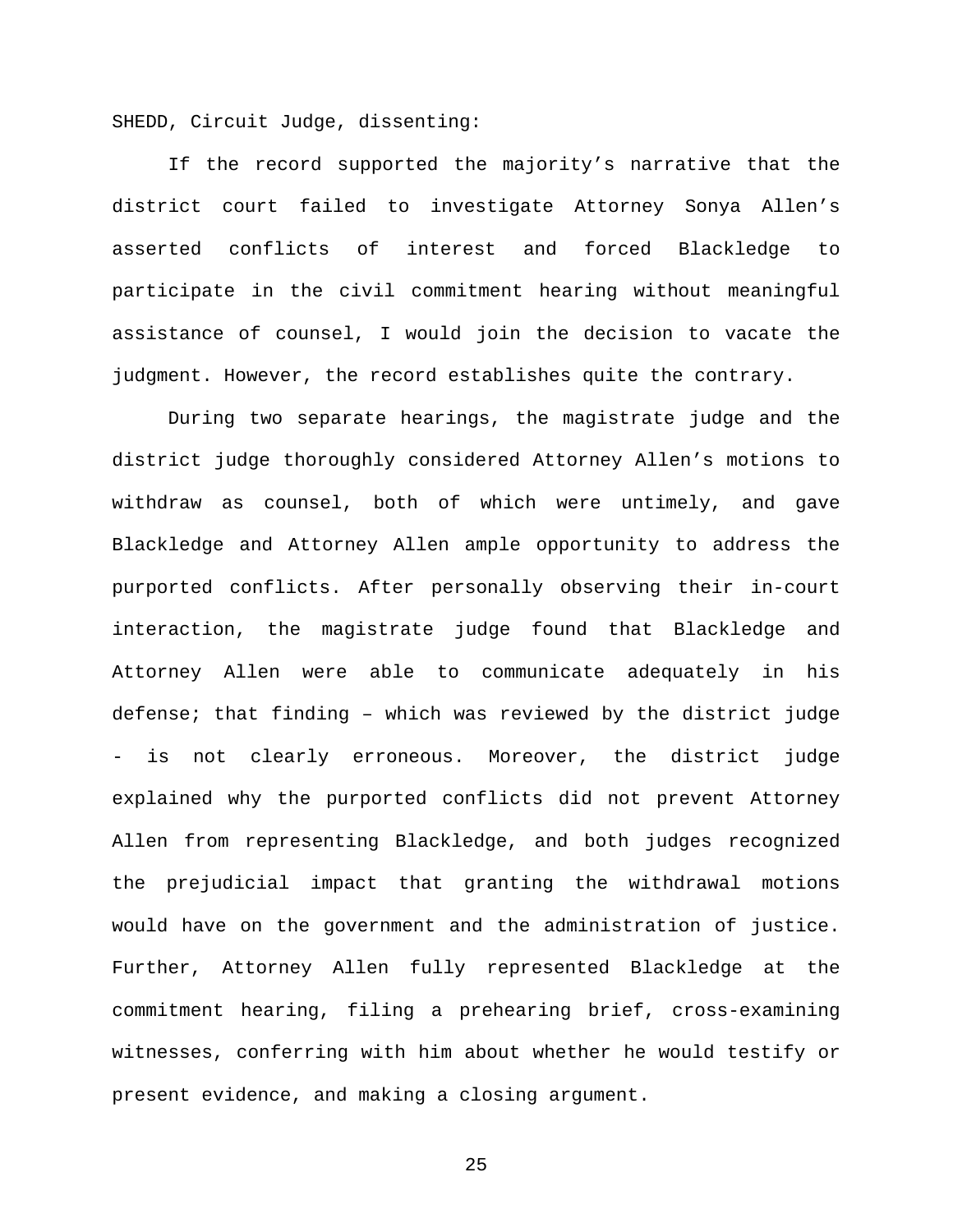Simply put, the district court did not abuse its discretion in denying the withdrawal motions. Because the court committed no discernible error, I dissent from the majority's decision to vacate the judgment.

I

I begin with an overview of pertinent aspects of the Adam Walsh Child Protection and Safety Act, 18 U.S.C. § 4248. Enacted in 2006, the Act is "a modest addition to a set of federal prison-related mental-health statutes that have existed for many decades, $1$ <sup>1</sup> but it "differs from earlier statutes in that it focuses directly upon persons who, due to a mental illness, are sexually dangerous." United States v. Comstock, 560 U.S. 126, 137, 141 (2010). The purpose of the Act is "to protect the public from the dangers posed by releasing sexually dangerous persons from federal custody," United States v. Broncheau, 645 F.3d 676, 683 (4th Cir. 2011), and if the district court "finds by clear and convincing evidence that the person is a sexually dangerous person, the court shall commit the person to the custody of the Attorney General," 18 U.S.C. § 4248(d) (emphasis added).

<span id="page-25-0"></span>A § 4248 hearing is "civil in nature," and "the constitutional rights to which a defendant in a criminal trial

 $^{1}$  See 18 U.S.C. §§ 4241-4246.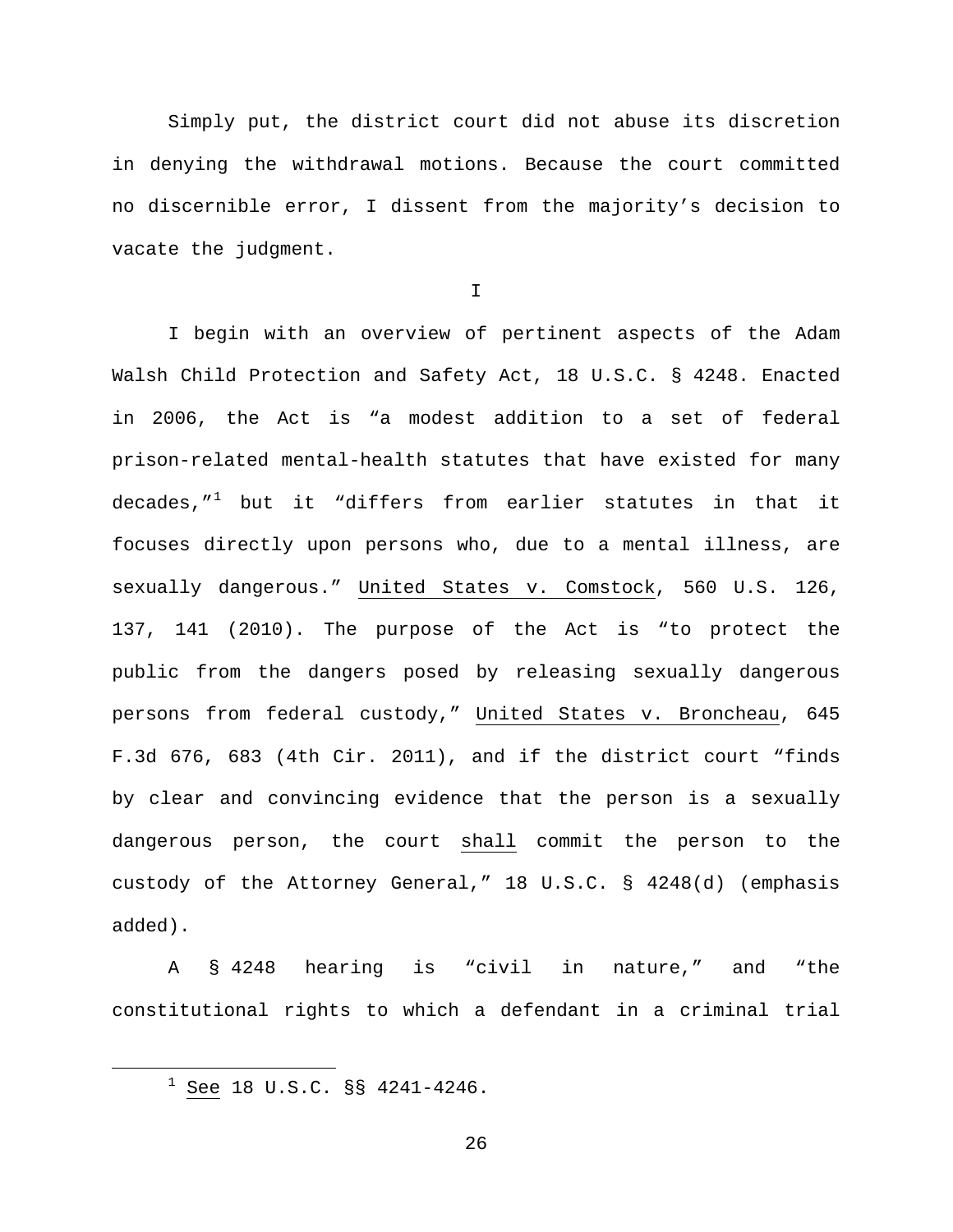is entitled do not adhere to [the] respondent in [the] commitment hearing." United States v. Wood, 741 F.3d 417, 423 (4th Cir. 2013) (citation and internal quotation marks omitted). Moreover, "[a]s compared to the goal of a criminal trial, the goal of a commitment hearing is far different." United States v. Baker, 45 F.3d 837, 844 (4th Cir. 1995). The "basic issue" in a criminal case "is a straightforward factual question — did the accused commit the act alleged?" Addington v. Texas, 441 U.S. 418, 429 (1979). A criminal trial serves "to uncover the truth by examining rigorously the reliability of conflicting evidence presented and then engaging in extensive factfinding," and the "rights of cross-examination and confrontation, as well as the right to effective assistance of counsel, are all directed toward this goal." Baker, 45 F.3d at 844. In contrast, the primary inquiry in a commitment hearing "involves a question that is essentially medical," Vitek v. Jones, 445 U.S. 480, 495 (1980), and it is based primarily upon the theoretical opinions of experts, Baker, 45 F.3d at 845. "The aim of cross-examination is changed accordingly: its goal is not to 'poke holes' in the testimony of a witness, but to test the expert opinion given and determine its basis and its limits." Id.

When the government initiates a § 4248 civil commitment proceeding, the district court "may order that a psychiatric or psychological examination of the defendant be conducted, and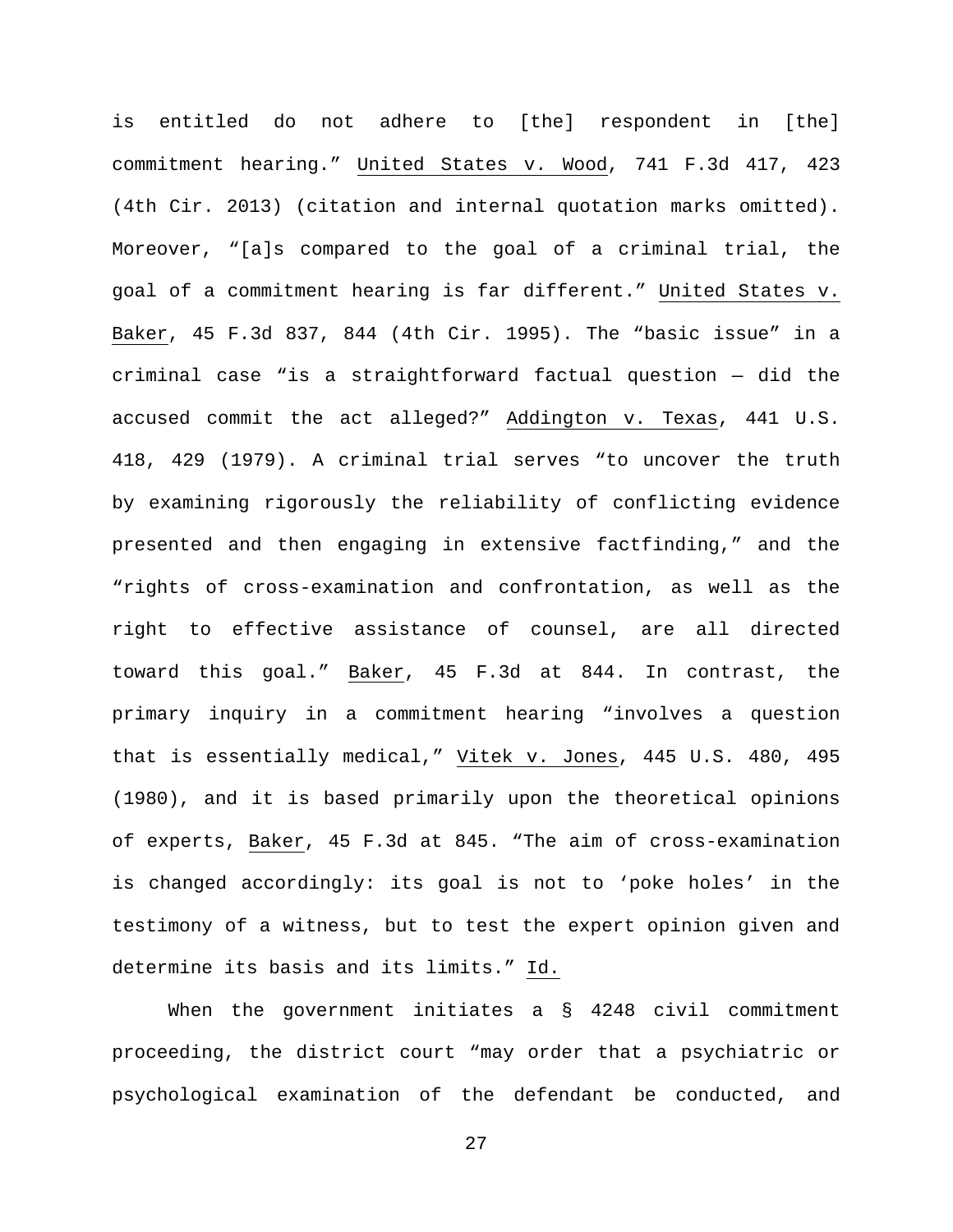that a psychiatric or psychological report be filed with the court pursuant to the provisions of [18 U.S.C. §§] 4247(b) and (c)." 18 U.S.C. § 4248(b). If the court finds more than one examiner "appropriate," it may appoint additional examiners. 18 U.S.C. § 4247(b). Each examiner is designated by the court, except "upon the request of the defendant an additional examiner may be selected by the defendant." Id. Regardless of whether the defendant selects the examiner, however, the § 4247(b) examiner serves as an "officer of the court, not responsible to prosecution or defense," In re Harmon, 425 F.2d 916, 918 (1st Cir. 1970), and must file his report with the court and provide copies to government and defense counsel, 18 U.S.C. § 4[2](#page-27-0)47(c).<sup>2</sup>

At the commitment hearing, the defendant "shall be represented by counsel and, if he is financially unable to obtain adequate representation, counsel shall be appointed for him pursuant to § 3006A." 18 U.S.C. § 4247(d). Additionally, the defendant "shall be afforded an opportunity to testify, to present evidence, to subpoena witnesses on his behalf, and to

<span id="page-27-0"></span> $2 A S 4247(b)$  examiner differs from an expert authorized under 18 U.S.C. § 3006A. As one court has recognized, an examination conducted by an order of the court "is conducted to serve the court in a completely nonpartisan manner. . . . The expert appointed under § 3006A, however, is not originally and primarily an aide to the court, but rather is intended to serve the interests of the defendant." United States v. Chavis, 476 F.2d 1137, 1141-1142 (D.C. Cir. 1973); see also United States v. Reason, 549 F.2d 309, 311 (4th Cir.  $1977$ ); United States v. Taylor, 437 F.2d 371, 377 (4th Cir. 1971).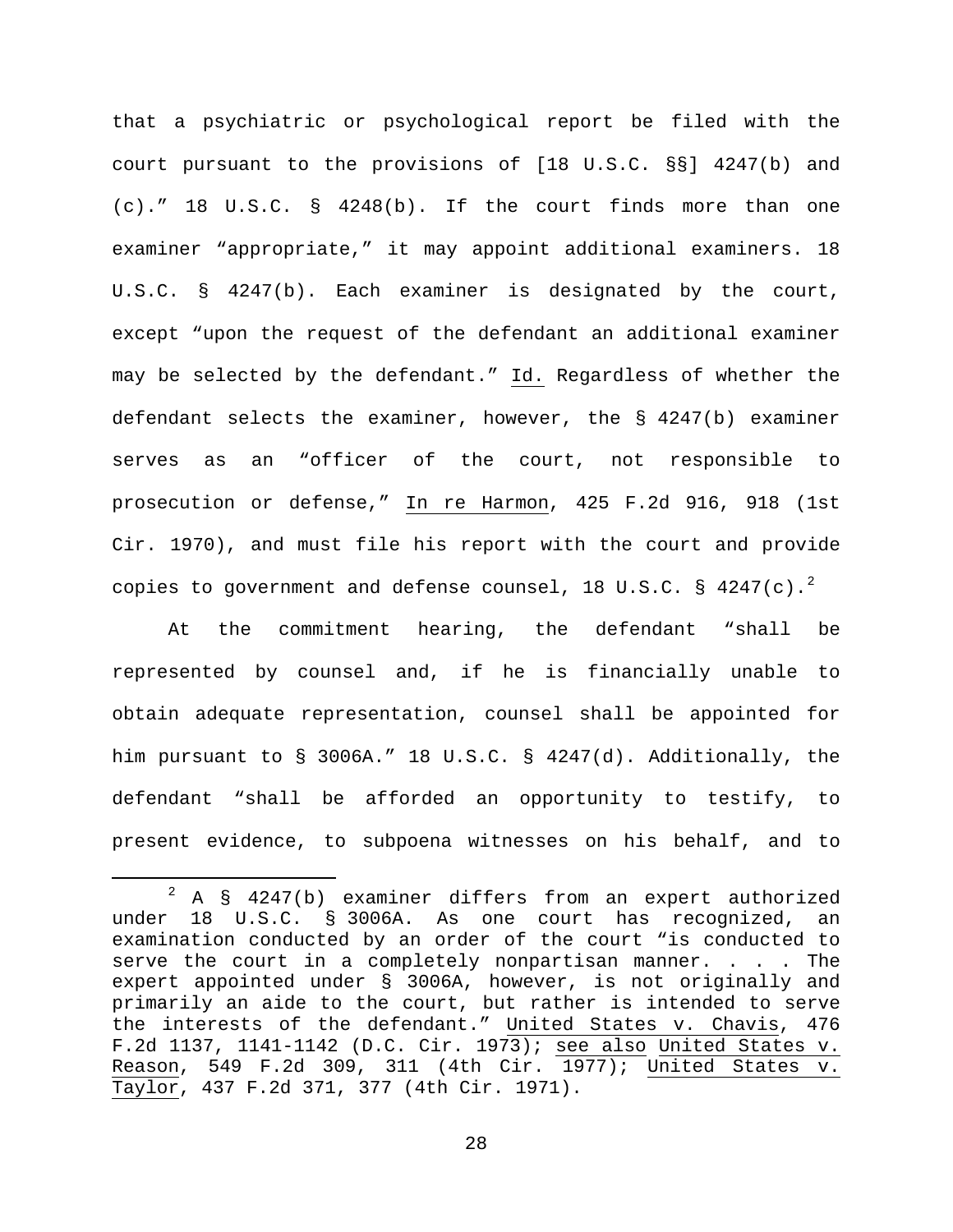confront and cross-examine witnesses who appear at the hearing." Id.

To civilly commit an individual under § 4248, the government must prove by clear and convincing evidence that the person: (1) engaged in or attempted to engage in sexually violent conduct or child molestation (the "prior conduct element"); (2) suffers from a serious mental illness, abnormality, or disorder (the "mental illness element"); and (3) because of the serious mental illness, abnormality, or disorder, would have serious difficulty in refraining from sexually violent conduct or child molestation if released (the "serious difficulty element"). United States v. Francis, 686 F.3d 265, 274 (4th Cir. 2012).

When a district court determines (as a preliminary factual matter) that the government has proven the "prior conduct" element, it must then consider the "mental illness" and "serious difficulty" elements. These latter two elements "ensure that commitment is limited to inmates with a volitional impairment inmates whose mental illness renders them dangerous beyond their control." United States v. Wooden, 693 F.3d 440, 442 (4th Cir. 2012) (citation and internal quotation marks omitted). Therefore, the court must evaluate "the individual's present mental condition and the likely prospective effect of that mental condition on his volitional control;" this evaluation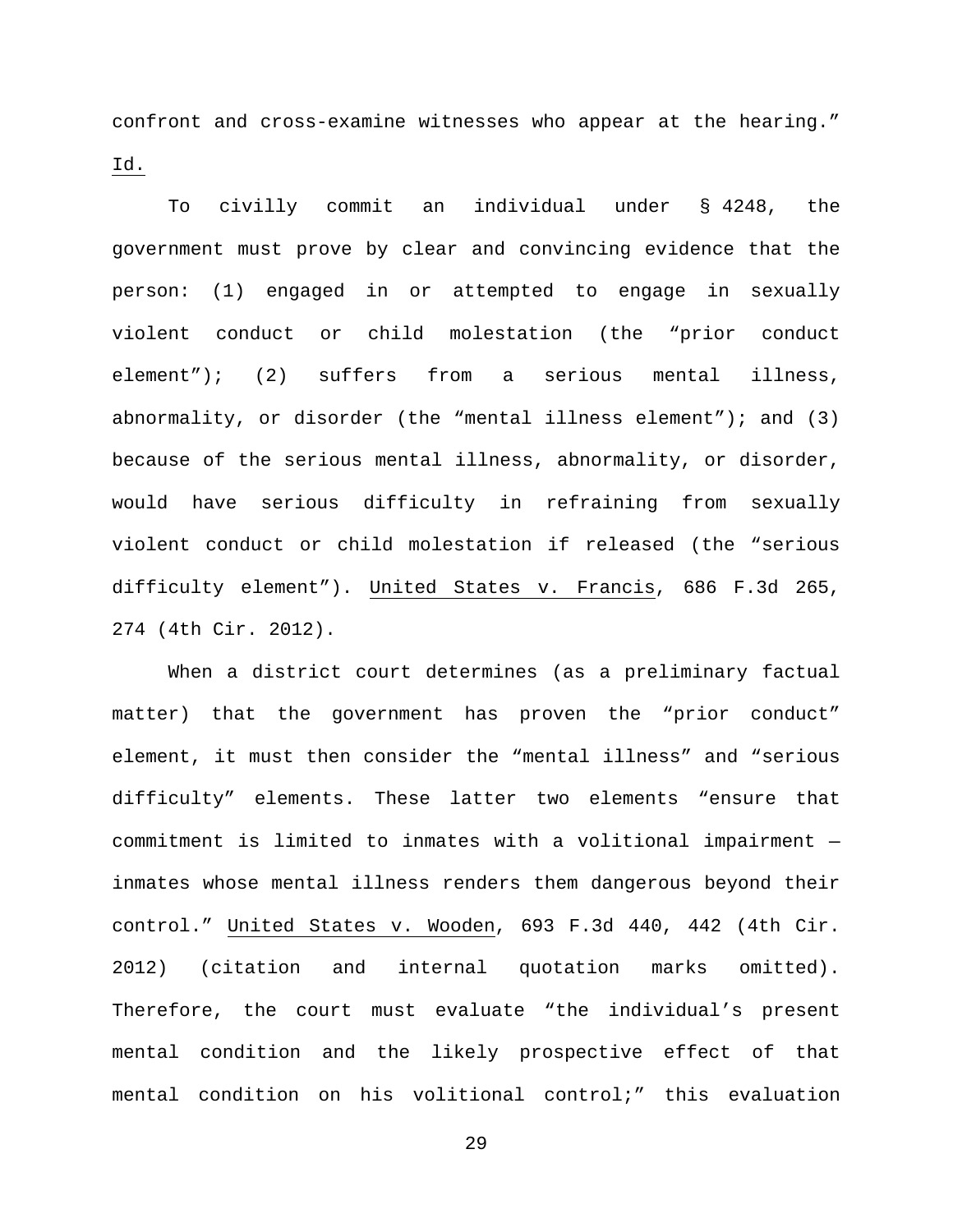depends "on the significance of the factual information as viewed by the expert psychiatrists and psychologists." Francis, 686 F.3d at 275. Compared to the first two elements, the "serious difficulty" element is "more complicated" because "it requires the court to issue a predictive judgment: has the Government met its burden by presenting clear and convincing evidence that, in the uncertain future, the respondent will have serious difficulty in refraining from sexually violent conduct or child molestation?" United States v. Antone, 742 F.3d 151, 159 (4th Cir. 2014) (internal quotation marks and citation omitted).

#### II

With this backdrop in mind, I now turn to the pertinent facts. In my view, proper evaluation of the decision to deny the withdrawal motions requires a complete understanding of the facts of this case, but many critical facts are not acknowledged by the majority, and these facts tend to fatally undermine the majority's decision.

# A.

Blackledge has a substantial criminal history, which spans 45 years and includes a conviction for first degree murder, multiple convictions for producing and mailing child pornography, a conviction for sexual exploitation of a minor, and a probation violation for possessing child pornography.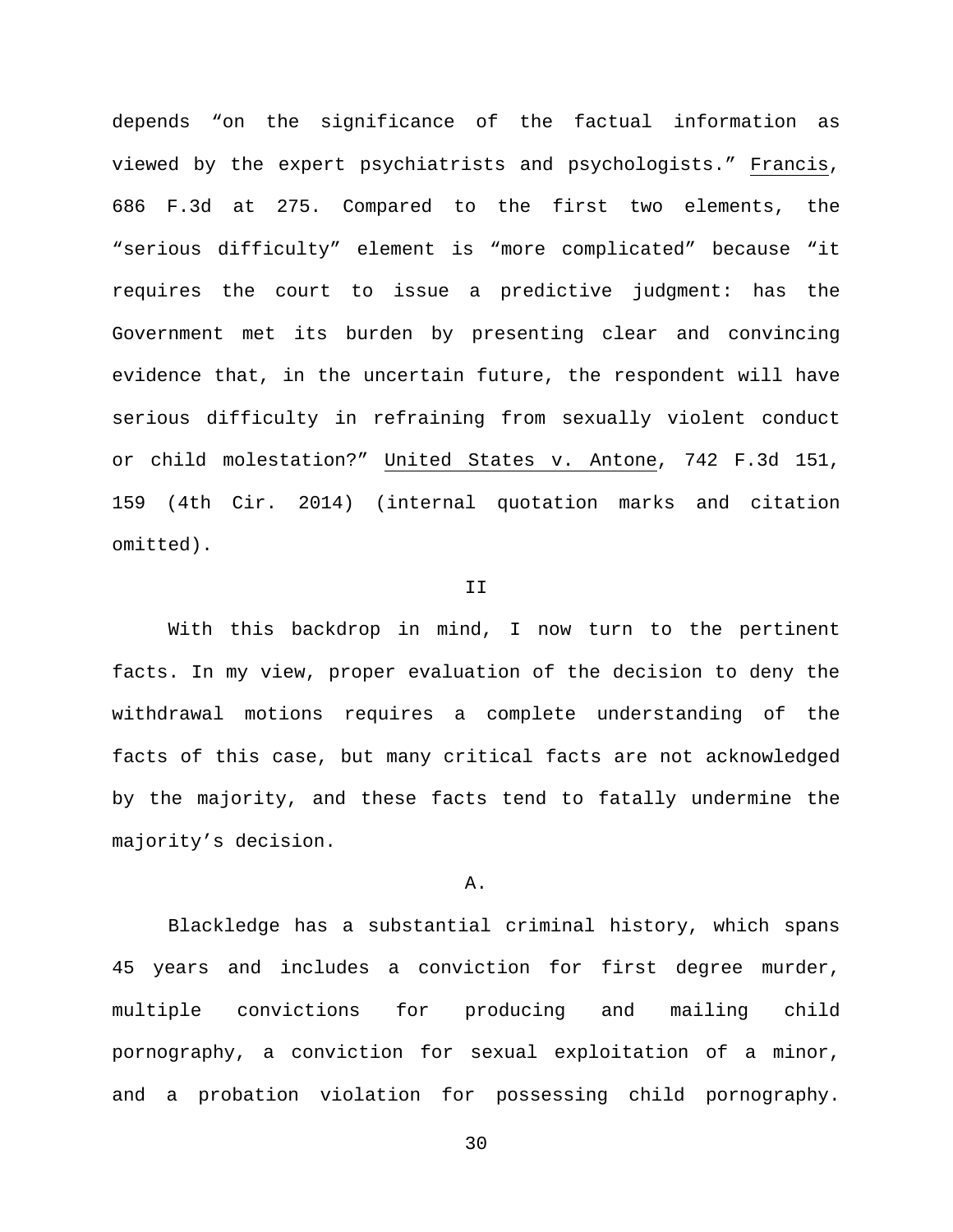Based on this record, the government filed a "Certificate of Sexually Dangerous Person" against Blackledge in September 2009. In June 2010, the district court appointed the Federal Public Defender's Office ("FPDO") to represent Blackledge. Shortly thereafter, Blackledge moved to dismiss the case. The court denied that motion in January 2011. Initially, other FPDO attorneys represented Blackledge, but in March 2011, FPDO Attorney Allen replaced those attorneys.

Attorney Allen actively represented Blackledge in pretrial matters. As one of her discovery efforts, she obtained the appointment of Dr. Terence Campbell to provide a forensic evaluation of Blackledge pursuant to § 4247(b). Unfortunately for Blackledge, Dr. Campbell concluded that Blackledge meets the sexual dangerousness criteria for civil commitment. Upon receiving Dr. Campbell's report, Attorney Allen attempted to have Dr. Joseph Plaud appointed as an additional forensic examiner, but the magistrate judge denied the motion without prejudice based on his finding that Blackledge had failed to establish a need for an additional court-appointed examiner. Blackledge did not appeal this order to the district judge. The deadline for discovery was December 22, 2011.

On March 28, 2012, the district judge scheduled the commitment hearing for June 14. On April 17, FPDO Attorneys Katherine Shea and Debra Graves formally joined the case to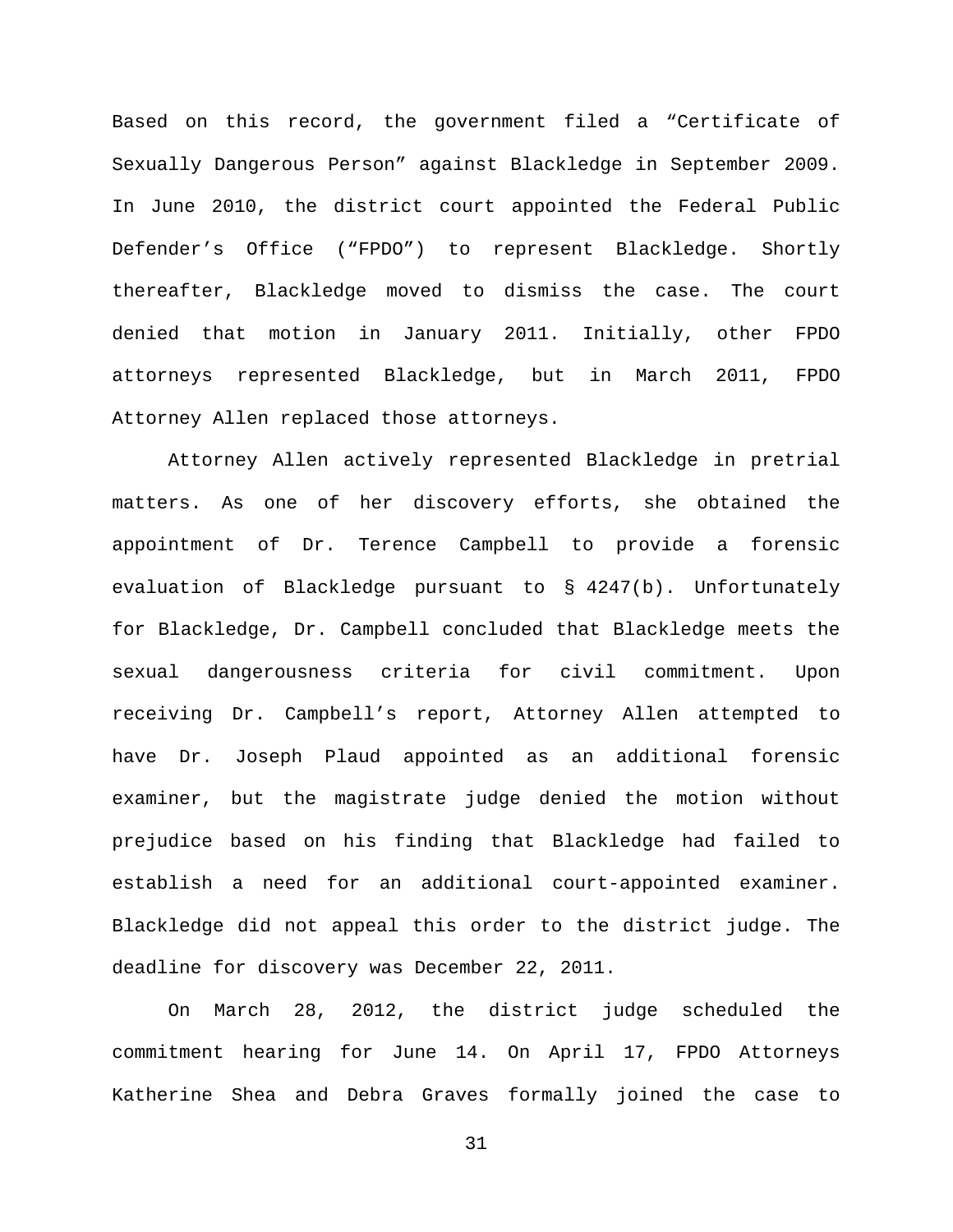represent Blackledge along with Attorney Allen. One month later, on May 16, Blackledge moved to reschedule the June 14 hearing based specifically, and only, on the fact that Attorneys Shea and Graves were unavailable because of prior commitments. The district judge granted this motion and rescheduled the trial for August 2.

On June 14, Blackledge filed a "renewed motion" to have Dr. Plaud appointed, to reopen discovery, and to reschedule the August 2 commitment hearing. Blackledge asserted that "securing an expert to testify favorably . . . is of paramount importance to putting on an adequate defense." J.A. 306. Opposing this motion, the government argued that Blackledge "has not shown a need for a second additional examiner, aside from the stated desire to secure an expert to testify favorably [for him]. Such a purpose falls outside the statutory provisions governing court-appointed examiners in this proceeding." J.A. 77. In a subsequent reply memorandum supporting the motion, Blackledge asserted that this is a "battle-of-the-experts case" and that his ability to defend himself would be prejudiced without a favorable expert. J.A. 310.

The magistrate judge denied this motion on July 2, finding that it was untimely and that Blackledge failed to show that appointment of Dr. Plaud was necessary. The magistrate judge explained that Blackledge made "no representation that Dr. Plaud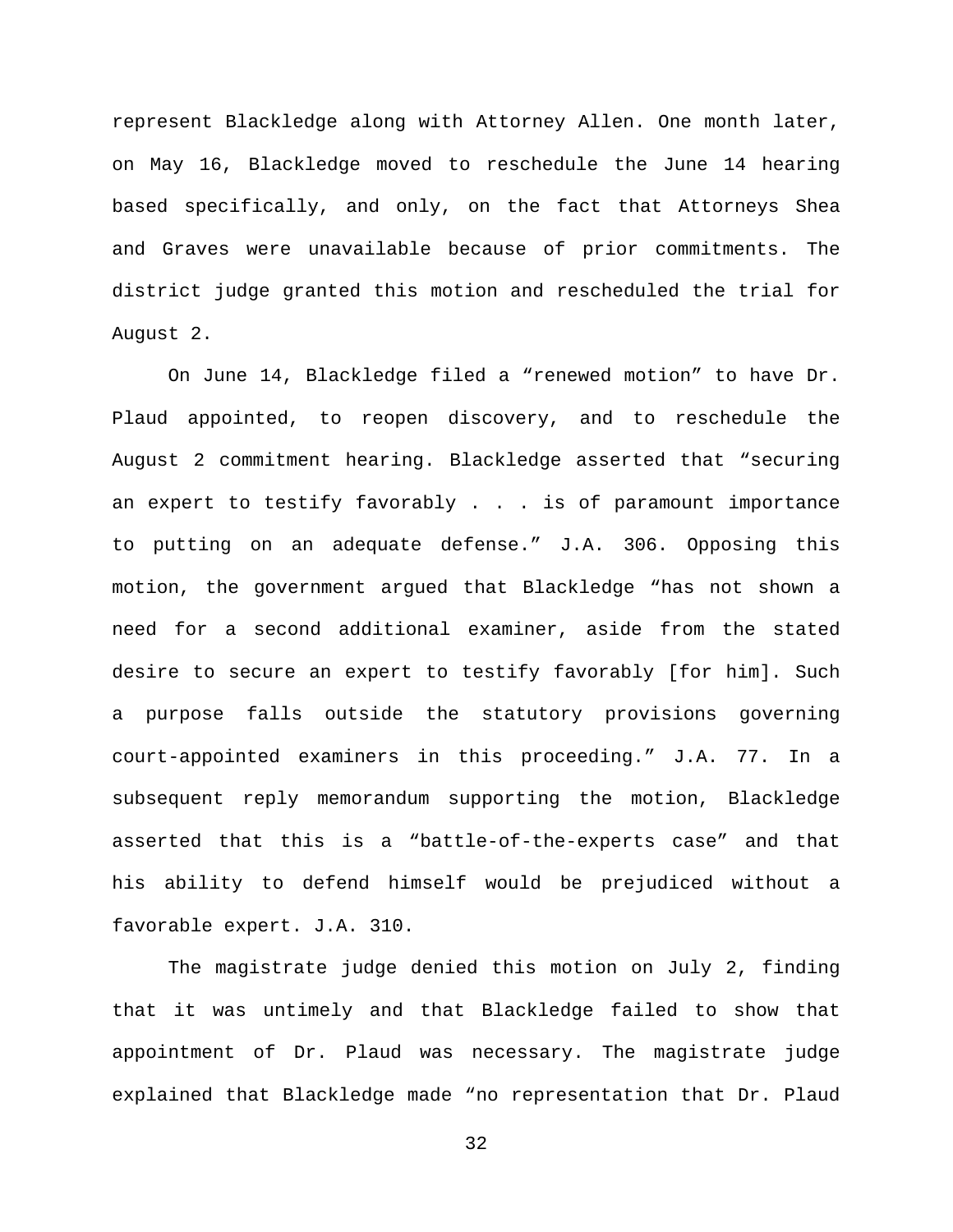has reached a preliminary opinion that [he] does not qualify as a sexually dangerous person or that the other evaluations under § 4248 are somehow flawed based on a review of the records without a clinical interview. Such a record review [by Dr. Plaud] would not require court approval." J.A. 314-15. Blackledge did not appeal this order to the district judge.

On July 10, just over three weeks before the scheduled trial date, Attorney Allen moved for an order allowing her and the entire FPDO to withdraw. In the motion, Attorney Allen asserted without further explanation that "an internal conflict has arisen and the undersigned can no longer ethically continue to represent" Blackledge. J.A. 80. After the government filed a memorandum opposing this motion, Attorney Allen filed a reply memorandum, in which she stated: "To clarify the position of Respondent, Mr. Blackledge personally wishes to proceed in this matter with new counsel." J.A. 86. Apart from this statement, Attorney Allen offered no further explanation for the motion, but she did ask for a hearing if the court desired additional information.

On July 17, Attorney Graves filed a notice that she had withdrawn from the case. The notice contains no explanation for her withdrawal.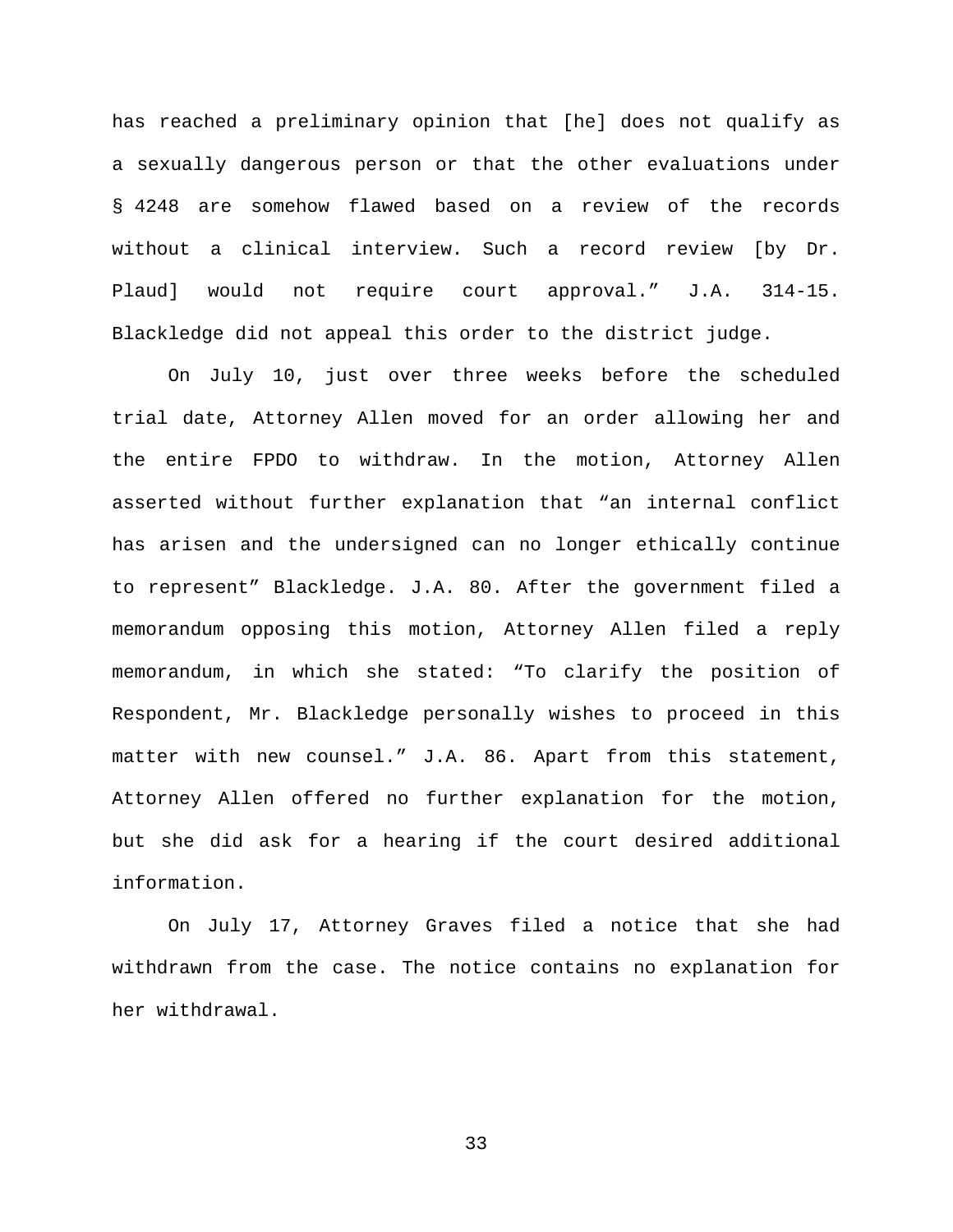On July 18, the magistrate judge held a hearing on the withdrawal motion. The hearing lasted almost one hour, and Attorneys Allen, Graves, and Shea appeared on behalf of Blackledge. See J.A. 89. The magistrate judge began by confirming that Blackledge joined in the motion and was seeking new counsel. The magistrate judge then asked Attorney Allen to explain the "internal conflict" underlying the motion. Attorney Allen responded that "there are some things that [Blackledge] wants to see that I am not going to be able to help him with and because of that there's a conflict that we just will not be able to resolve." J.A. 91.

After Attorney Allen spoke, the magistrate judge placed Blackledge under oath and asked him to explain his concerns. Blackledge stated that he had trouble getting documents from his attorneys and that he had "no confidence, or little confidence left in, that they can provide the kind of defense I need." J.A. 93. The magistrate judge asked Blackledge to elaborate on that point, and Blackledge responded that it was "the fact that, just in getting documents and so forth from home. You ask for a copy and you never get any." Id. When the magistrate judge asked what documents Blackledge wanted, he responded that "it's very difficult to reveal what it is without showing my hand." J.A. 95. At this point, the magistrate judge paused the hearing in

B.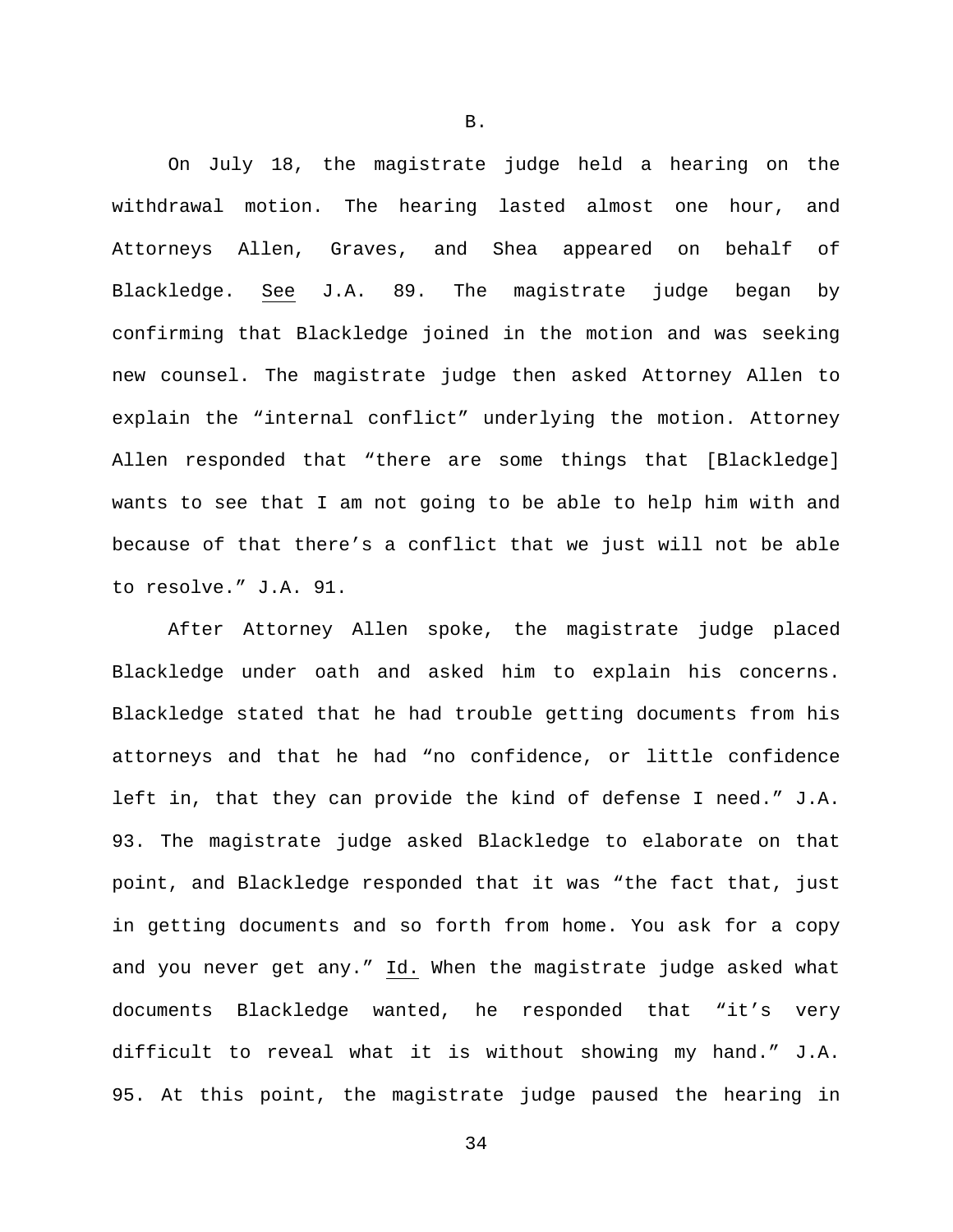order to allow Attorney Allen and Blackledge to confer. Id. When the hearing continued, Blackledge stated that although he initially could communicate with Attorney Allen, the relationship had become "strained," and it was "very difficult . . . to talk to someone . . . you've lost confidence in. It's difficult to share, . . . if you think it's going to be ignored, or you're given short shrift." J.A. 96. In response to the magistrate judge's question, Blackledge stated that his attorney communication problems began "over six months ago." Id. When asked why he did not raise the matter sooner, Blackledge admitted that he "let things go and I think I let them go too long in this case." J.A. 97.

At this point, the magistrate judge asked Attorney Allen about possible replacement counsel. Attorney Allen stated that she understood a private attorney would accept the case, but that the attorney would not be prepared to go forward with the August 2 hearing. The magistrate judge then paused the hearing in order to permit Attorney Shea to confer with Blackledge. J.A. 99. When the hearing resumed, Attorney Allen stated that she understood why Blackledge had lost confidence in her, but she acknowledged that she could represent him "with great difficulty." J.A. 101. The magistrate judge then spent some time explaining to Blackledge the role of a lawyer, after which the government attorney briefly stated the government's position.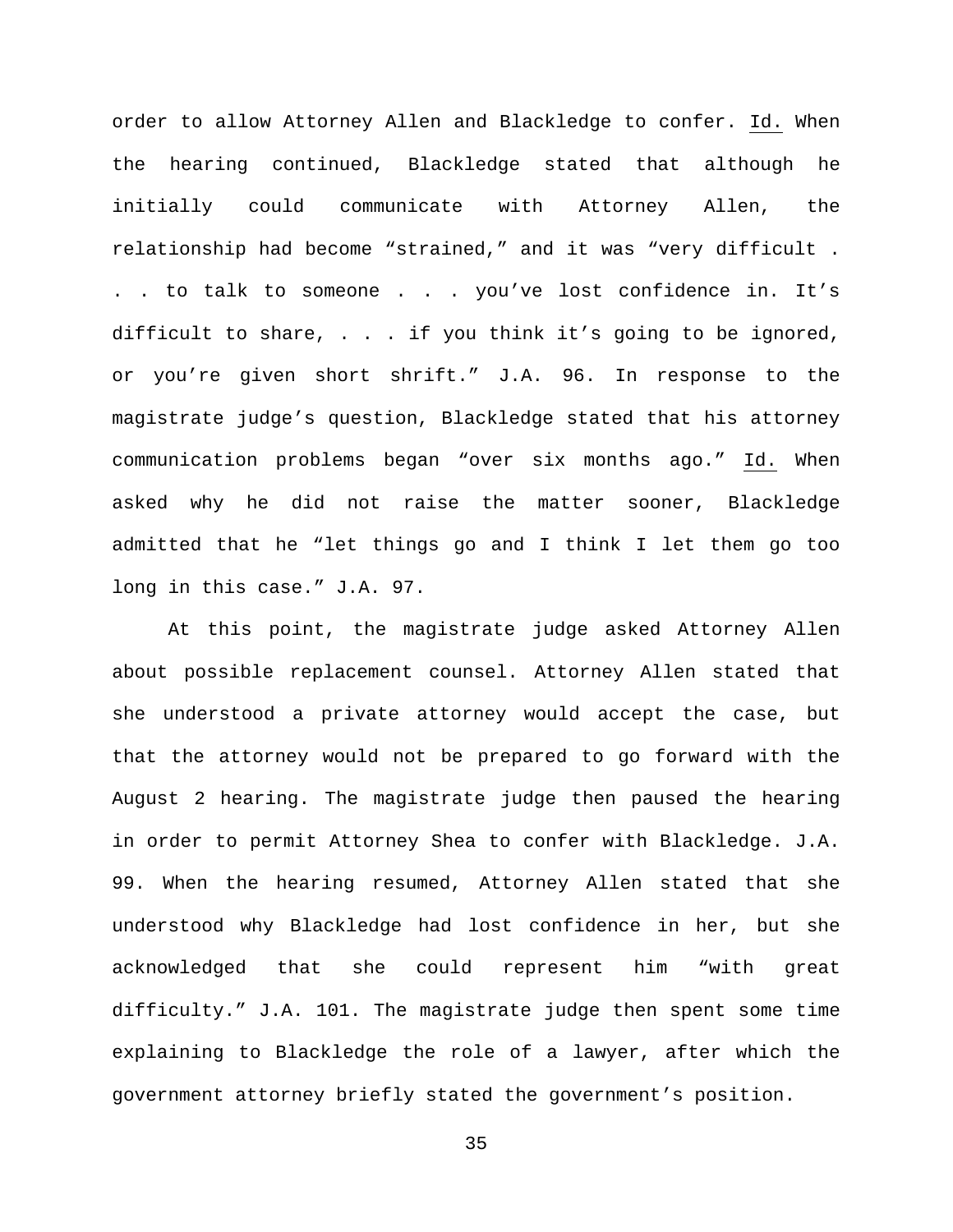Following the government's statement, Blackledge expressed his concern that he did not have an adequate defense because he did not have an expert witness who would testify on his behalf at the hearing. Blackledge also alluded to "other matters" but stated that he could not discuss them "because they are a part of my defense that were mishandled." J.A. 106. Blackledge then stated that all he wanted was "a level playing field and a fair shake and I don't think I'm getting it the way things are now." Id. The magistrate judge observed that Blackledge's complaint was really about the orders denying Dr. Plaud's appointment, to which Blackledge responded that he had been "laboring under the assumption" that Attorney Allen had procured a new expert examiner for him, only to find out that another expert had been "precluded by the Court." J.A. 107. The magistrate judge explained that there was no basis under the circumstances for Blackledge to have another court-appointed examiner.

In response, Attorney Graves (who had previously withdrawn from the case) stated that Dr. Plaud had given "a preliminary determination . . . that he could potentially clear" Blackledge for commitment. Id. Attorney Allen then admitted that she had neglected to move for another expert to be appointed in a timely manner, and she noted that this was "another conflict" and "one of the reasons" for the withdrawal motion. J.A. 108. Attorney Allen also stated that "[w]ith no expert, there's very little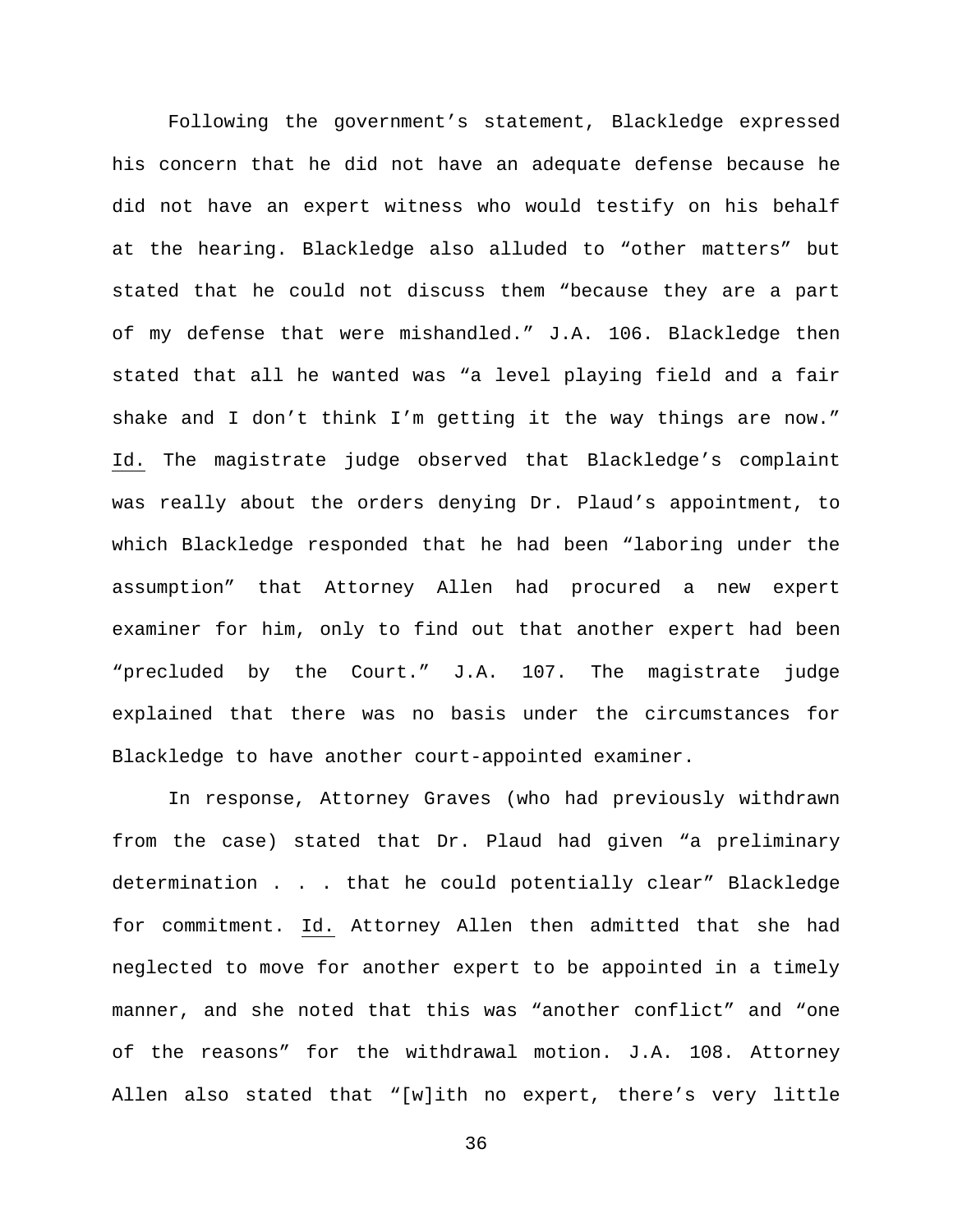reason for [Blackledge] to have a trial and he understands that." J.A. 109. Finally, she acknowledged that Dr. Plaud was not "totally committed" to finding in Blackledge's favor but was "willing to look at it." Id.

The magistrate judge raised the possibility of conducting an ex parte hearing with Blackledge and Attorney Allen. J.A. 111. However, the magistrate judge asked Blackledge if he had anything further to add regarding his relationship with Attorney Allen, and Blackledge responded that he had adequately conveyed his position. Id. With that concession, the magistrate judge then announced his ruling from the bench.

Denying the motion, the magistrate judge first found that it was untimely. As the magistrate judge explained: "Mr. Blackledge . . . states that he's had concerns about his counsel going back for months and yet this motion is filed in a matter of weeks before the hearing in this case." J.A. 113. The magistrate judge then noted the difficulties involved in scheduling commitment hearings and that a continuance would be necessary if the motion was granted. Finally, the magistrate judge stated that after considering the information presented, he had a "full picture of the nature of the problem" between Attorney Allen and Blackledge, and he did not believe that there was a breakdown in communication that would prevent an adequate defense. J.A. 114. In support of this point, the magistrate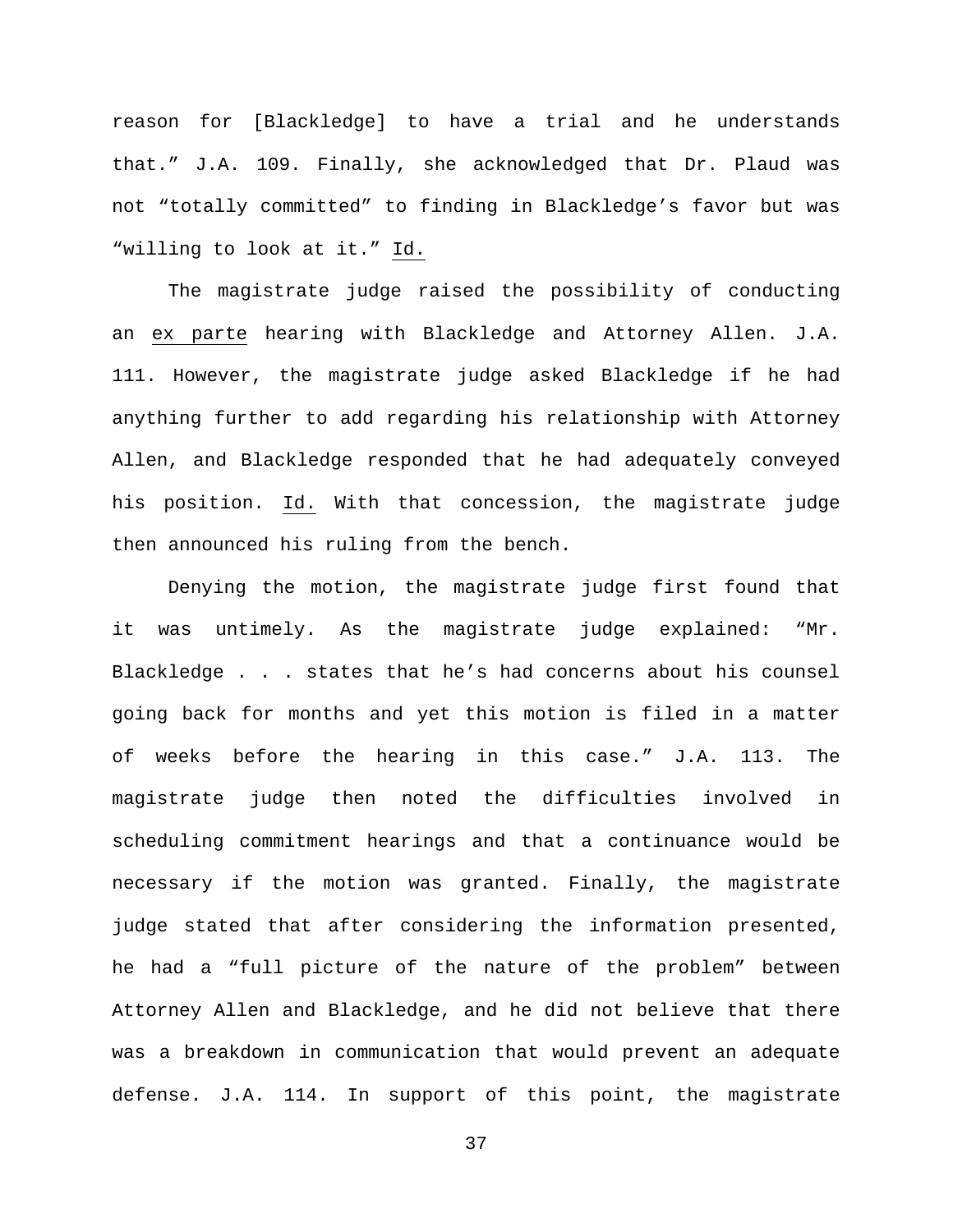judge pointed out that Blackledge and Attorney Allen conferred "at Mr. Blackledge's initiation in court today." Id.

# C.

On July 23, Attorney Allen filed an appeal of the magistrate judge's order denying the withdrawal motion. As grounds for the appeal, Attorney Allen stated that the magistrate judge's order is "contrary to law," J.A. 119, specifically Maples v. Thomas, 1[3](#page-37-0)2 S.Ct. 912 (2012).<sup>3</sup> Although Blackledge had not cited or argued Maples to the magistrate judge, Attorney Allen argued that Maples stands for the proposition "that if court-appointed counsel in a civil habeas case misses an important deadline, that counsel thereafter has an irreparable conflict." J.A. 119. Attorney Allen also stated that she had met with Blackledge, and he informed her that he "intend[ed] to file a complaint with the North Carolina State Bar against counsel because of her failure to obtain an expert in his case, unless she removes herself from his case." J.A. 120. Attorney Allen acknowledged that allowing her to withdraw would disrupt the hearing schedule and cause the government

<span id="page-37-0"></span><sup>&</sup>lt;sup>3</sup> In Maples, counsel appointed to represent a state habeas petitioner abandoned the case without notice, thereby causing the petitioner to miss a filing deadline. Because the petitioner missed the deadline, his federal habeas claim was dismissed on grounds of procedural default. The Supreme Court held that the attorneys' abandonment of the petitioner constituted sufficient cause to excuse the default.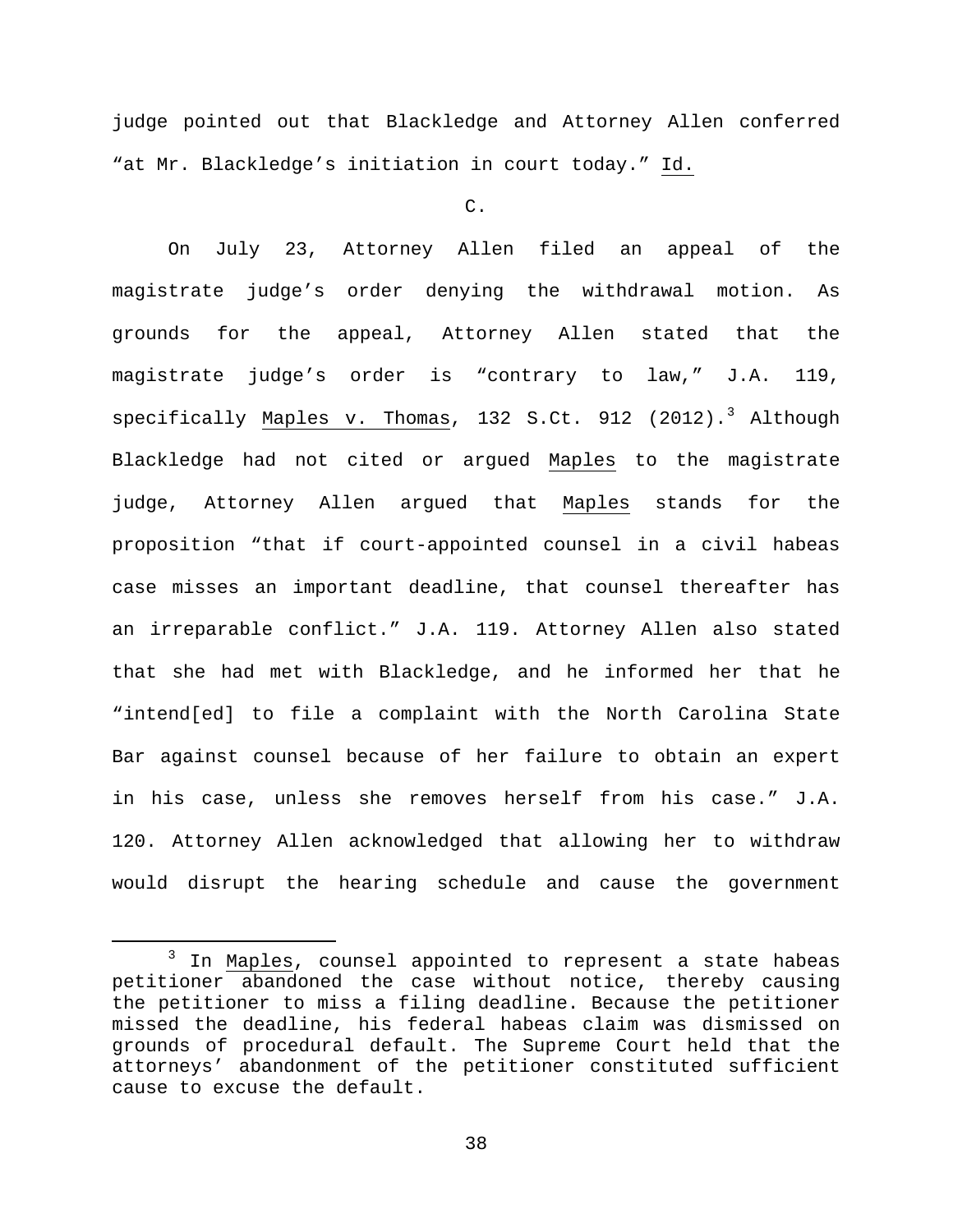"expense and inconvenience," but she maintained that the government's interests "cannot trump [Blackledge's] right to effective counsel." Id.

The following day, Attorney Shea filed a notice that she had withdrawn from the case. As with Attorney Graves, the notice contains no explanation for Attorney Shea's withdrawal.

On July 26, Blackledge sent a handwritten letter to the district court stating that he had "written the bar association to dismiss the team of Shea, Graves, and Allen" and that he was "serious about wanting new blood and attentiveness to [his] defence [sic]." J.A. 129 (emphasis in original). Blackledge did not include a copy of his bar complaint with the letter, and he provided no further explanation about it.

That same day, Attorney Allen filed Blackledge's proposed findings of fact and conclusions of law. Evidently, she had discussed some aspects of the case with Blackledge because she foreshadowed his expected hearing testimony, stating (in predictive form) that he "denied possession and use of any drugs while incarcerated" and testified "with regard to the sex offender treatment and drug treatment he received in the past and his prior convictions for sexual conduct," "about his conduct while incarcerated," and "that he has received no infractions of any nature, sexual or otherwise" during his time at FCI-Butner. Respondent's Proposed Findings of Fact and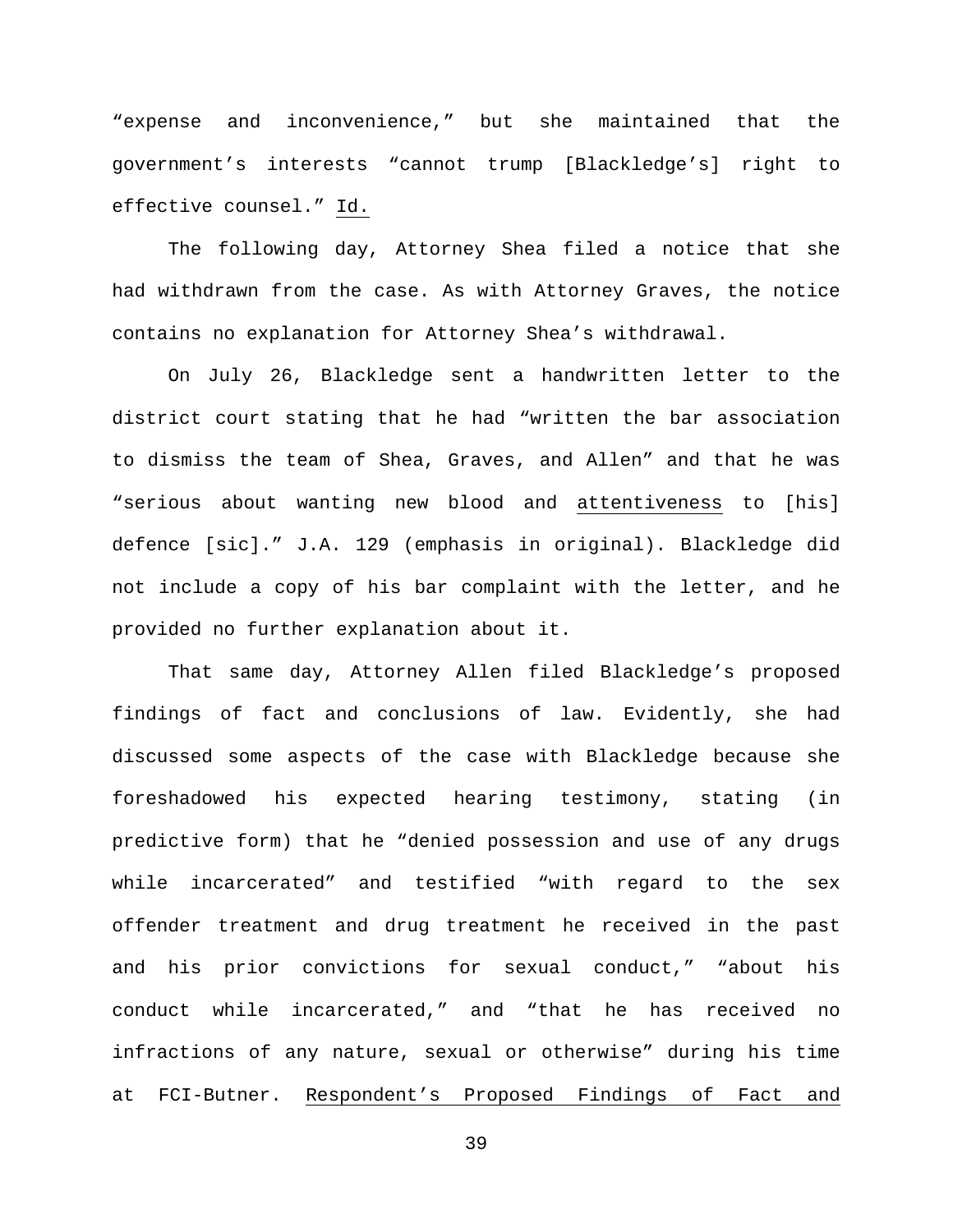Conclusions of Law, No. 5:09-HC-2118-D-JG (E.D.N.C. July 26, 2012) (pages 14-15).

On July 30, Attorney Allen filed a "second motion" to withdraw as counsel. In this motion, she referenced Blackledge's complaint with the state bar and stated that she believed she could no longer represent him.

On July 31, the parties' Second Amended Joint Proposed Pre-Trial Order was filed. Attorney Allen signed the document on Blackledge's behalf. In this document, Blackledge stipulated that "he has engaged in or attempted to engage in sexually violent conduct or child molestation" and that "he suffers from a serious mental illness, abnormality or disorder, specifically pedophilia." J.A. 137. Based on these stipulations regarding the "prior conduct" and "mental illness" elements, Blackledge agreed there was only one issue to be decided at the commitment hearing: i.e., whether he would "have serious difficulty in refraining from sexually violent conduct or child molestation if released." J.A. 138. Among other things, the government listed Blackledge as a potential witness, and it also designated his deposition transcript as potential discovery material to be used at the hearing.

## D.

On August 2, the parties appeared before the district judge for the commitment hearing. As the hearing began, Attorney Allen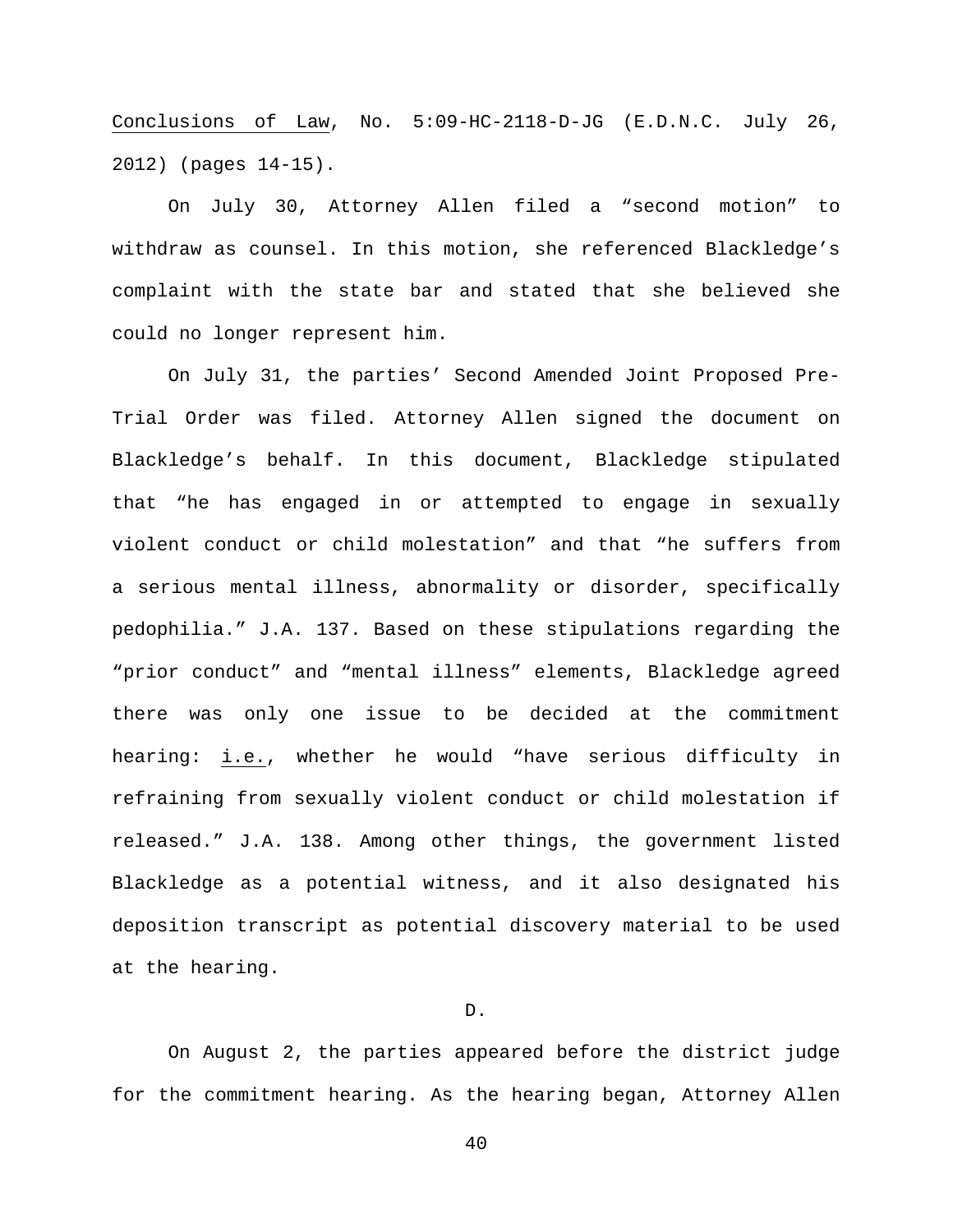asked the district judge to consider the withdrawal issue. The district judge responded that he had "read everything" and was prepared to "listen to anything you would like to add." J.A. 148.

Attorney Allen stated that she had a conflict that could not be resolved and that Blackledge "feels he cannot get proper representation if [she] were to continue, and our relationship has deteriorated to a point that we cannot discuss his case, strategies of his case. We cannot effectively communicate." J.A. 148-49. The district judge then asked Attorney Allen how her ability to cross-examine the expert witnesses would be impacted by her relationship with Blackledge. Without specifically answering this question, Attorney Allen referred to the state bar complaint, which she admitted she had not seen, and asserted that "it has certainly affected my ability to feel as if I can do everything in this case that is needed because I can't even effectively communicate with my client." J.A. 149-50.

The district judge noted that the case had been pending for a considerable period and that he was "very familiar with the record." J.A. 150. Continuing, the district judge stated: "I have listened to the hearing that [the magistrate judge] had on the original motion to withdraw and I understand all the issues associated with Dr. Plaud and the scheduling order." Id. The district judge observed that because of Blackledge's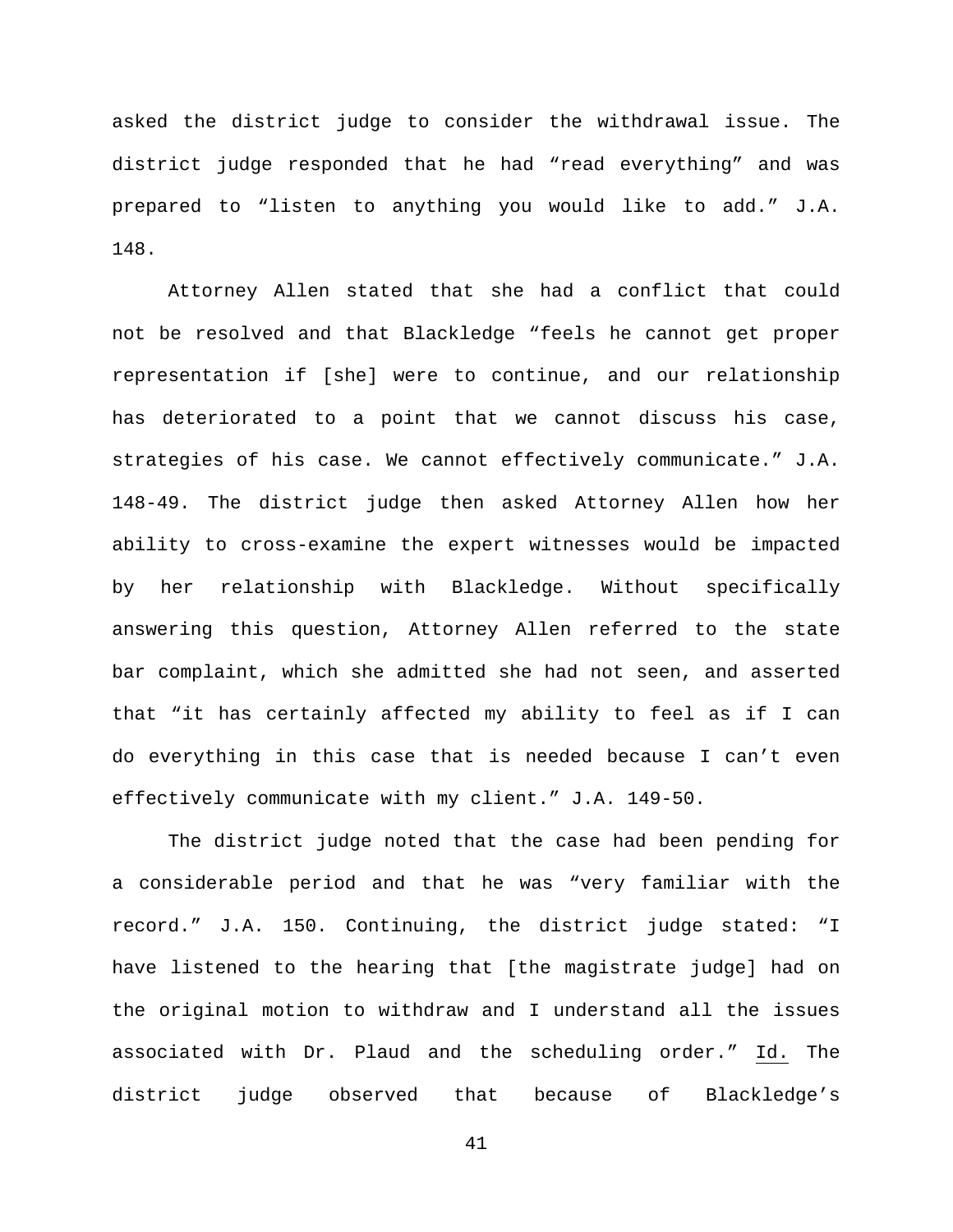stipulations, the case essentially boiled down to "an evaluation fundamentally of the experts and their persuasiveness," id., and he pointed out (based on his prior case experience) that because the government bore the burden of proof, Blackledge could potentially prevail without an expert witness. The district judge asked Attorney Allen if she had anything else to add to the motion. She responded that she had not been able to "appropriately" address with Blackledge the issue of whether he should testify. J.A. 151.

At the district judge's invitation to speak, Blackledge stated that he was "being given a short shrift" and that the "playing field is not level." Id. Blackledge also complained generally about Attorney Allen's alleged failure on his behalf during discovery. Responding to a question from the district judge, Blackledge stated that, if pushed to the choice, he would rather be represented by Attorney Allen than proceed pro se.

In denying the motions, the district judge began with a thorough recitation of the history of the case. See J.A. 151-57. The district judge specifically detailed the hearing before the magistrate judge and the bases for the magistrate judge's order denying the first withdrawal motion. The district judge stated that he had reviewed the magistrate judge's order de novo and had fully considered the second withdrawal motion.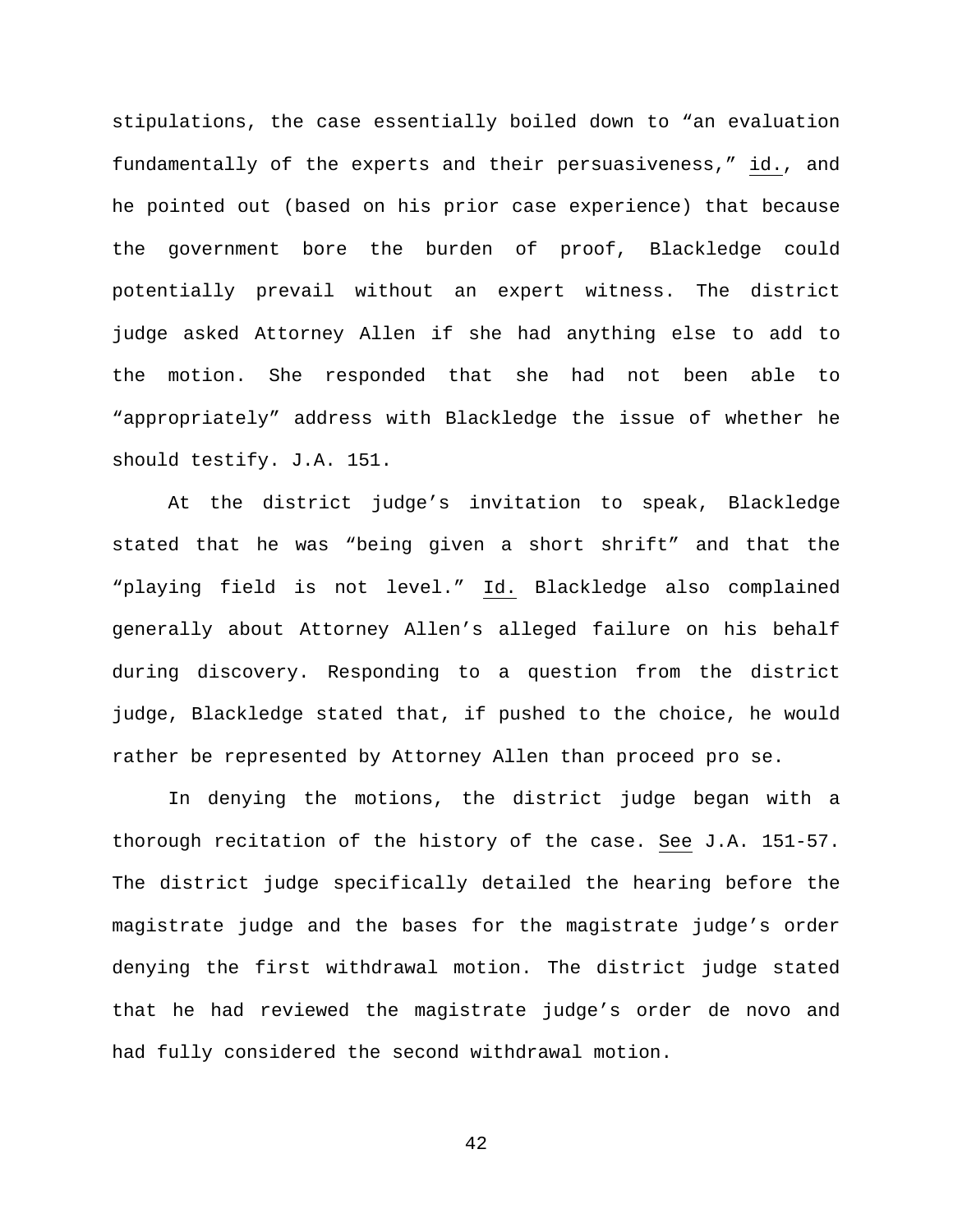The district judge found that the motions were untimely and "[a]ny further delay would substantially prejudice the government and . . . the public interest." J.A. 159. The district judge explained that the trial dockets for the next several months were full, indicating that the delay caused by granting the motions would be lengthy.

The district judge then found that a thorough inquiry had been made into the issues. As the district judge explained, the magistrate judge "thoroughly engaged in an inquiry with Mr. Blackledge and Ms. Allen and the government," and "[t]he issues associated with Dr. Plaud have been exhaustively examined." J.A. 160.

The district judge further found that there was not a breakdown between Attorney Allen and Blackledge that would prevent an adequate defense. The district judge noted that the government bore the burden of proof at the commitment hearing, and Attorney Allen was prepared to cross-examine the expert witnesses. Moreover, the district judge pointed out that the government "ha[d] the ability to call Mr. Blackledge as a witness and had planned to . . . for some time." J.A. 161. The district judge also explained that Maples was inapplicable because Attorney Allen had not abandoned Blackledge. Finally, the district judge observed that he had "looked into this whole issue of a bar disciplinary grievance" – which was "an undefined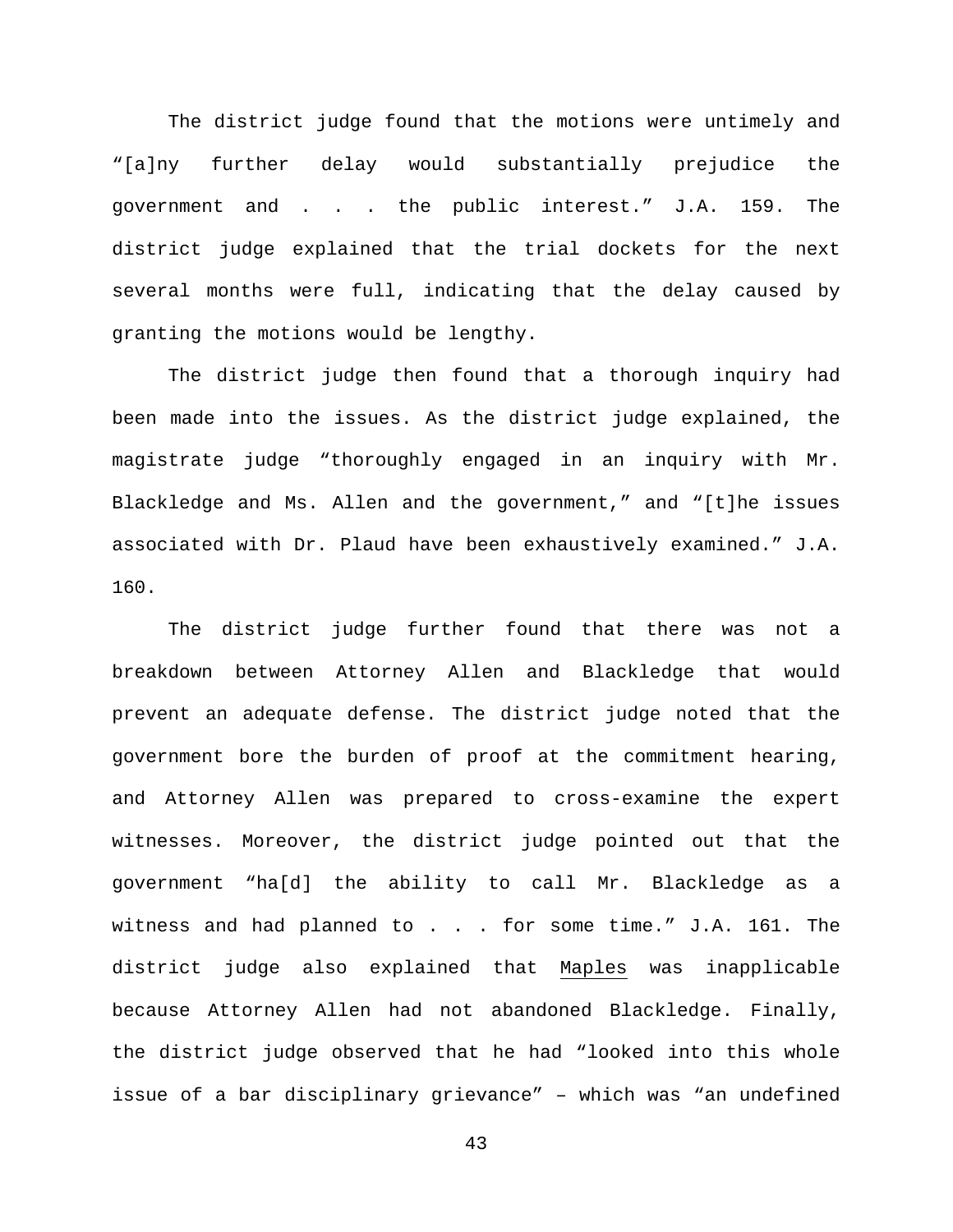grievance but apparently just a dissatisfaction with how the case came out." Id. The district judge explained that the bar complaint did not create a per se conflict, and neither Blackledge nor Attorney Allen had presented any specific evidence to establish a conflict arising from the complaint.

After the district judge ruled on the withdrawal motions, Attorney Allen moved to bifurcate the commitment hearing to allow Blackledge the "opportunity to be examined by Dr. Plaud" and "an opportunity to possibly present a defense in the future." J.A. 162. The government opposed the motion, and the district judge denied it, explaining that "there's been no evidence that I have seen that [Dr. Plaud] would actually reach a different conclusion, other than apparently just perhaps the belief, to my knowledge, that he's never found anyone in a 4248 case tried in the Eastern District of North Carolina subject to civil commitment." J.A. 163. The district judge also noted that the motion was "inconsistent with the scheduling order and the public interest." J.A. 163-64.

Thereafter, the commitment hearing proceeded on the merits. During the hearing, two expert witnesses – Dr. Christopher North and Dr. Terence Campbell – testified, and the forensic report of a third expert witness – Dr. Tonya Cunic – was admitted into evidence. Additionally, in lieu of calling Blackledge to the stand to testify, the government submitted his deposition.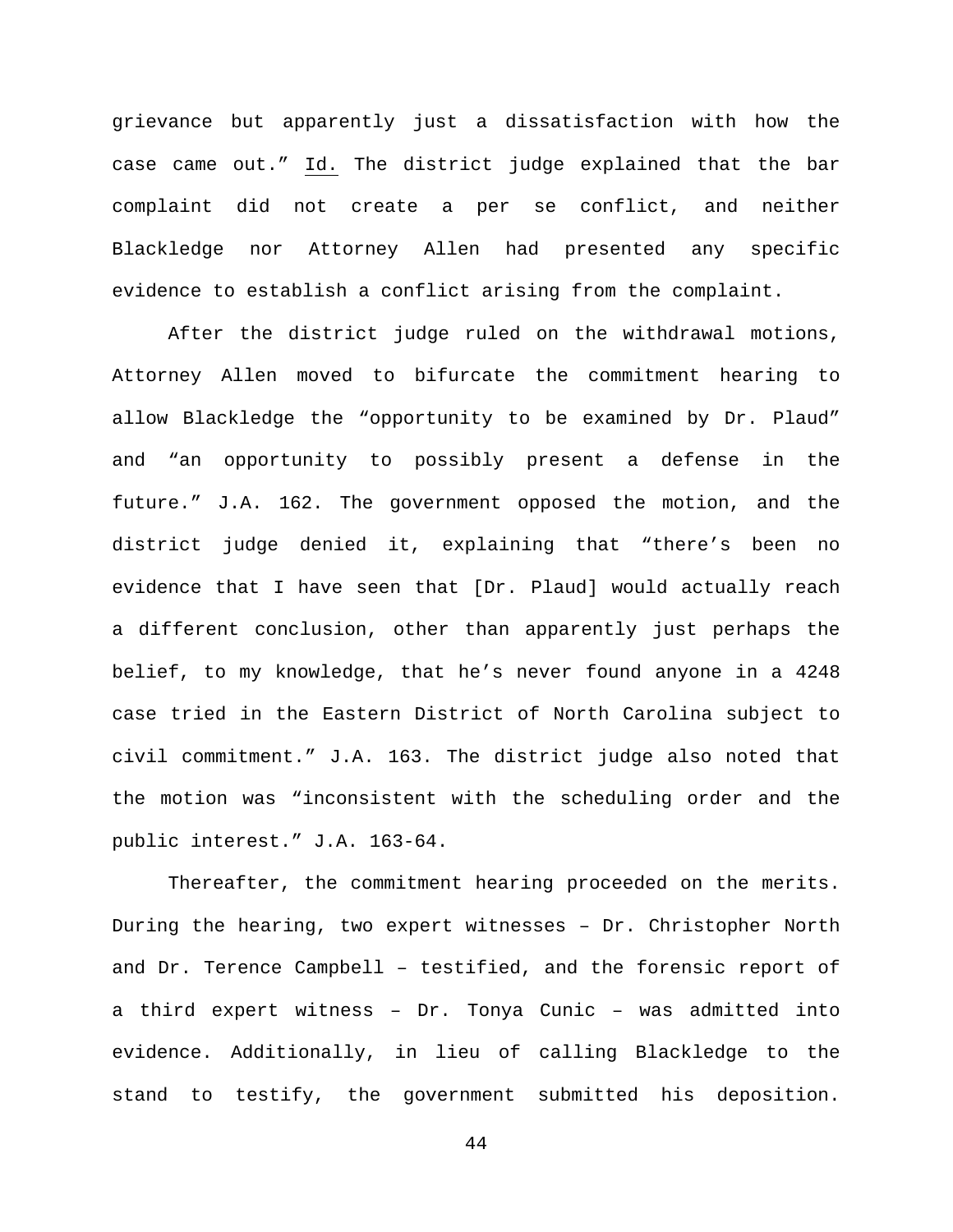Receiving the deposition into evidence, the district judge noted that "to the extent there was an issue associated with trial preparation, I know that Mr. Blackledge appeared at that deposition with counsel and was prepared for that deposition by counsel." J.A. 166. The district judge stated that this fact "further mitigates issues associated with any prejudice on the motion to withdraw." Id.

Attorney Allen vigorously represented Blackledge. Among other things, she cross-examined Drs. North and Campbell, see J.A. 197-204, 220-33; conferred with Blackledge about whether he was going to testify, see J.A. 233; unsuccessfully moved for judgment as a matter of law, see J.A. 234; and presented a closing argument, see J.A. 241-45. Ultimately, the district judge found that Blackledge meets the § 4248 commitment criteria. The district judge explained its reasoning in detail, see J.A. 247-86, noting (among other things) that he read Blackledge's deposition testimony as part of his consideration of the evidence, see J.A. 261-62.

## III

On appeal, Blackledge does not challenge the district court's finding that he meets the § 4248 criteria. Instead, he bases his arguments on the court's denial of Attorney Allen's withdrawal motions and his requests for the appointment of Dr. Plaud as an additional examiner. Specifically, he contends: (1)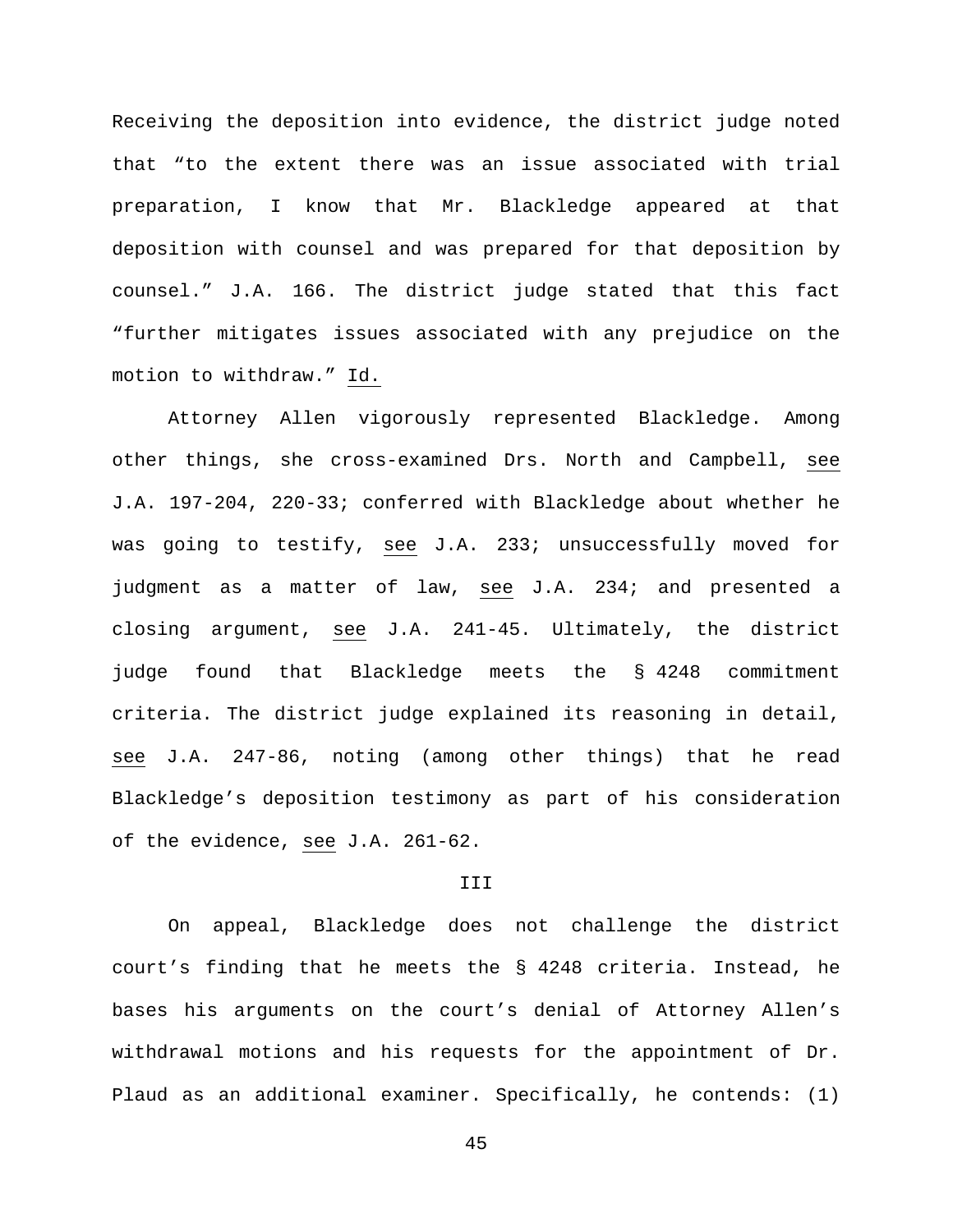based on Maples, the court clearly erred in finding that Attorney Allen had not abandoned him; (2) because Attorney Allen abandoned him, the court abused its discretion by failing to equitably toll the discovery deadline to allow him to seek the appointment of Dr. Plaud;<sup>[4](#page-45-0)</sup> (3) the court abused its discretion by failing to allow Attorney Allen to withdraw based on her conflict of interest; and (4) the court used an erroneous standard and, therefore, abused its discretion by refusing to grant his motion to appoint Dr. Plaud.

The majority grounds its decision to vacate the judgment only on the third issue, finding that the district court abused its discretion in denying the withdrawal motions. Before I address that issue, I believe that it is necessary to address the issues involving Dr. Plaud, which appear to be the genesis of Blackledge's dissatisfaction with the proceedings below. As noted, Blackledge and Attorney Allen have argued throughout the case that he cannot avoid civil commitment without an expert testifying in his favor. See, e.g., J.A. 109 (Attorney Allen

<span id="page-45-0"></span> $4$  I would hold that the district judge correctly found that Attorney Allen did not abandon Blackledge. Attorney Allen's representation of Blackledge is in no sense comparable to the attorneys' conduct in Maples. In any event, I would also hold that the alleged abandonment did not prejudice Blackledge because the magistrate judge denied the second motion for the appointment of Dr. Plaud for two reasons, one of which was Blackledge's failure to demonstrate a need for the appointment. That reason is independent of the question of the timeliness of the motion, and it therefore moots the abandonment issue.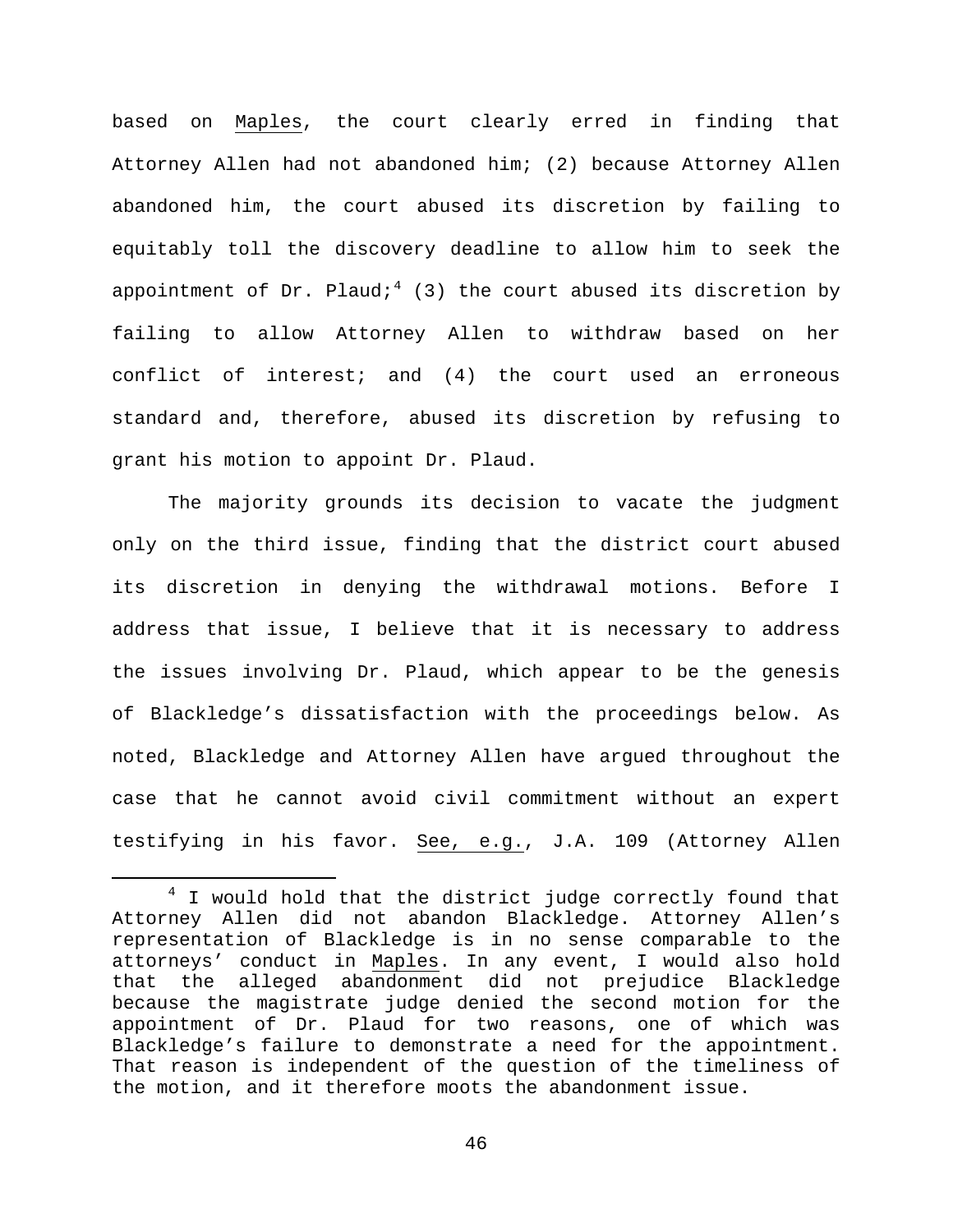stating that "[w]ith no expert, there's very little reason for [Blackledge] to have a trial and he understands that"). Blackledge emphasizes this point most succinctly in his appellate brief:

Blackledge had no experts to help him . . . and it seems highly probable that had he testified, his testimony would have failed to persuade the district court judge that he could refrain from further acts of sexual violence or child molestation. . . . In essence, the district court completely denied Blackledge a defense when it refused to allow him the opportunity to pursue an additional expert forensic examiner.

Opening Brief of Appellant, at 34 (emphasis added). Given Blackledge's view, I suspect that on remand this issue will almost certainly come up again.

In considering this issue, it is important to recall that the district court granted Blackledge his § 4247(b) right to select an examiner. Faced with an unfavorable diagnosis by his chosen examiner, Blackledge sought to have Dr. Plaud appointed in the hope that he would render a more favorable diagnosis. Although Blackledge's desire to have an examiner testify favorably for him is understandable, nothing in § 4247(b) suggests that he is entitled to select multiple court-appointed examiners or, for that matter, to select an examiner who will testify on his behalf. See generally Wilson v. Greene, 155 F.3d 396, 401 (4th Cir. 1998) (noting that due process "reflects primarily a concern with ensuring a defendant access to a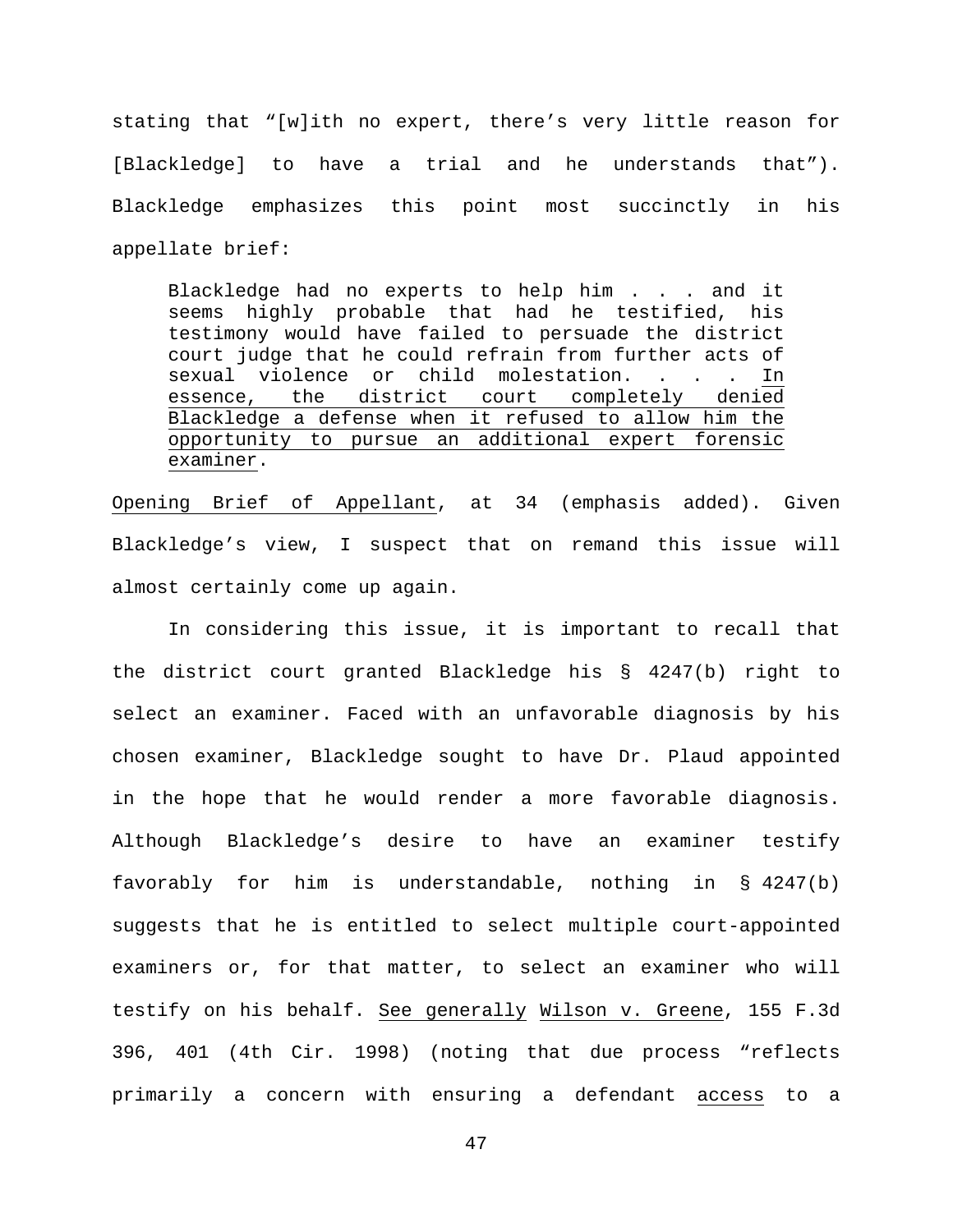psychiatrist or psychologist, not with guaranteeing a particular substantive result" (emphasis in original)).<sup>[5](#page-47-0)</sup> Moreover, as the magistrate judge and the district judge observed, Blackledge has never presented any reason to suggest that Dr. Plaud will render a favorable diagnosis. See generally Taylor, 437 F.2d at 376 ("Where an examination has been conducted so recently as to furnish a basis for a determination of present competence, there is ordinarily no reason to order another.").

Although I believe that Blackledge's appellate arguments regarding Dr. Plaud likely fail on the merits, we need not reach them. Both of Blackledge's motions seeking the appointment of Dr. Plaud were nondispositive, and they were referred to the magistrate judge. Following the denial of the motions, Blackledge did not appeal either magistrate judge order to the district judge.

Rule 72(a) of the Federal Rules of Civil Procedure provides that a party may serve and file objections to a magistrate judge's order on a nondispositive matter within 14 days after being served with a copy, but the party "may not assign as error a defect in the order not timely objected to." By failing to

<span id="page-47-0"></span> <sup>5</sup> Blackledge's position raises an obvious question: how many examiners must the court appoint? Apparently, he would answer that the court must appoint as many examiners as it takes until one will testify in his favor. Otherwise, without such testimony, any commitment hearing would be, in his view, unfair. The absurdity of this position is self-evident.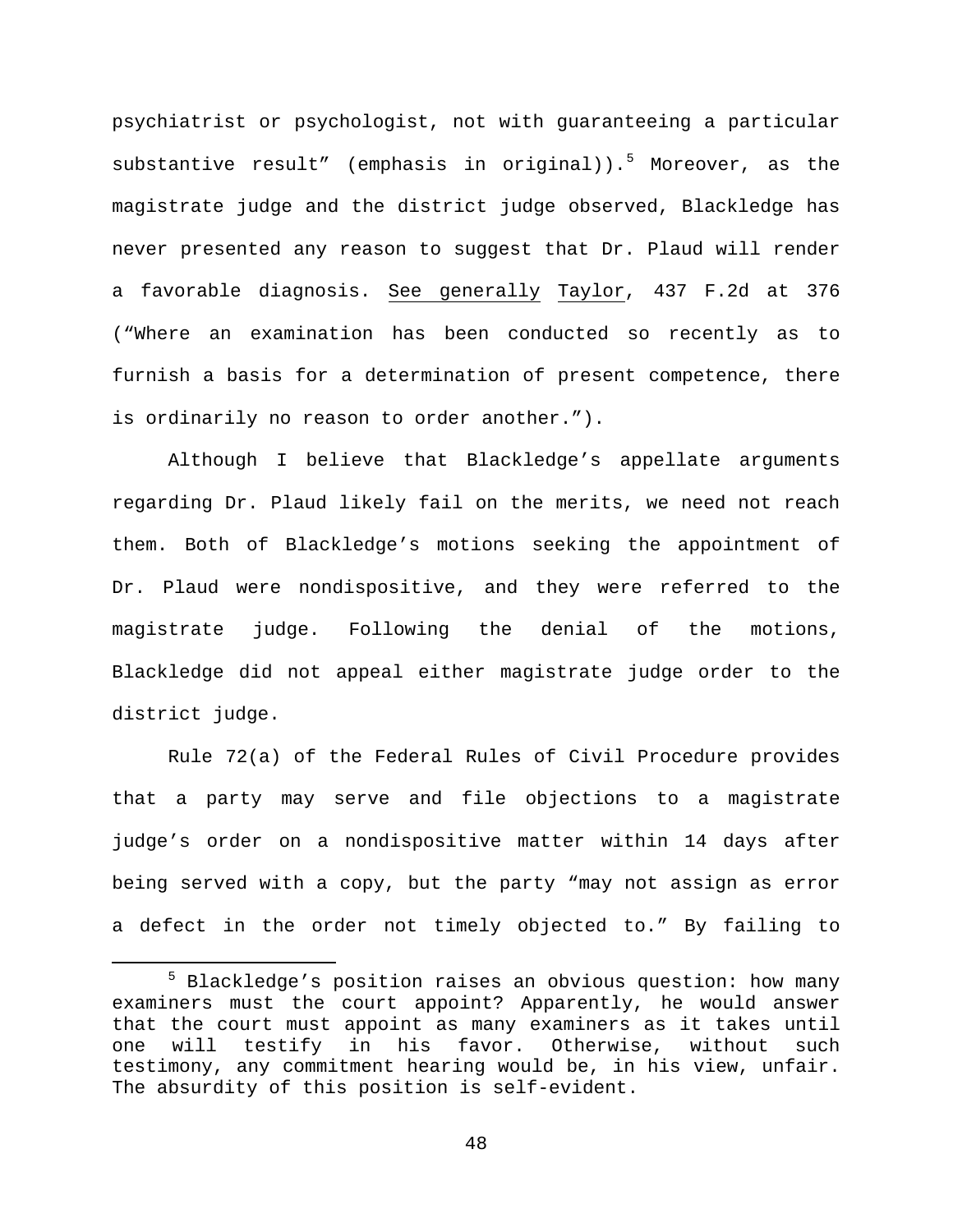appeal the magistrate judge orders to the district judge, Blackledge has waived appellate review of the orders denying his motions to have Dr. Plaud appointed. See McDonald v. City of Saint Paul, [6](#page-48-0)79 F.3d 698, 709 (8th Cir. 2012).<sup>6</sup>

### IV

I now turn to the withdrawal issues. In deciding whether to permit court-appointed counsel to withdraw, or to substitute court-appointed counsel on the defendant's request, the district court must be guided by the "interests of justice." See 18 U.S.C. § 3006A(c); Martel v. Clair, 132 S.Ct. 1276, 1285 (2012); see also United States v. Perez, 661 F.3d 189, 191 (4th Cir. 2011) (using a "good cause" standard). This is a "peculiarly context-specific inquiry" that is "so fact-specific [that] it deserves deference." Martel, 132 S.Ct. at 1287. We must accept the court's factual findings unless they are clearly erroneous, see United States v. Keita, 742 F.3d 184, 188 (4th Cir. 2014), and we may overturn a denial of a withdrawal motion only for an abuse of discretion, Martel, 132 S.Ct. at 1287, bearing in mind that "[t]he district court is far better situated than we are to observe and inquire into the state of the relationship between a

<span id="page-48-0"></span> $6$  Attorney Allen asked the district judge to bifurcate the commitment hearing and asserted that bifurcation would allow Dr. Plaud the opportunity to examine Blackledge. However, that request was not an appeal of the magistrate judge's orders, and it did not place the issue of whether Dr. Plaud should have been appointed before the district judge.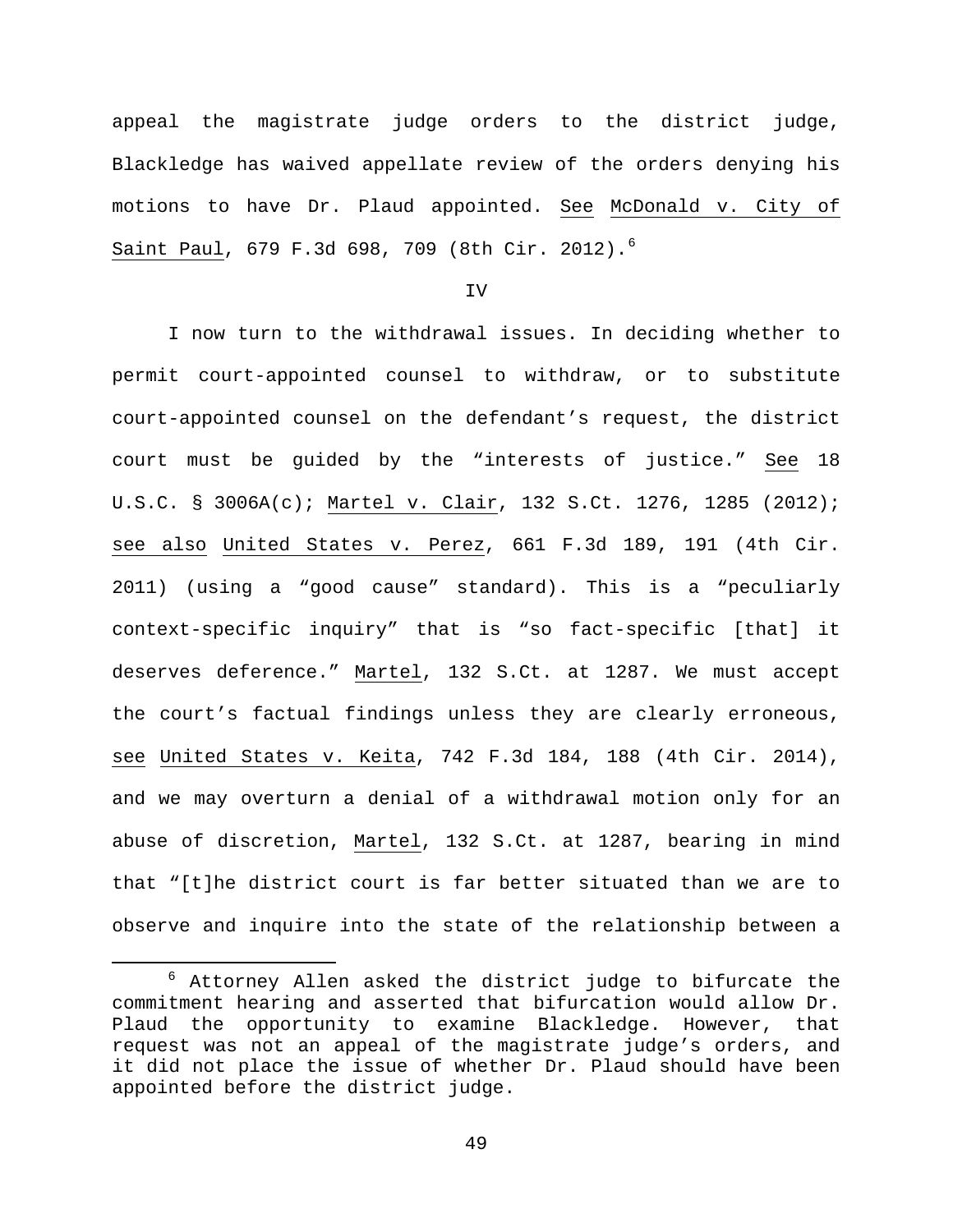defendant and his appointed counsel," United States v. Smith, 640 F.3d 580, 590 (4th Cir. 2011), and that the court has "wide latitude" in limiting a defendant's right to counsel of choice based upon fairness and the demands of the court's calendar, United States v. Gonzalez-Lopez, 548 U.S. 140, 152 (2006).

As with any abuse-of-discretion review, we are obligated to exercise a "healthy measure of judicial restraint," Evans v. Eaton Corp. Long Term Disability Plan, 514 F.3d 315, 323 (4th Cir. 2008), reserving our power to correct only those district court decisions that "stray[] too far from the mark," id. at 322. Therefore, we may properly find abuse of discretion where the district court has acted arbitrarily or irrationally, failed to consider judicially recognized factors constraining its exercise of discretion, relied on erroneous factual or legal premises, or committed an error of law. United States v. Thompson-Riviere, 561 F.3d 345, 348 (4th Cir. 2009).

We have identified three relevant factors to consider in determining whether a district court abused its discretion in denying a withdrawal motion: (1) the timeliness of the motion, (2) the adequacy of the court's inquiry into the matter, and (3) whether the client and counsel experienced a total lack of communication preventing an adequate defense. United States v. Reevey, 364 F.3d 151, 156 (4th Cir. 2004). We weigh these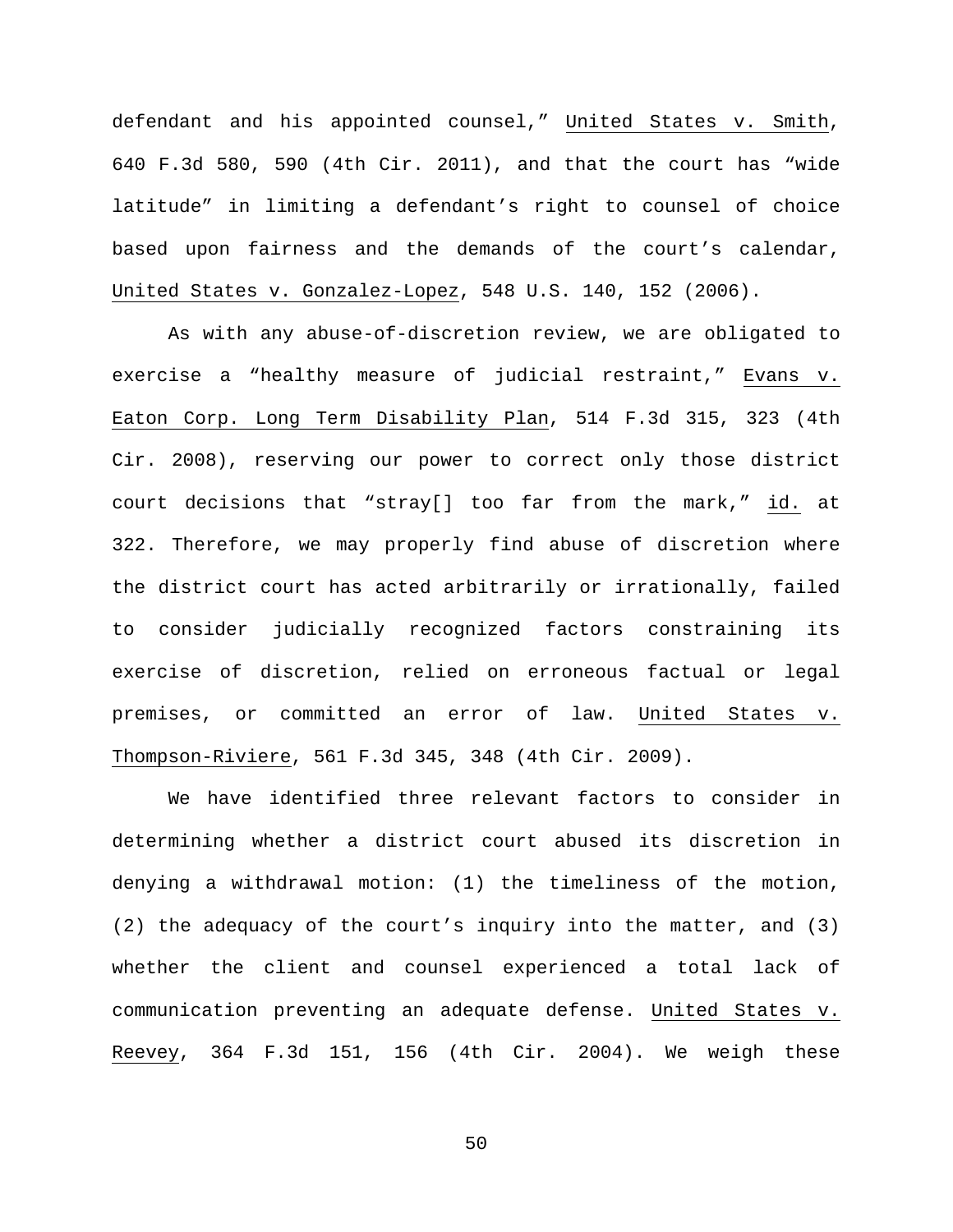factors against the district court's interest in the orderly administration of justice. Id. at 157.

The majority holds that the district court abused its discretion in denying Attorney Allen's withdrawal motions. Applying the pertinent factors, the majority finds that the timeliness factor "weighs somewhat" in support of the district court's ruling, Majority Op., at 13, but it concludes that the other two factors do not. Specifically, the majority finds that "the district court did not meet its obligation to thoroughly inquire into the basis of the asserted conflict," id. at 14, and this "failure to probe deeply into the basis of Attorney Allen's conflict seriously undermines its decision," id. at 15. Further, the majority finds that "Attorney Allen labored under a conflict of interest that caused her communications with Blackledge to be so broken that a 'fundamental step for adequate representation' – basic trial preparation – failed to occur." Id. at 20. Explaining why the district court's purported error is not harmless, the majority states: "[I]n proceedings that could result in lifelong incarceration for a person who has already served his full sentence, Blackledge was forced to be represented by a lawyer asserting multiple conflicts of interest with whom he had not prepared for trial because of their inability to communicate." Id. at 24.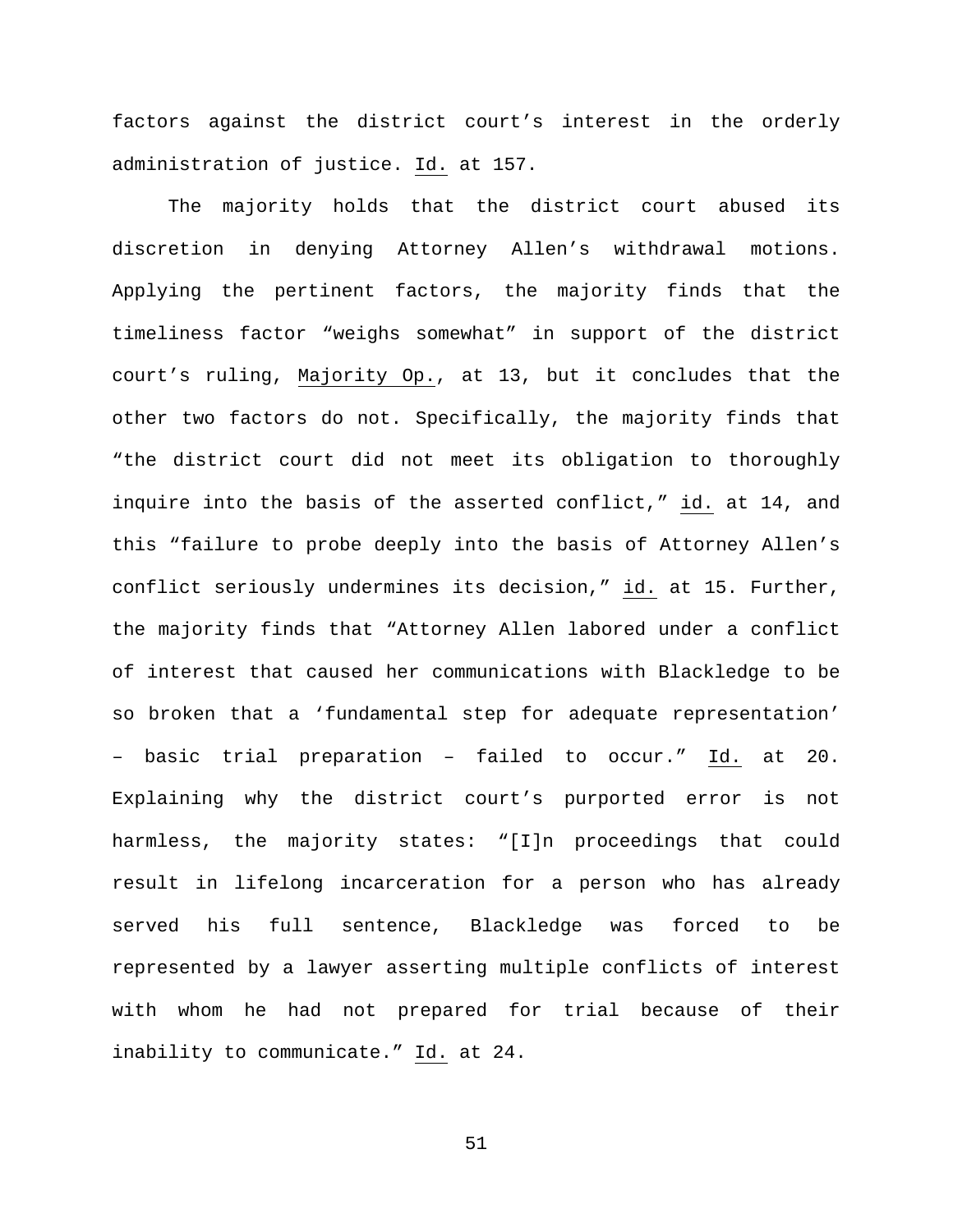In my view, the record conclusively establishes that the district court did not abuse its discretion, much less err at all, in denying the withdrawal motions. Indeed, as I explain below, each of the relevant factors fully supports the district court's ruling. Moreover, Blackledge received a full and fair commitment hearing, and any purported defect in the district court's consideration of the withdrawal motions is harmless.

A.

First, the findings by the magistrate judge and the district judge that the motions were untimely are not clearly erroneous. By his own admission, Blackledge lost confidence in Attorney Allen no later than early 2012. In July, a mere three weeks before the August 2 commitment hearing, and after Blackledge had previously obtained a continuance of the commitment hearing,<sup>[7](#page-51-0)</sup> the issue of Blackledge's purported dissatisfaction with Attorney Allen and her "internal conflict" finally came to light when she filed the first withdrawal motion. Despite the magistrate judge's specific inquiry, neither

<span id="page-51-0"></span> <sup>7</sup> In April 2012, Attorney Graves and Attorney Shea joined the case on Blackledge's behalf, giving him three FPDO attorneys of record. The following month Blackledge successfully obtained a continuance of the scheduled June 14 commitment hearing. Presumably, Attorney Graves and Attorney Shea were important to Blackledge's case because he used their inability to attend the June 14 hearing as justification to obtain the continuance. Despite this fact, he presented no reason why they could not represent him in lieu of Attorney Allen.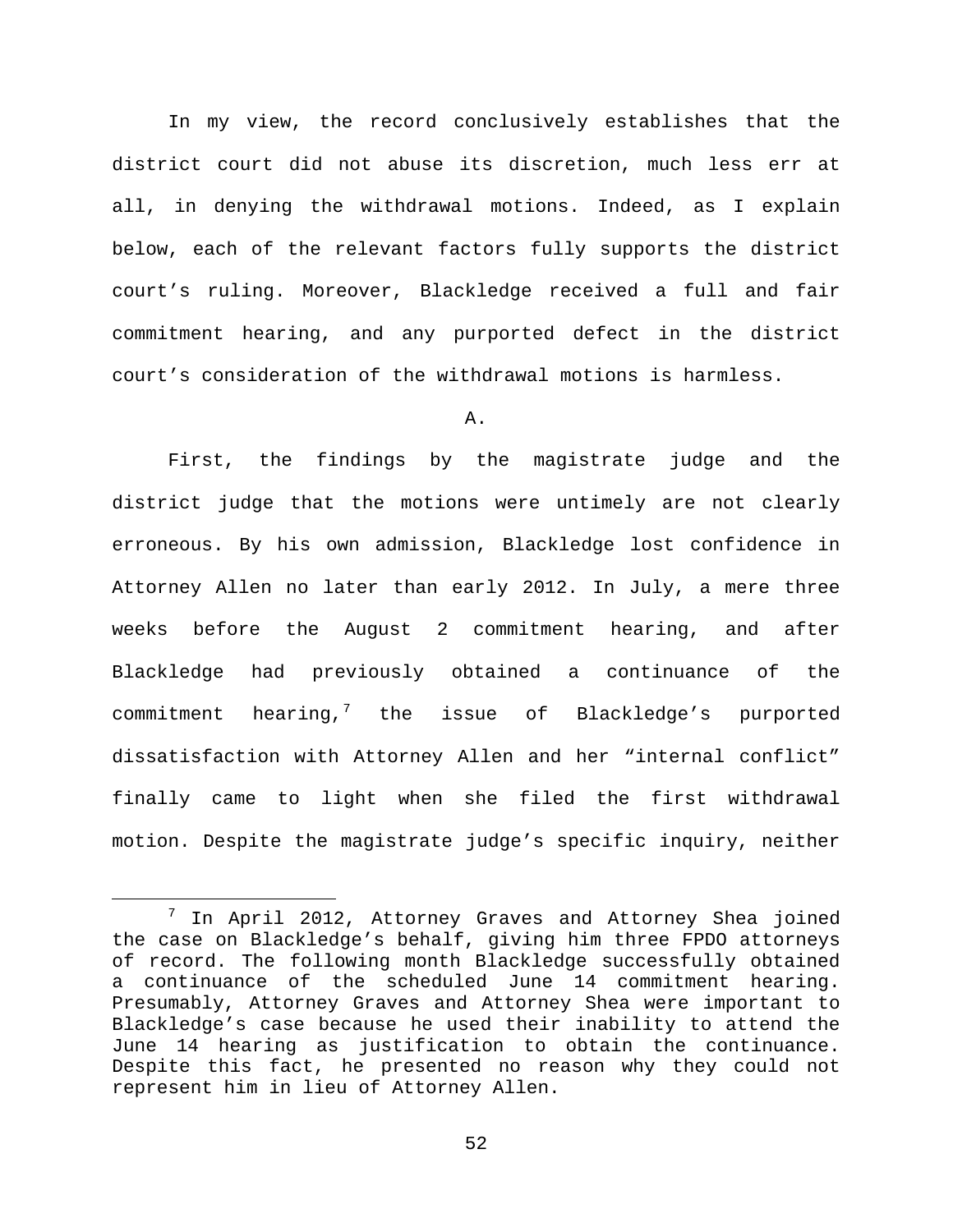Blackledge nor Attorney Allen offered any real justification for the delay in bringing the matter to the district court's attention. Moreover, they did not challenge the magistrate judge's finding of untimeliness in the appeal of the magistrate judge's order to the district judge.<sup>[8](#page-52-0)</sup>

## B.

Second, the district court's inquiry into the motions was more than adequate. Our caselaw illustrates that the district court conducts an adequate inquiry if it gives the defendant and counsel the opportunity to be heard regarding the nature of their relationship and the reason underlying the motion, considers what the attorney and defendant say in the context of the case as a whole, and explains the basis for its determination. See Perez, 661 F.3d at 192. We review the adequacy of the court's inquiry in its totality, and when the attorney-client issue has been raised at different stages of the litigation, the court need not revisit each aspect of the issue at every stage. See Smith, 640 F.3d at 594-95.

The magistrate judge, who had been very involved in the case, spent almost one hour hearing from Blackledge and Attorney Allen, and he afforded them every opportunity to present their

<span id="page-52-0"></span> $8$  The majority appears to agree that the second withdrawal motion, filed just days before the commitment hearing, was untimely. See Majority Op., at 12.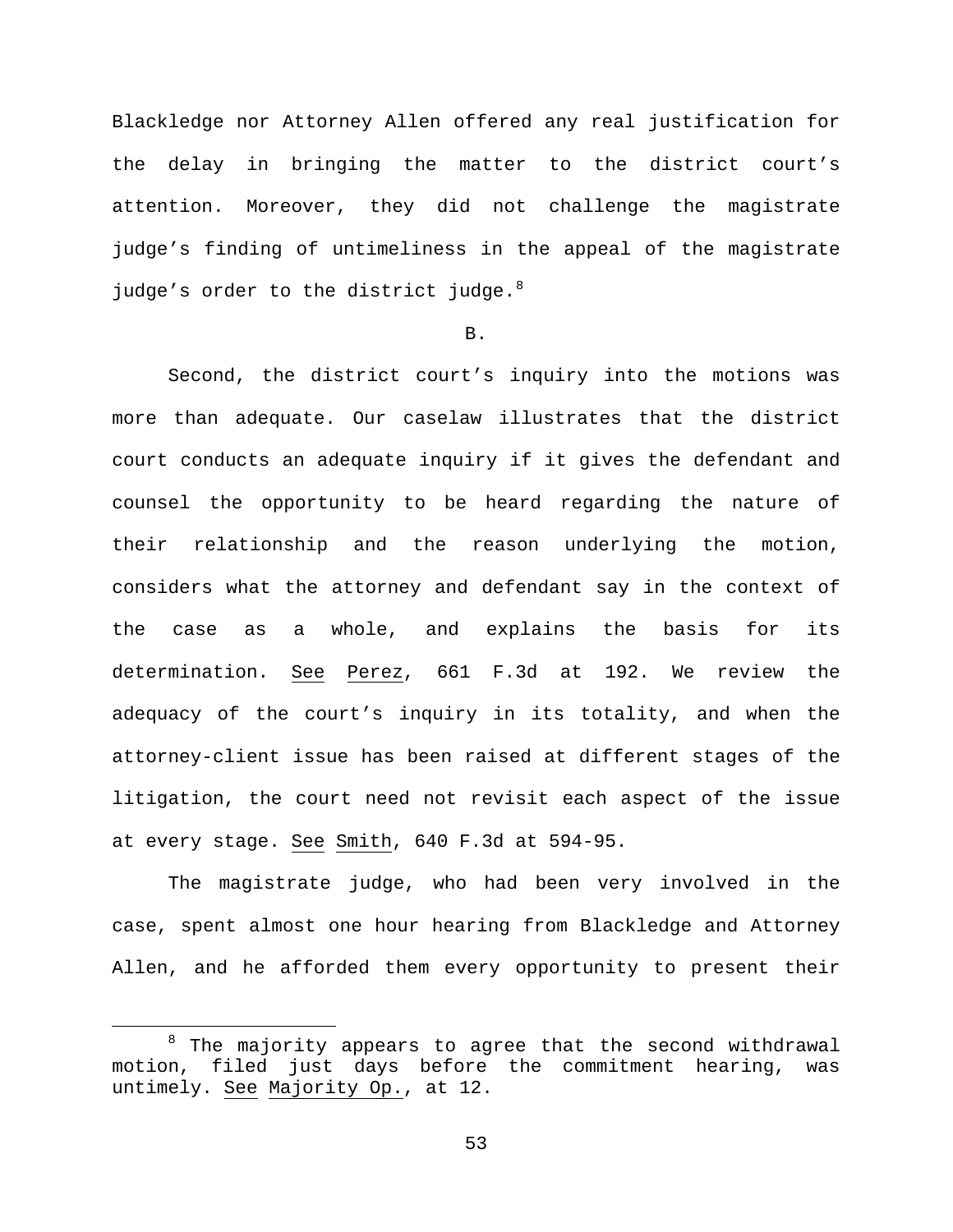arguments. The magistrate judge specifically inquired about the purported internal ethical conflict, and he listened as Attorney Allen described it as arising from the fact that "there are some things that [Blackledge] wants to see that I am not going to be able to help him with." J.A. 91. The magistrate judge then listened as Blackledge expressed his general dissatisfaction with Attorney Allen and his defense, with the fact that she had not provided him with certain unspecified documents, and with the fact that he did not have another expert examiner. At the end of the hearing, the magistrate judge inquired and even offered to conduct an ex parte hearing, and Blackledge told him that he had nothing more to say on the matter.

When the district judge considered the appeal of the denial of the first motion, along with the second motion, he conducted a de novo review and similarly afforded Blackledge and Attorney Allen ample opportunity to argue their position. <sup>[9](#page-53-0)</sup> The district judge stated that he was familiar with Blackledge's attempts to have Dr. Plaud appointed, was aware of Blackledge's bar

<span id="page-53-0"></span><sup>&</sup>lt;sup>9</sup> The majority states that "the district court made no inquiry whatsoever into the scope and nature of" the "internal ethical conflict." Majority Op., at 18. This assertion ignores the magistrate judge's thorough inquiry and the district judge's subsequent review of that inquiry. Moreover, as is apparent from the record, the purported "ethical" conflict involved nothing more than Blackledge's general disgruntlement about Attorney Allen, his inability to see certain material, and his inability to obtain another court-appointed examiner.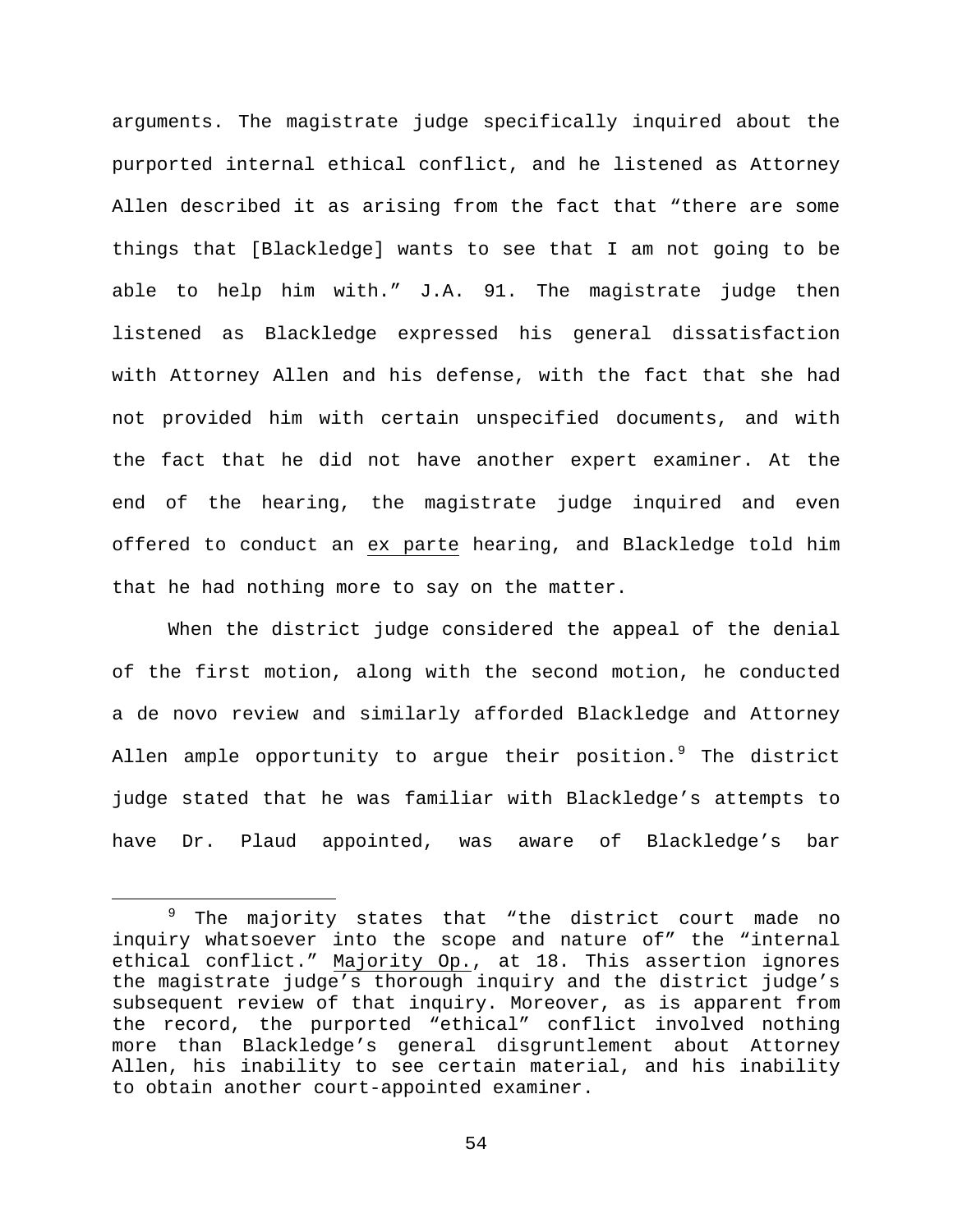complaint, had read all of the filed material, and had listened to the audio of the magistrate judge hearing. Both judges explained their rulings in great detail, illustrating their careful attention and consideration. There simply is no reasonable basis to condemn this inquiry as being inadequate.

C.

Finally, the findings by the magistrate judge and the district judge that there was not a total breakdown in communication that would prevent Blackledge from mounting an adequate defense are not clearly erroneous. The standard by which we must judge the denial of a withdrawal motion is objective, and it therefore does not depend solely on the defendant's dissatisfaction with his attorney's performance. United States v. Myers, 294 F.3d 203, 206 (1st Cir. 2002). As we have explained, the "breakdown" of communication between an attorney and the defendant must be "so great that the principal purpose of the appointment – the mounting of an adequate defense incident to a fair trial – has been frustrated." Smith, 640 F.3d at 588.

This standard requires us to consider whether the defendant has justifiable dissatisfaction with his appointed attorney, which includes a serious conflict of interest or an irreconcilable conflict. Id. at 588 n.4. However, justifiable dissatisfaction "is not established merely by a defendant's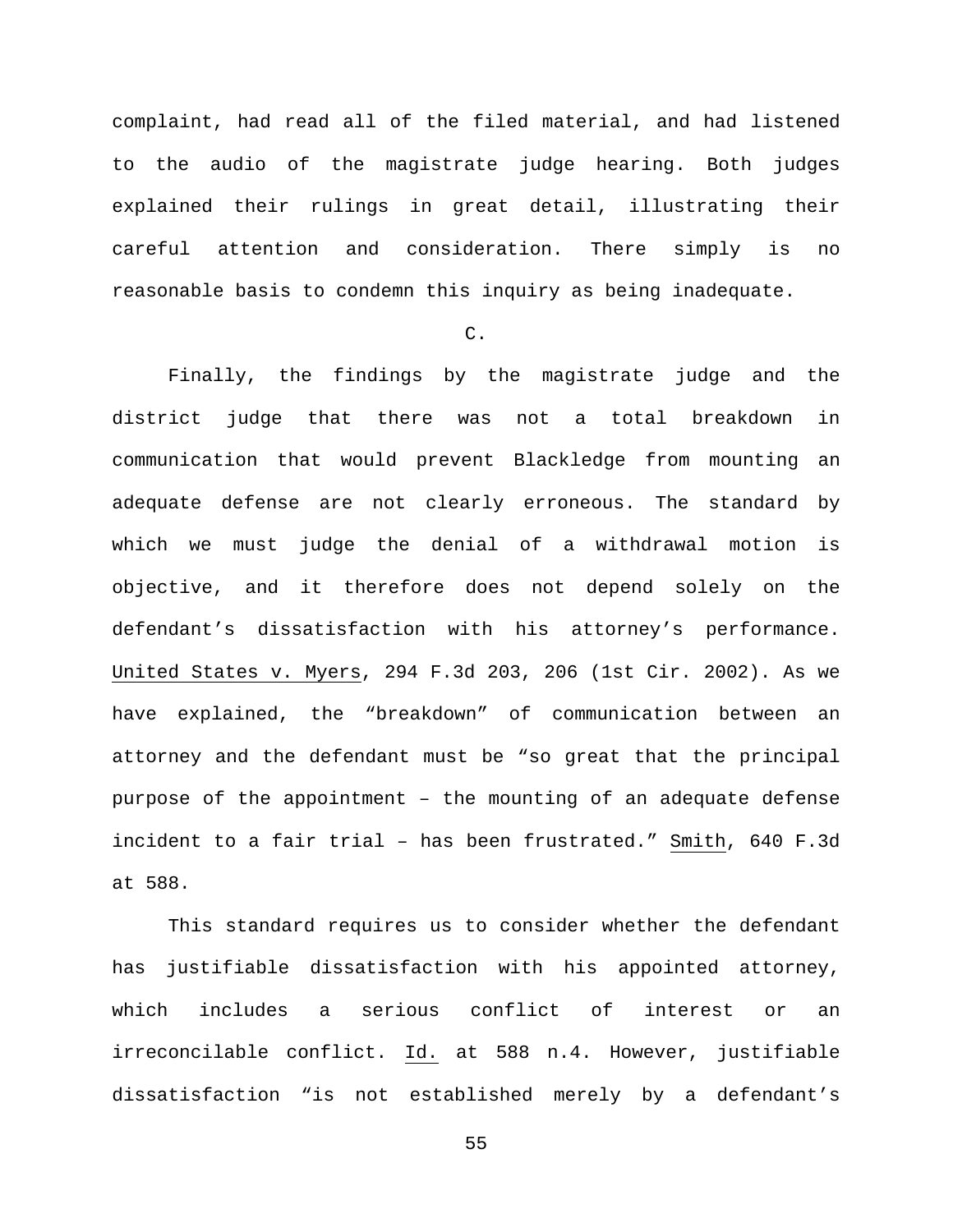frustration with counsel's performance or disagreement with his tactical decisions." United States v. Boone, 437 F.3d 829, 839 (8th Cir. 2006). Moreover, the district court is not always required to substitute counsel even where a real conflict exists. For example, the court may properly deny substitution "when the defendant's own behavior creates a conflict." United States v. Morsley, 64 F.3d 907, 918 (4th Cir. 1995); see also Smith, 640 F.3d at 591 (noting that a "defendant's obstinacy" cannot force the district court to substitute counsel).

The magistrate judge personally observed the in-court interaction between Blackledge and Attorney Allen during the hearing on the first withdrawal motions, and he expressly found (based on his observation) that they were able to communicate about the case in a manner that allowed Blackledge to conduct an adequate defense. This finding – based on the magistrate judge's direct observation - is not clearly erroneous.<sup>[10](#page-55-0)</sup>

The district judge was aware of this finding, as well as the fact that Attorney Allen had communicated in some respects with Blackledge after the July 18 hearing and had filed prehearing documents on his behalf. Other than referring to the bar complaint and rehashing the same arguments they previously made,

<span id="page-55-0"></span>The record shows that the magistrate judge paused the July 18 hearing on two occasions in order to allow Blackledge to confer with Attorney Allen and Attorney Shea.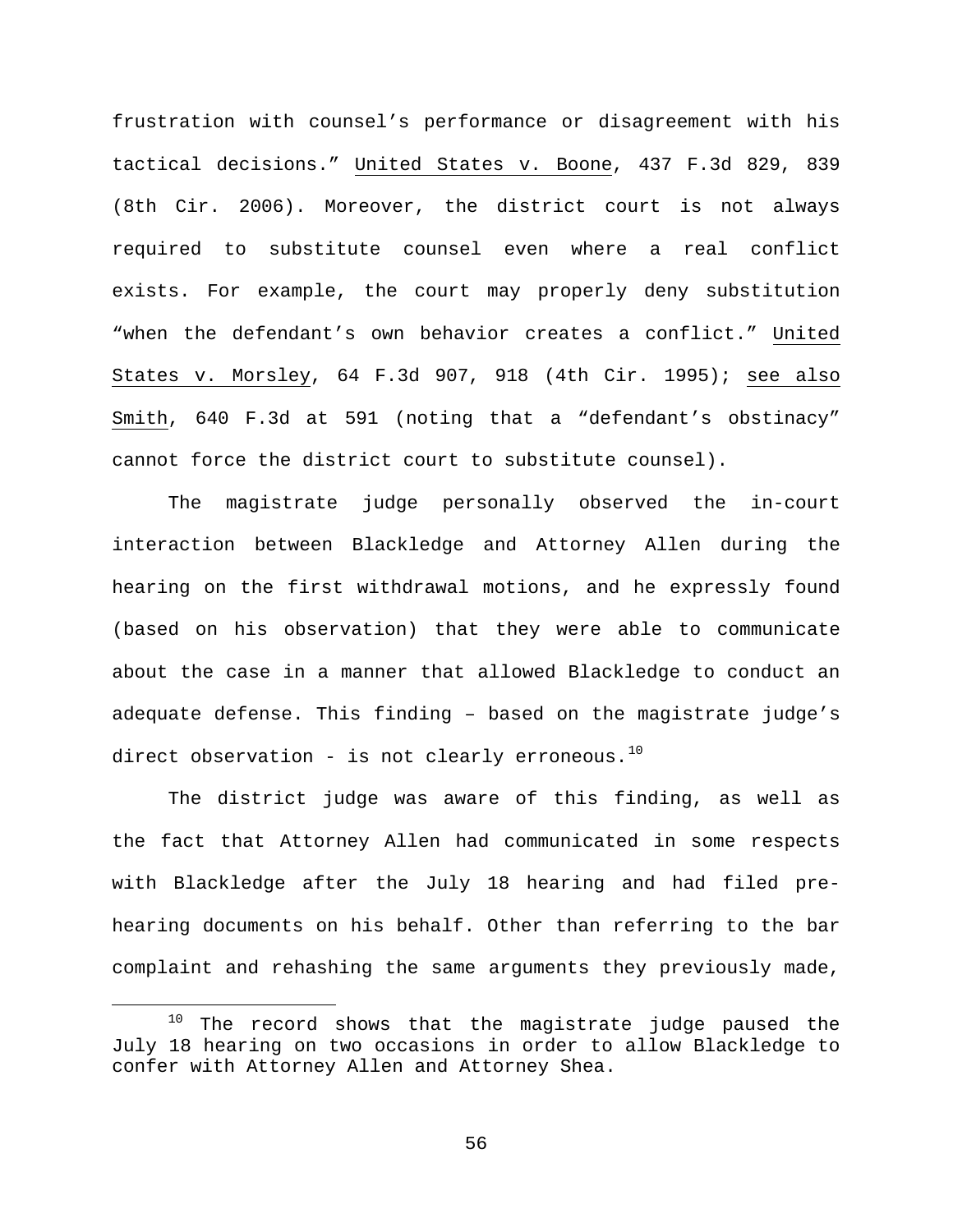neither Blackledge nor Attorney Allen presented any additional information to establish that she could not adequately represent him.<sup>[11](#page-56-0)</sup> Moreover, the district judge observed that, based on the parties' stipulations, the only issue to be litigated during the commitment hearing would be the "serious difficulty" element of the civil commitment analysis, and resolution of that element would boil down to the testimony and cross-examination of the expert witnesses. Of course, that is what Attorney Allen and Blackledge have repeatedly asserted during their attempt to have Dr. Plaud appointed. Notably, when asked by the district judge,

<span id="page-56-0"></span> $11$  The majority correctly states that "not every bar complaint against an attorney by her client will result in a conflict of interest." Majority Op., at 17. As we noted in United States v. Burns, 990 F.2d 1426, 1438 (4th Cir. 1993), "to hold otherwise . . . would invite criminal defendants anxious to rid themselves of unwanted lawyers to queue up at the doors of bar disciplinary committees on the eve of trial." Yet, the majority simply accepts the premise that Blackledge's bar complaint against Attorney Allen "forced her to choose between protecting her own reputation and arguing in her client's best interest that Blackledge should not be made to bear the consequence of her own errors in submitting the renewed motion to appoint Dr. Plaud." Majority Op., at 18. This assertion is not supported by the record, however, as Attorney Allen acknowledged on multiple occasions that she erred by not moving sooner for Dr. Plaud's appointment. For example, she told the magistrate judge at the July 18 hearing that she neglected to seek the appointment in a timely manner and that this was one reason that Blackledge wanted another attorney. See J.A. 108. Likewise, in the appeal of the magistrate judge's order denying the withdrawal motion, she cited Maples and implicitly admitted (albeit incorrectly) that she had abandoned Blackledge. See J.A. at 119. In short, there is no evidence to establish that Attorney Allen's ability to represent Blackledge was compromised by the bar complaint.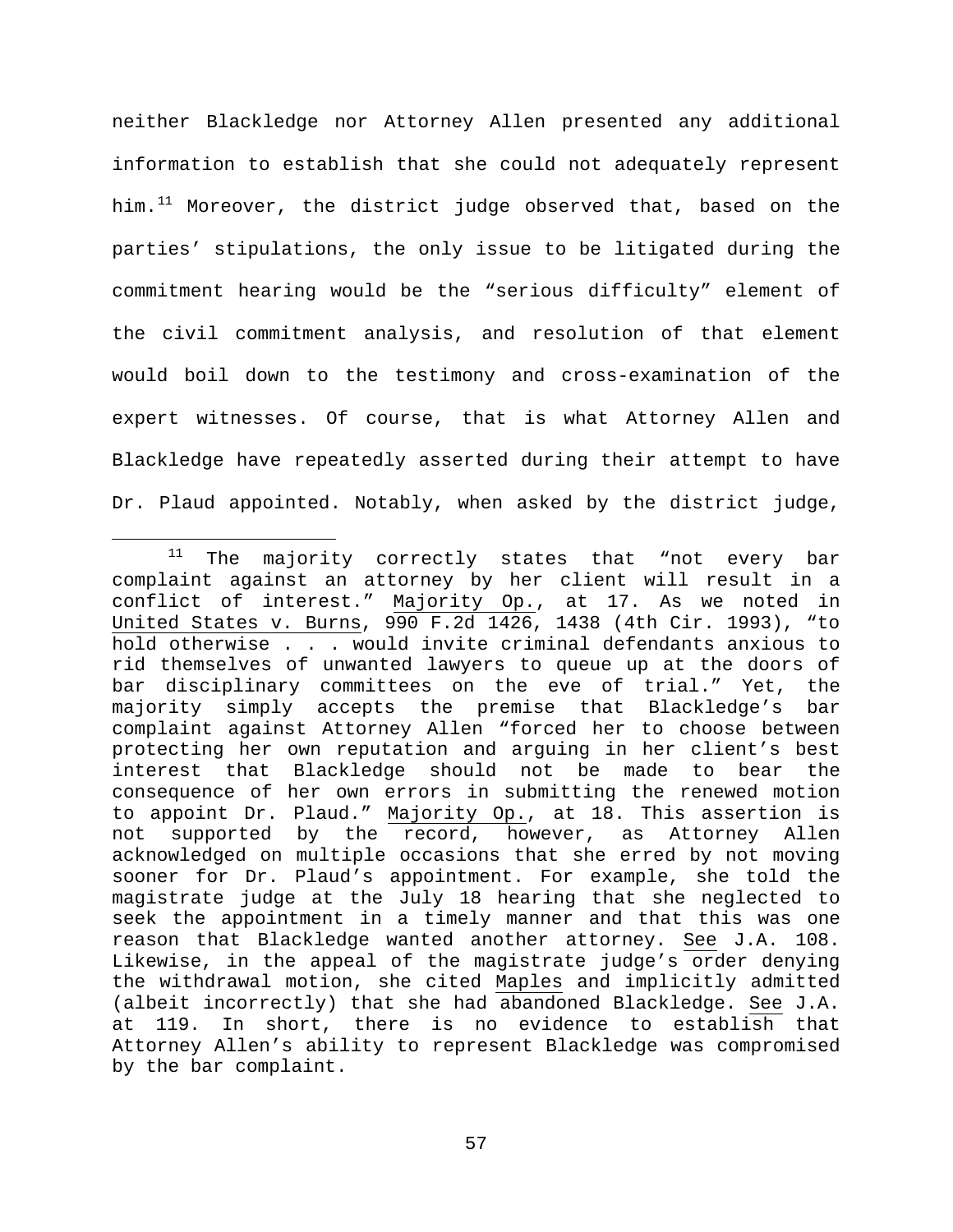Attorney Allen could not explain how her ability to crossexamine the experts was impacted by her relationship with Blackledge.

### D.

The foregoing discussion amply illustrates that the district court did not abuse its discretion in denying the withdrawal motions. $12$  Even assuming otherwise, however, the record makes it clear that the court's error is harmless.

In United States v. Horton, 693 F.3d 463 (4th Cir. 2012), the defendant filed a timely motion to substitute counsel, and the district court did not inquire into the reasons for the defendant's dissatisfaction with his attorney. We assumed, without deciding, that the court abused its discretion, but we nonetheless found the error harmless. As we noted, notwithstanding the defendant's dissatisfaction, the attorney provided an adequate defense: "For example, he filed pre-trial motions in limine, he cross-examined government witnesses, and he strongly advocated for his client throughout" the trial

<span id="page-57-0"></span><sup>&</sup>lt;sup>12</sup> The pertinent factors strongly support the district court's ruling, and there is no reason to weigh them against the court's interest in the orderly administration of justice. However, for what it is worth, both the magistrate judge and the district judge explained that allowing Attorney Allen to withdraw would delay the commitment hearing, thereby prejudicing the government and its witnesses and impacting the court's docket. Weighing this factor, therefore, also supports the court's ruling.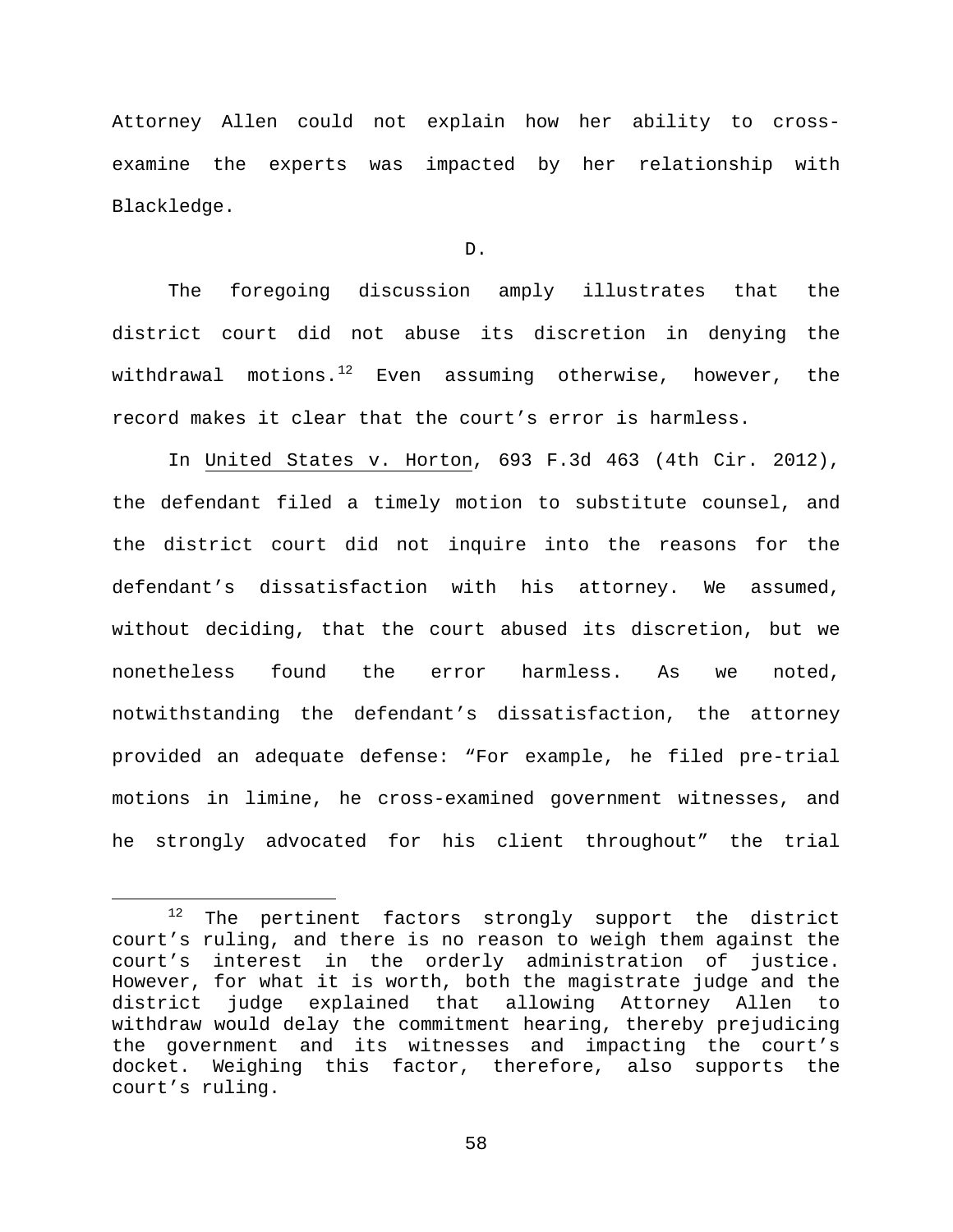proceedings. Id. at 467. Moreover, we recognized that the defendant did not "identify – let alone show – any specific way in which his defense was hampered by any lack of communication with his counsel." Id.

Here, the record reflects that Attorney Allen fully represented Blackledge at the commitment hearing. She filed a pre-trial brief, cross-examined the expert witnesses, moved for judgment as a matter of law, conferred with Blackledge about whether he wished to testify or present evidence, and made a closing argument. Although the majority concludes that the alleged communication breakdown prevented Blackledge from preparing for the commitment hearing or discussing whether he would testify, those general assertions – even if true - simply do not establish that the hearing was unfairly tainted by the attorney-client relationship.

Notably, Blackledge has not offered any reason why he could not have testified or, more importantly, what relevant testimony or other evidence he would have presented had his relationship with Attorney Allen been better. Importantly, Blackledge stipulated to the first two elements of the civil commitment analysis, so there was no relevant evidence he could have offered on those elements. As the district judge correctly observed, the issue of civil commitment boiled down to one question: whether the government proved the "serious difficulty"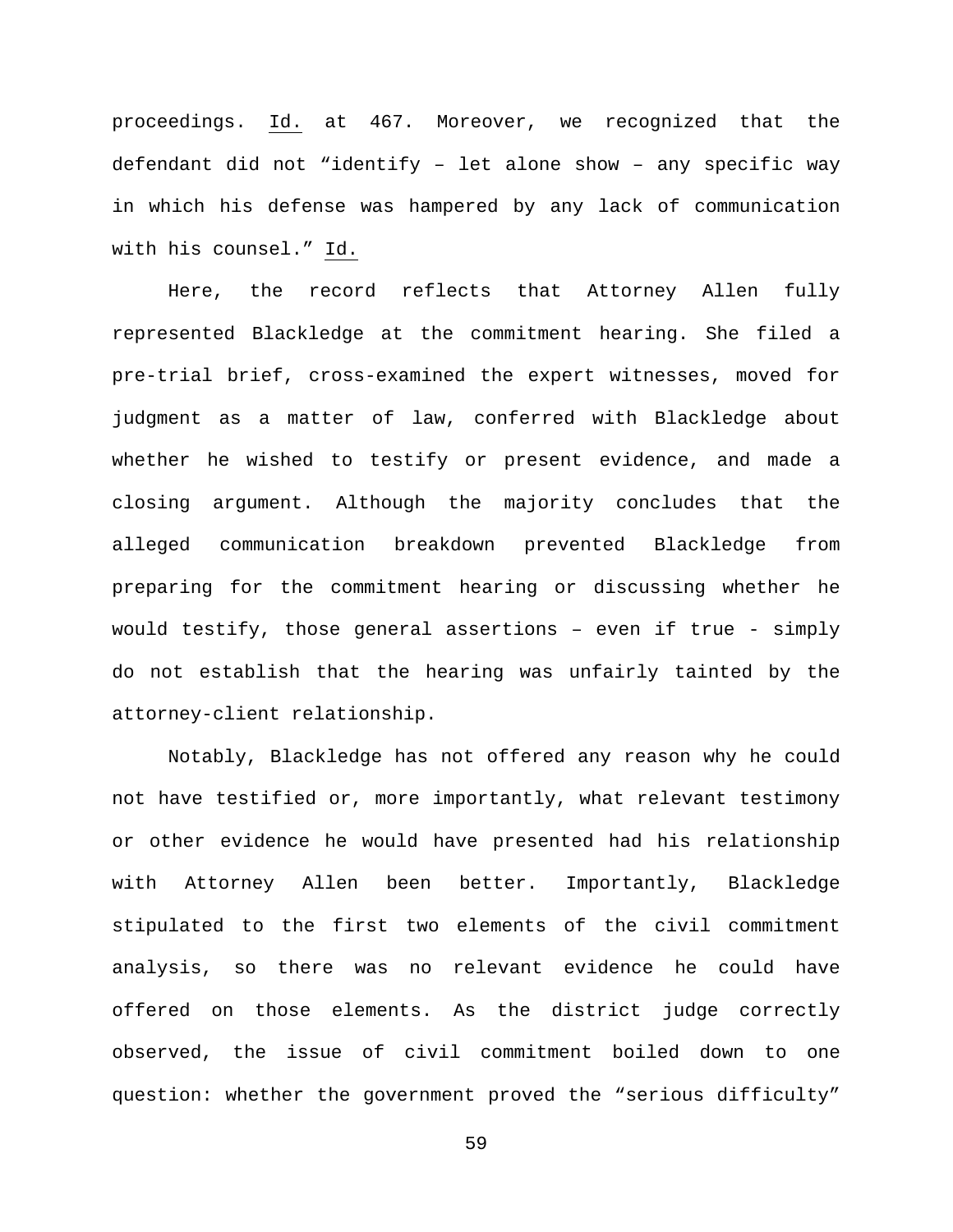element. Consistent with what Attorney Allen and Blackledge have repeatedly asserted, our caselaw establishes that resolution of this element depended on expert testimony, not on Blackledge's testimony. $13$  Perhaps the most telling observation concerning the irrelevance of any testimony he may have offered comes from Blackledge: "[I]t seems highly probable that had he testified, his testimony would have failed to persuade the district court judge that he could refrain from further acts of sexual violence or child molestation." Opening Brief of Appellant, at 34.

In any event, regardless of whether they communicated before the hearing, and regardless of whether any of his testimony would be relevant, Attorney Allen had the opportunity to confer with Blackledge about testifying during the hearing, and he chose not to testify. Further, the district court reviewed Blackledge's deposition testimony during his deliberations and was aware of the substance of what he would likely say at the hearing. Moreover, the district judge noted, and Blackledge does not dispute, that Blackledge was prepared by

<span id="page-59-0"></span> $13$  The majority analogizes a commitment hearing to a sentencing hearing, observing that it often "turn[s] on mitigating evidence as to the respondent's continued dangerousness." Majority Op., at 20. This analogy fails, however, because it ignores the fact that expert testimony is the relevant evidence for the "serious difficulty" element.<br>Moreover, unlike a sentencing hearing, where a plea in Moreover, unlike a sentencing hearing, where a plea in mitigation can sway a district court towards leniency, the court's duty to commit a defendant is mandatory if the government proves the elements by clear and convincing evidence.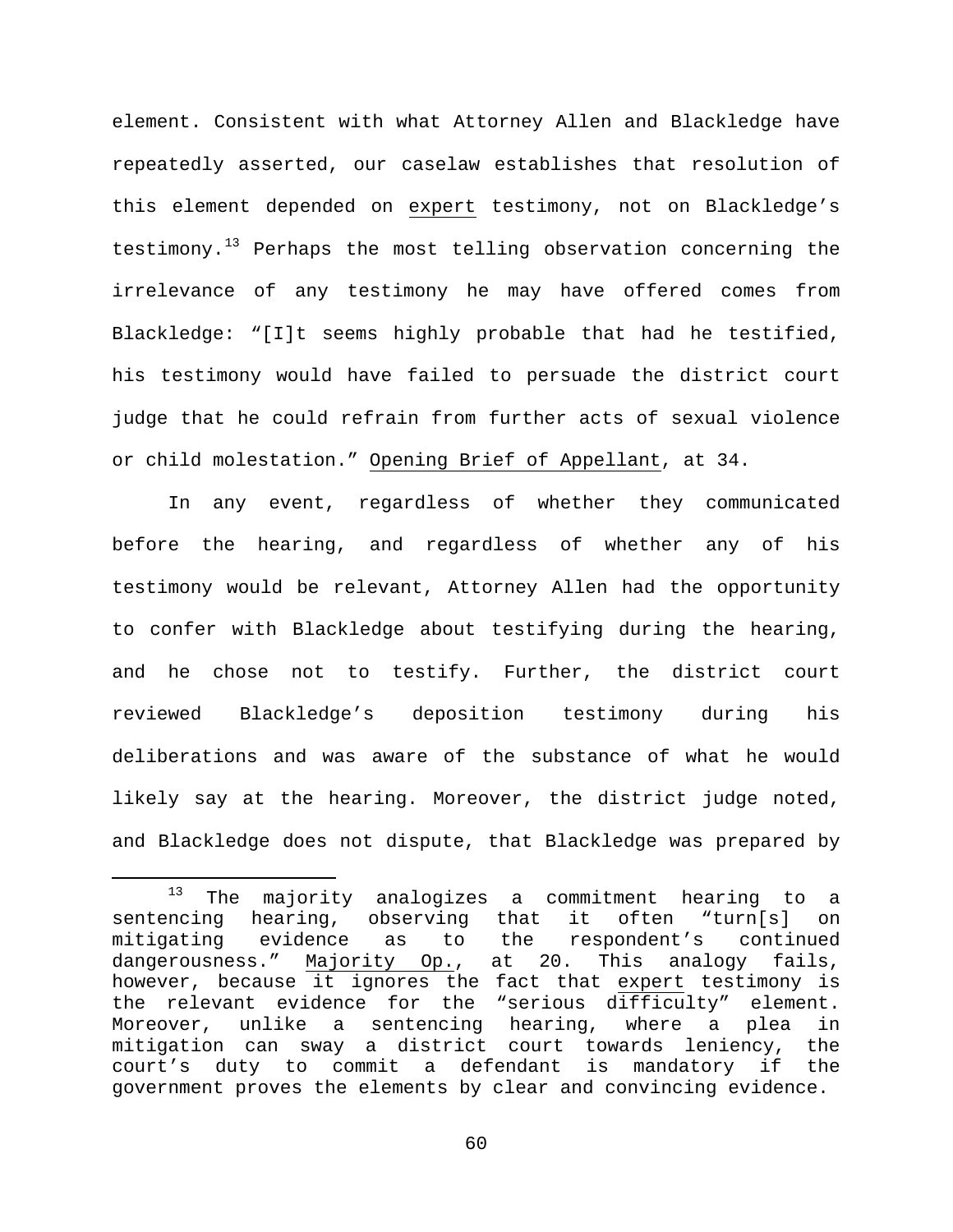counsel before the deposition and represented by counsel during the deposition.<sup>[14](#page-60-0)</sup>

E.

Apart from my disagreement with the majority's abuse-ofdiscretion and harmless error determinations, I also question its instruction on remand for the district court to "reconsider"

<span id="page-60-0"></span> $14$  The majority asserts that the admission of Blackledge's deposition into evidence indicates that the district judge found Blackledge's testimony to be relevant as to the "serious difficulty" element. See Majority Op., at 22 n.6. The majority is incorrect for at least two reasons. First, we have a good indication that the district judge did not consider Blackledge's testimony to be relevant to the "serious difficulty" element because the judge correctly noted early in the commitment hearing that the outcome of the commitment hearing hinged on expert testimony. Because Blackledge did not object to the government's subsequent attempt to admit the deposition into evidence, the district judge had no reason at that time to address whether it was relevant to the "serious difficulty" element or to exclude it for any reason; in this posture, the admission of the deposition simply accords with our admonition that most evidence should be admitted in non-jury proceedings. See Multi-Med. Convalescent and Nurs. Ctr. of Towson v. N.L.R.B., 550 F.2d 974, 977-78 (4th Cir. 1977). Second, and more importantly, the deposition was in fact relevant, but just not as the majority contends. Specifically, both of the experts who testified at the hearing relied on the deposition in part to form their opinions regarding whether Blackledge meets the commitment criteria, and they utilized the deposition during their testimony to help explain their opinions. See J.A. 184, 186, 187, 195, 215-16. The admission of the deposition was thus entirely consistent with the well-settled principle that the "serious difficulty" element "turns on the significance of the factual information as viewed by the expert psychiatrists and psychologists." Francis, 686 F.3d at 275. Regardless, it bears repeating that to whatever extent the district judge may have believed Blackledge's testimony was relevant, the judge had Blackledge's deposition testimony before him, and Blackledge has not explained what additional relevant testimony he would have given at the commitment hearing.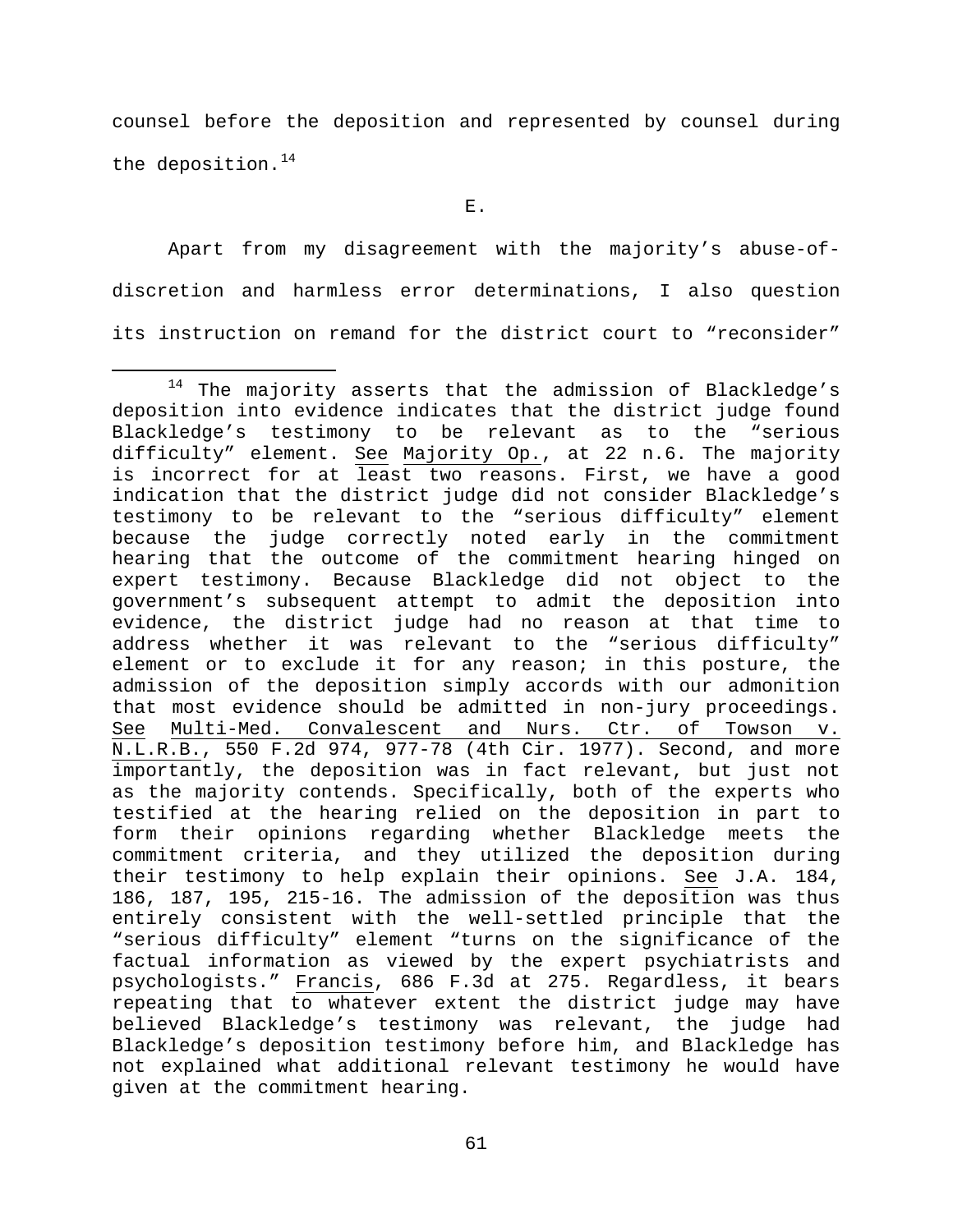the withdrawal motions "after engaging in the appropriate inquiry regarding the extent of Attorney Allen's conflicts." Majority Op., at 24. I suspect that on remand the district court will ask the same question that I have: What is left to consider?

As I have noted, the majority has found that "Attorney Allen labored under a conflict of interest that caused her communications with Blackledge to be so broken that a 'fundamental step for adequate representation' – basic trial preparation – failed to occur," Majority Op., at 20, and that he was "forced to be represented by a lawyer asserting multiple conflicts of interest with whom he had not prepared for trial because of their inability to communicate," id. at 24. Given the definitive nature in which the majority has spoken, I fail to understand how the district court can "reconsider" these appellate findings or how it can do anything on remand other than appoint Blackledge new counsel and conduct another commitment hearing. I suspect that if the district court "reconsidered" the motions on remand and denied them, my colleagues in the majority – to be consistent with the majority opinion - will overturn the district court's decision if there is a subsequent appeal.